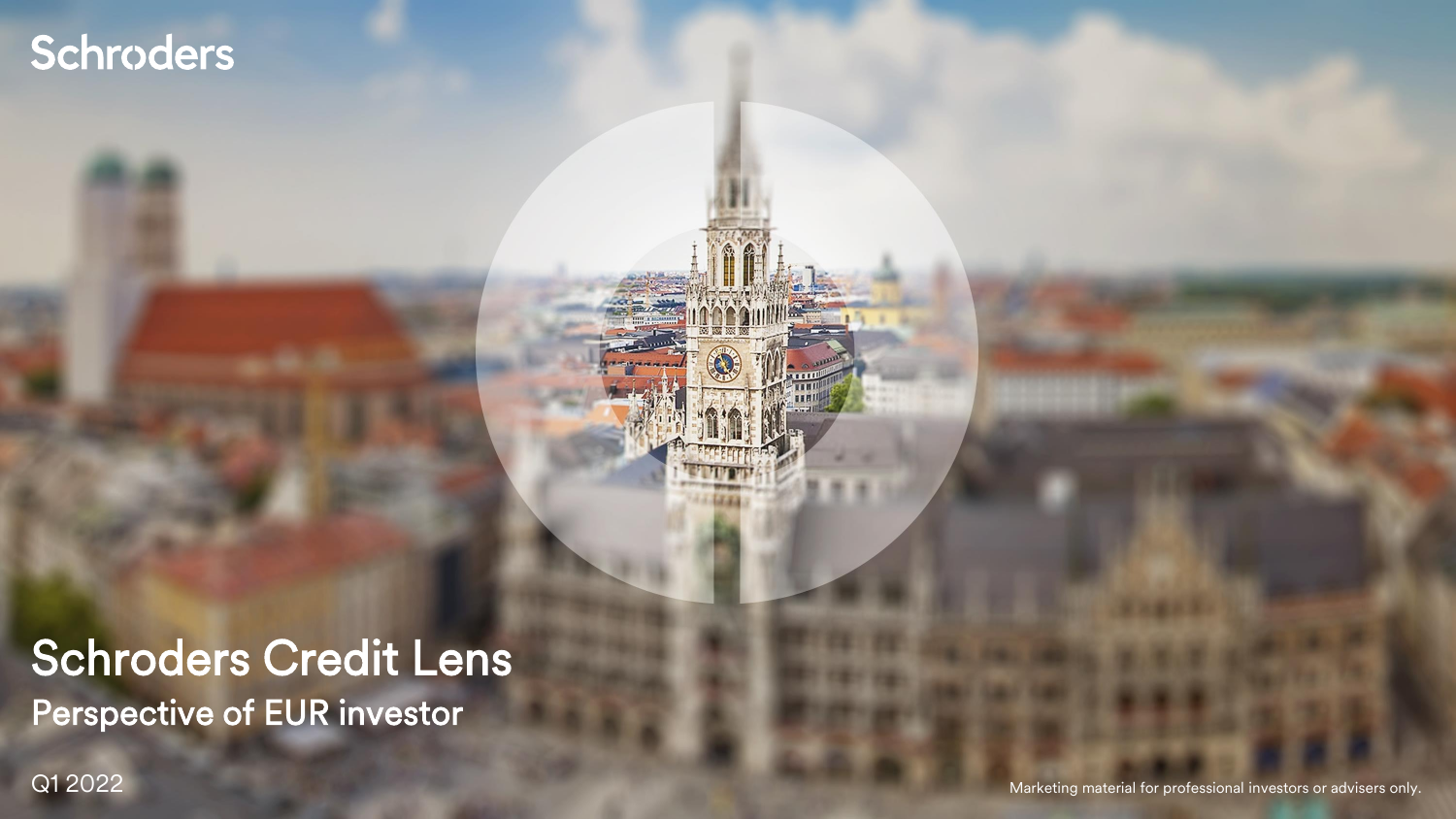## Important information

- **These do not represent the investment views of Schroders' credit teams**
- Marketing material for professional investors and advisors only
- Past performance is not a guide to future performance and may not be repeated
- Yields and returns are shown hedged to EUR unless stated otherwise
- All credit spreads are option-adjusted spreads (OAS) unless stated otherwise
- Spreads are quoted in basis points (bps) where 100 basis points = 1%
- Full list on indices on page 54

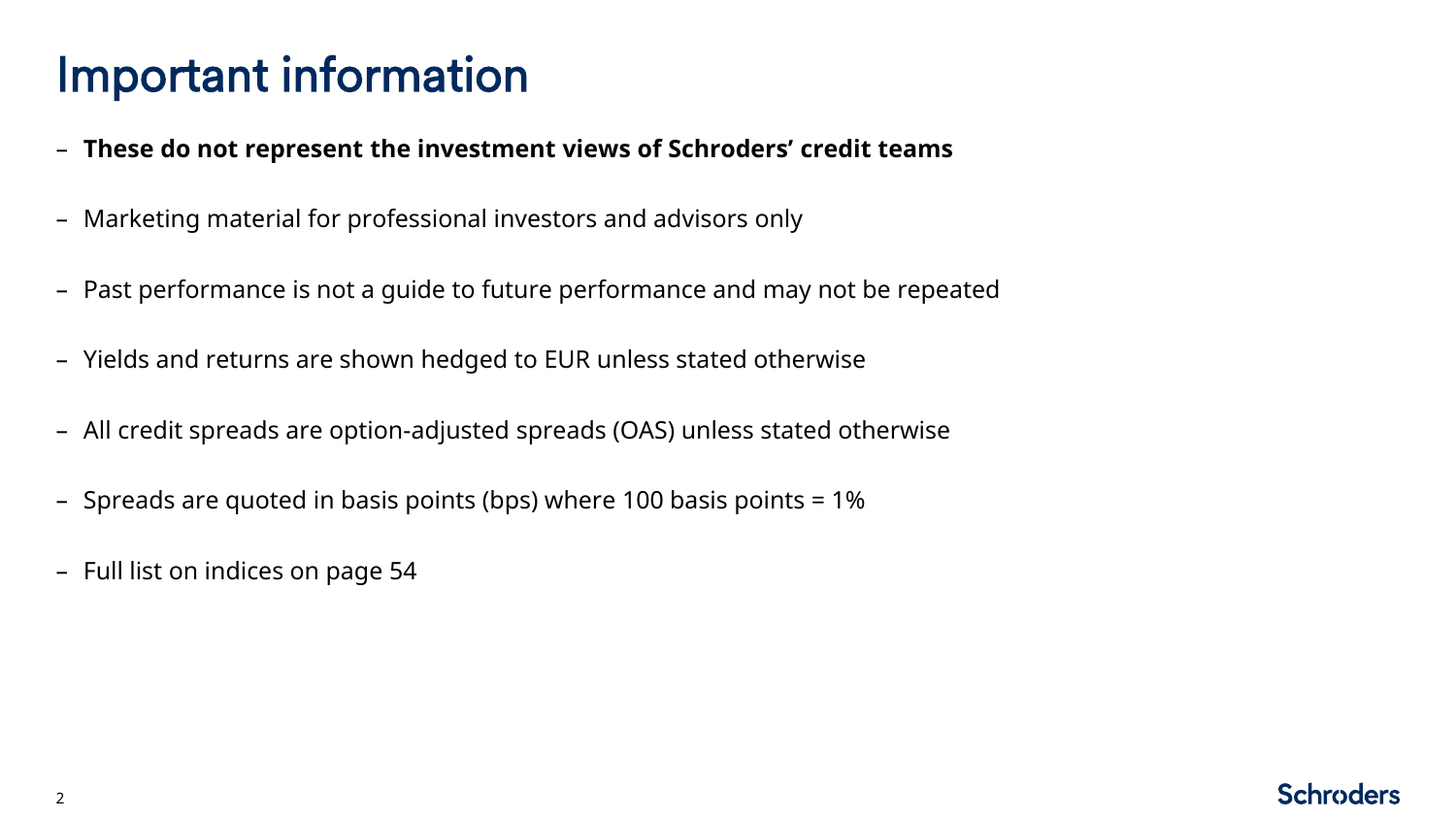## Index

[Cross-credit summary](#page-3-0)

[Cross-credit analysis: key insights](#page-7-0)

**[Hot topics](#page-14-0)** 

[Corporate credit: valuation](#page-21-0)

[Corporate credit: fundamentals](#page-24-0)

[Corporate credit: technicals](#page-36-0)

[Emerging market debt \(EMD\)](#page-45-0)

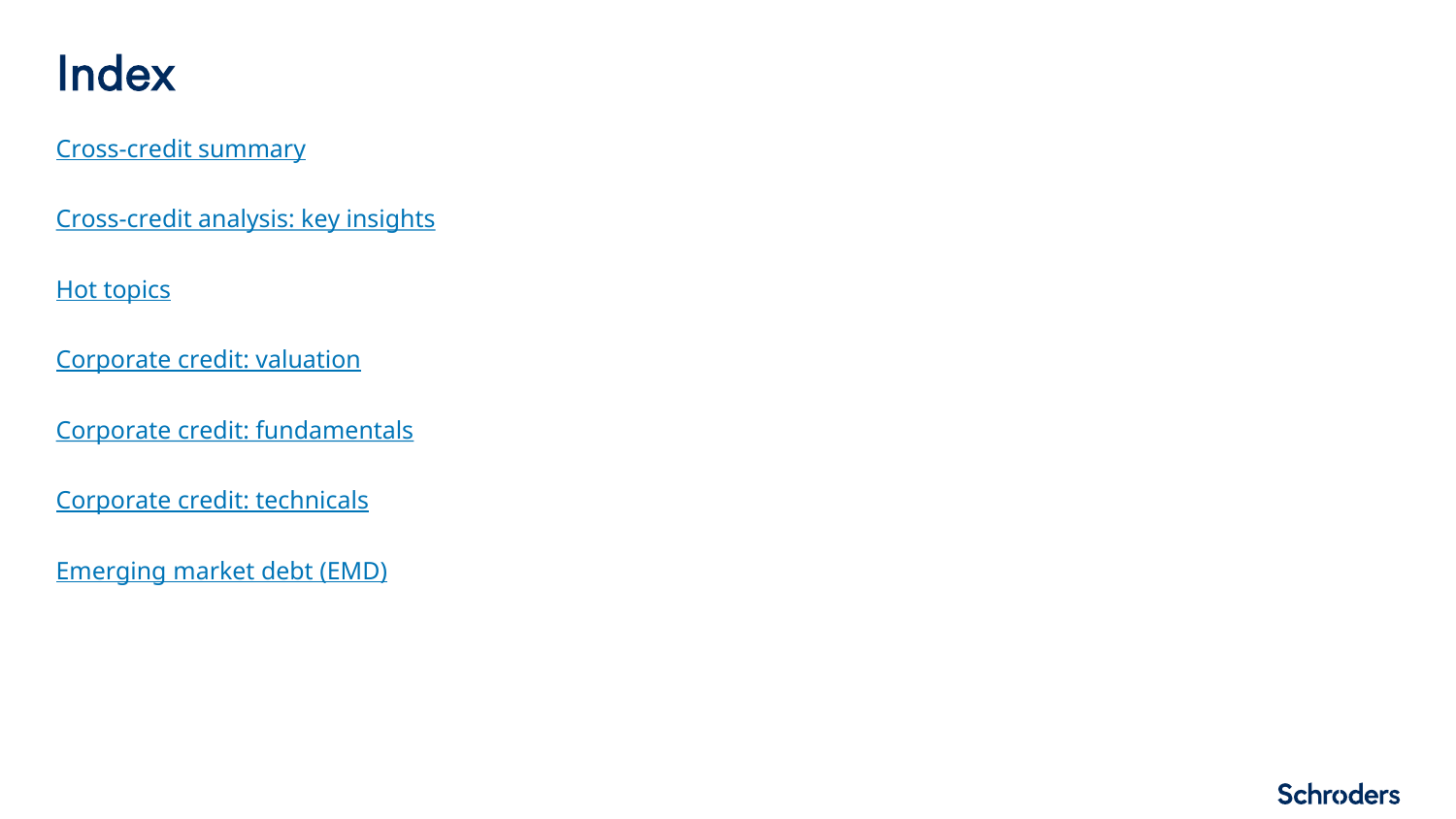## <span id="page-3-0"></span>**Schroders**



## Cross-credit summary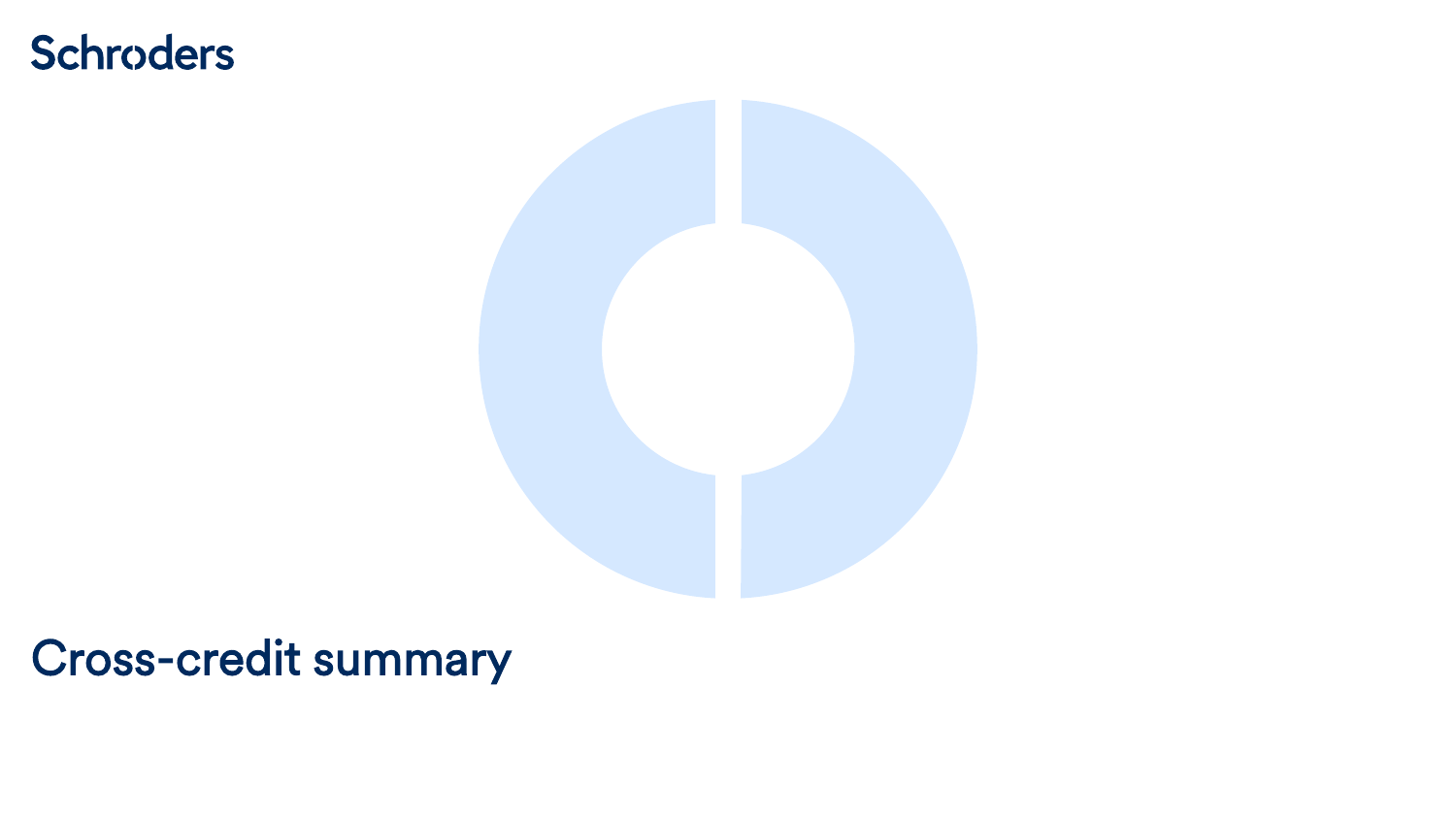## Summary

- **Credit indices ended 2021 on a high note as Omicron fears faded. Excess returns were positive across the board but total returns were negative in investment grade (IG) because of higher government bonds yields**
- Valuations have generally become unattractive again after a short-lived improvement in November
- Technicals are very strong with default rates in high yield (HY) credit at record lows. Rating agencies continue upgrading issuers. Rising stars, upgrades from HY to IG, have finally picked up as well
- Fundamentals improved throughout 2021. Strong earnings growth facilitated deleveraging and low bond yields have allowed companies to refinance higher-yielding debt
- Granted, there are some signs of late cycle behaviour. In HY, M&A/LBO related issuance exploded in 2021. This could start to put pressure on leverage. In IG, M&A related issuance also increased in 2021, but it is still lower than in the 2015-2018 period
- In hard currency EM debt (EMD), Omicron fears have hit some of the most vulnerable countries hard, with spread dispersion the highest since August 2020
- The real yield differential between EM and developed market (DM) bonds has increased to a post-financial crisis high. This implies significant value in local currency EM bonds and EM currencies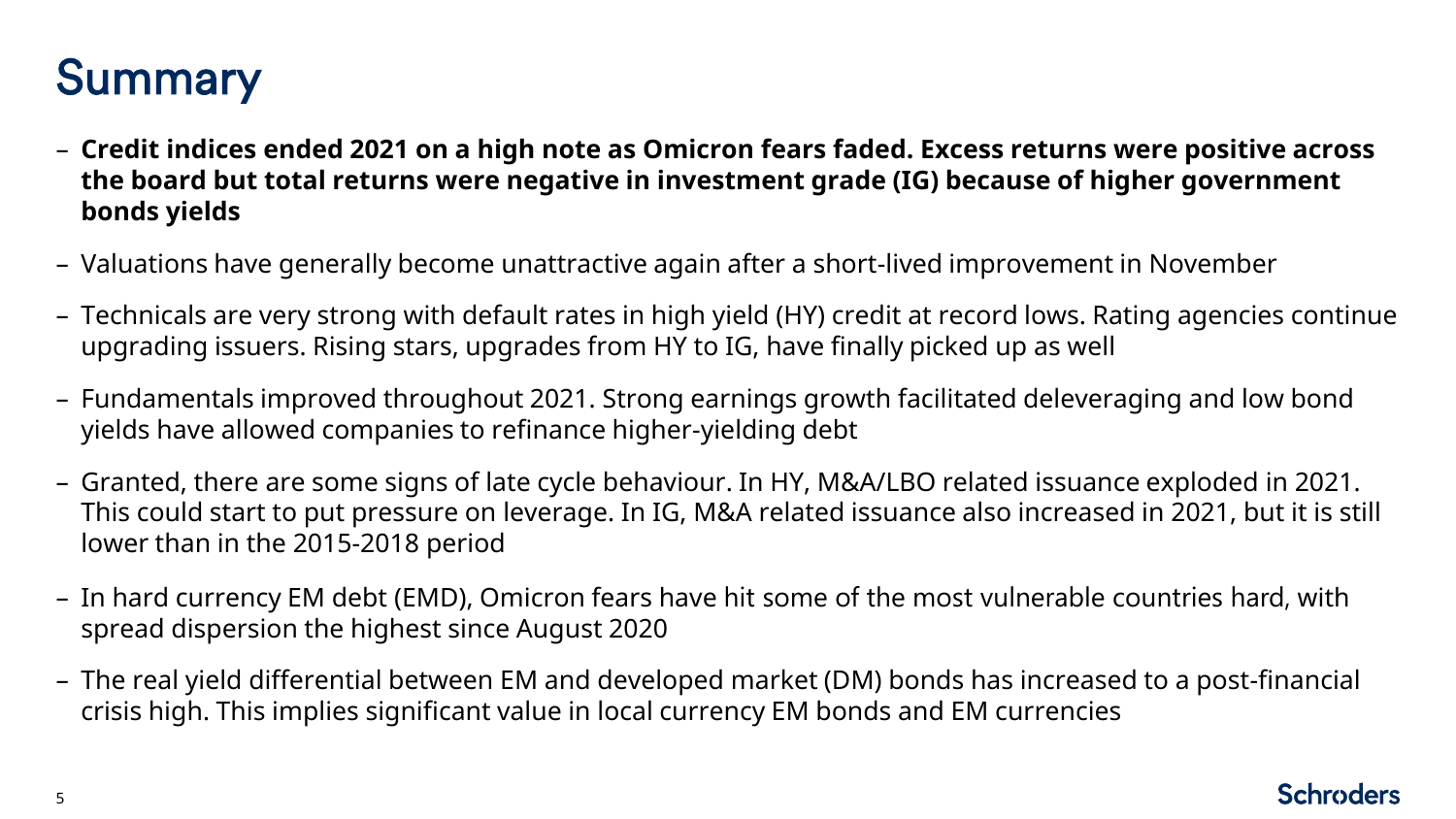## Summary table

## Cross-credit overview

### **Date: 31 December 2021**

|                                                | IG GBP non-<br>gilts | <b>IG GBP</b><br>corporates | <b>IG Euro</b> | IG USD         | <b>HY GBP</b>   | <b>HY Euro</b>  | <b>HY USD</b>  | <b>Hard EMD</b> | <b>Local EMD</b> | Corp. EMD |
|------------------------------------------------|----------------------|-----------------------------|----------------|----------------|-----------------|-----------------|----------------|-----------------|------------------|-----------|
| Yield to worst                                 | 1.9%                 | 2.1%                        | 0.5%           | 2.4%           | 4.8%            | 2.9%            | 4.3%           | 5.3%            | 5.7%             | 4.1%      |
| Yield to worst (hedged to $EUR$ ) <sup>1</sup> | 0.9%                 | 1.1%                        | 0.5%           | 1.6%           | 3.9%            | 2.9%            | 3.6%           | 4.5%            |                  | 3.3%      |
| Spread (bps)                                   | 98                   | 115                         | 98             | 98             | 390             | 331             | 310            | 369             | 447              | 272       |
| Spread (percentile) <sup>2</sup>               | 25%                  | 25%                         | 38%            | 16%            | 30%             | 24%             | 13%            | 53%             | 50%              | 29%       |
| Risk premium (bps) $3$                         | 48                   | 59                          | 41             | 41             | 202             | 104             | 46             | 224             | 371              | 143       |
| Duration                                       | 8.0                  | 8.6                         | 5.4            | 8.4            | 4.0             | 4.1             | 5.3            | 8.0             | 5.2              | 4.7       |
| MV (billion \$)                                | 897                  | 692                         | 3,321          | 8,656          | 66              | 549             | 1,610          | 781             | 1,444            | 641       |
| Rating                                         | A2                   | A <sub>3</sub>              | A <sub>3</sub> | A <sub>3</sub> | BB <sub>3</sub> | BB <sub>3</sub> | B <sub>1</sub> | BB1             | BBB3             | BBB3      |
| Nr. of issues/countries                        | 1,228                | 1,050                       | 3,881          | 9,346          | 112             | 806             | 2,123          | 72              | 21               | 2,121     |
| Since Jan 1997 or inception                    |                      |                             |                |                |                 |                 |                |                 |                  |           |
| Annualised return <sup>4</sup>                 | 4.8%                 | 5.1%                        | 4.4%           | 4.9%           | 7.9%            | 5.4%            | 5.7%           | 6.9%            | 5.4%             | 6.0%      |
| Annualised volatility                          | 5.2%                 | 5.8%                        | 3.5%           | 5.5%           | 10.5%           | 11.5%           | 8.9%           | 10.5%           | 9.0%             | 7.7%      |
| Return/volatility                              | 0.9                  | 0.9                         | 1.3            | 0.9            | 0.8             | 0.5             | 0.6            | 0.7             | 0.6              | 0.8       |
| Max drawdown                                   | $-11.5%$             | $-18.7%$                    | $-7.2%$        | $-16.5%$       | $-29.4%$        | $-40.2%$        | $-34.8%$       | $-29.6%$        | $-17.8%$         | $-26.0%$  |
| Correlation with MSCI EMU                      | 0.2                  | 0.3                         | 0.3            | 0.2            | 0.6             | 0.6             | 0.6            | 0.5             | 0.4              | 0.4       |
| Correlation with MSCI World €                  | 0.2                  | 0.2                         | 0.2            | 0.2            | 0.5             | 0.6             | 0.5            | 0.4             | 0.5              | 0.4       |
| Correlation with Euro Gov                      | 0.6                  | 0.6                         | 0.7            | 0.5            | 0.1             | 0.0             | 0.0            | 0.3             | 0.3              | 0.3       |

#### **Past performance is not a guide to future performance and may not be repeated.**

Source: Schroders, Refinitiv Datastream, ICE Data Indices, J.P. Morgan. Data as at 31 December 2021.

<sup>1</sup>Local currency yield minus annualized 3-month hedging cost/return.

<sup>2</sup>Percentile shows where the current spread is relatively to the historical range of spreads, within a range of 0 to 100. The greater the percentile the higher the spread compared to history.

<sup>3</sup>Spread minus average historical default and downgrade losses (see slide 14).

<sup>4</sup>All returns EUR hedged returns, except EMD Local which is unhedged USD return in EUR.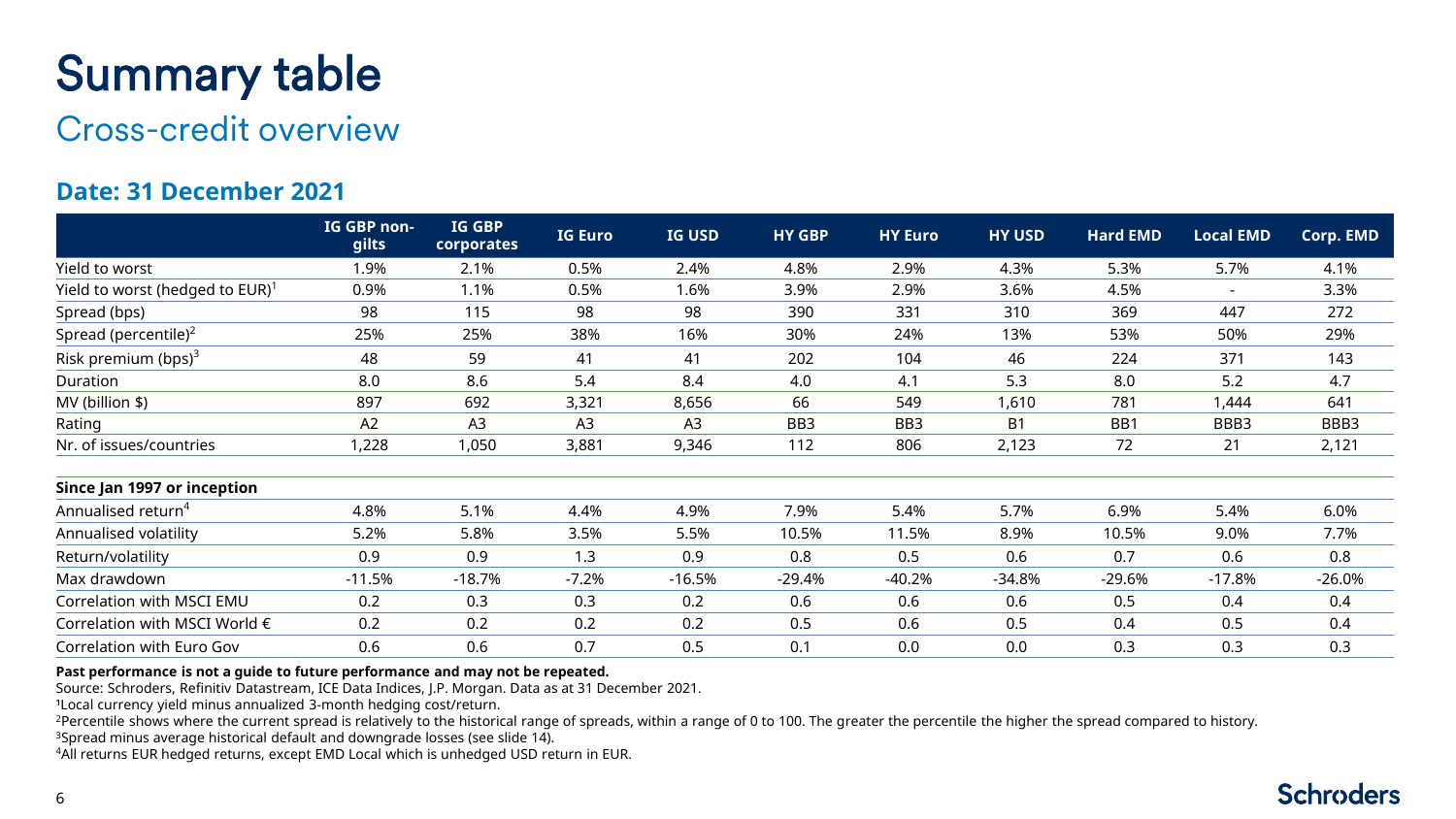## Performance table

## Cross-credit overview

### **Date: 31 December 2021**

|                             | IG GBP non-<br>gilts | <b>IG GBP</b><br>corporates | <b>IG Euro</b>  | <b>IG USD</b> | <b>HY GBP</b> | <b>HY Euro</b> | <b>HY USD</b> | <b>Hard EMD</b> | <b>Local EMD</b> | Corp. EMD      |
|-----------------------------|----------------------|-----------------------------|-----------------|---------------|---------------|----------------|---------------|-----------------|------------------|----------------|
| Return (local) <sup>1</sup> |                      |                             |                 |               |               |                |               |                 |                  |                |
| I month return              | $-1.2%$              | $-1.3%$                     | $-0.1%$         | $-0.2%$       | 0.7%          | 0.9%           | 1.9%          | 1.4%            | 1.6%             | 0.4%           |
| YTD return                  | $-3.0%$              | $-3.0%$                     | $-1.0%$         | $-1.0%$       | 3.8%          | 3.3%           | 5.4%          | $-1.8%$         | $-8.7%$          | 0.9%           |
| 1 year return               | $-3.0%$              | $-3.0%$                     | $-1.0%$         | $-1.0%$       | 3.8%          | 3.3%           | 5.4%          | $-1.8%$         | $-8.7%$          | 0.9%           |
| Return (EUR hedged) $^2$    |                      |                             |                 |               |               |                |               |                 |                  |                |
| 1 month return              | $-1.3%$              | $-1.4%$                     | $-0.1%$         | $-0.3%$       | 0.6%          | 0.9%           | 1.7%          | 1.2%            | 0.5%             | 0.3%           |
| YTD return                  | $-3.7%$              | $-3.7%$                     | $-1.0%$         | $-1.8%$       | 1.0%          | 3.3%           | 4.5%          | $-2.8%$         | $-1.8%$          | 0.0%           |
| 1 year return               | $-3.7%$              | $-3.7%$                     | $-1.0%$         | $-1.8%$       | 3.2%          | 3.3%           | 4.5%          | $-2.8%$         | $-1.8%$          | 0.0%           |
| <b>Spread</b>               |                      |                             |                 |               |               |                |               |                 |                  |                |
| 1 month OAS change          | $-1$                 | $-2$                        | $-13$           | $-5$          | $-28$         | $-40$          | $-57$         | $-23$           | $-7$             | $-20$          |
| YTD OAS change              | -1                   | $-2$                        | $5\overline{)}$ | -5            | $-73$         | $-24$          | $-76$         | 17              | 60               | $\overline{2}$ |
| 1 year OAS change           | -1                   | $-2$                        | 5               | -5            | $-73$         | $-24$          | $-76$         | 17              | 60               | $\overline{2}$ |
| Latest OAS                  | 98                   | 115                         | 98              | 98            | 390           | 331            | 310           | 369             | 447              | 272            |

#### **Past performance is not a guide to future performance and may not be repeated.**

Source: Schroders, Refinitiv Datastream, ICE Data Indices, J.P. Morgan. Data as at 31 December 2021. <sup>1</sup>Local EMD is USD return. ²Local EMD is USD return in EUR.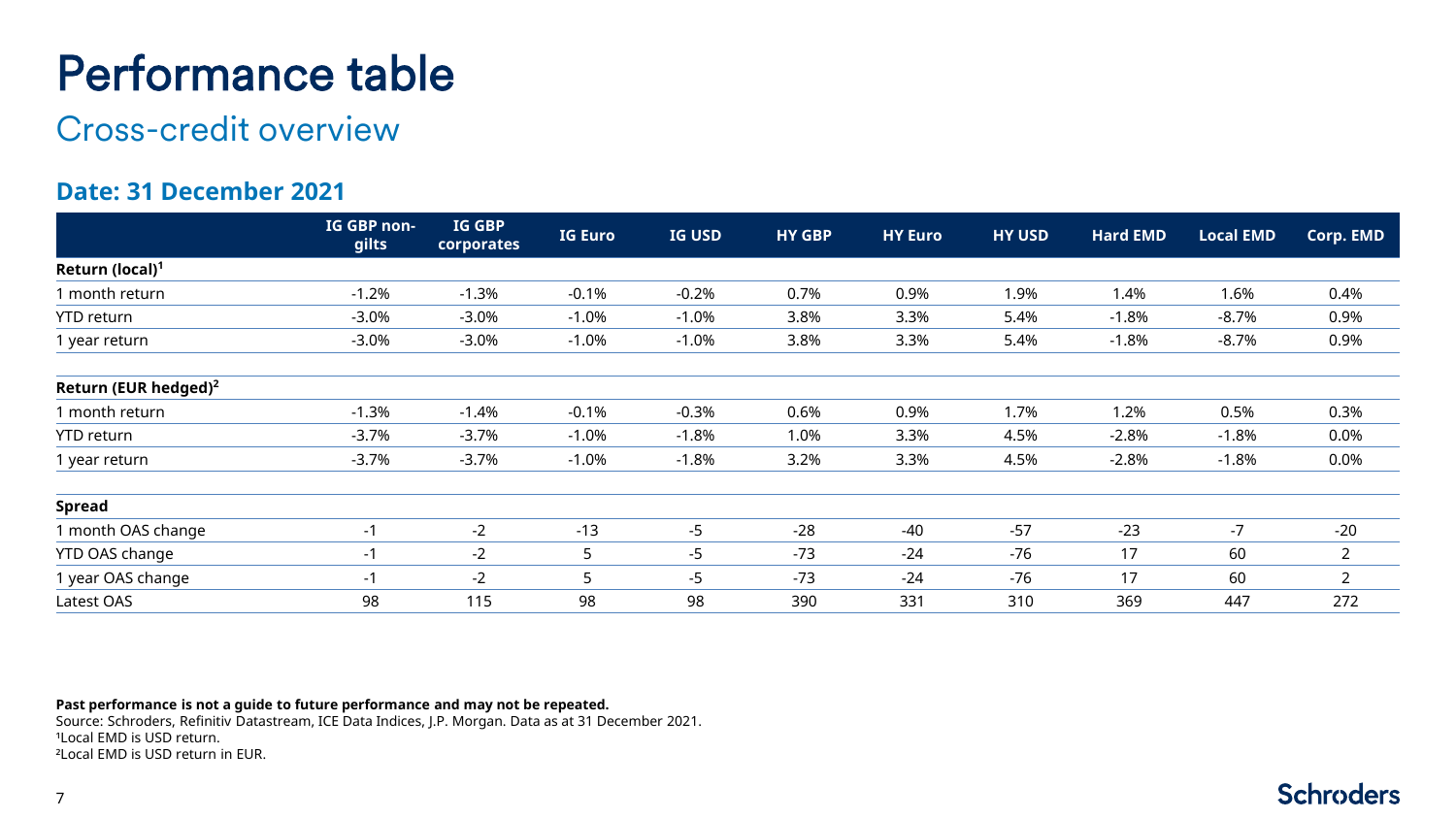## <span id="page-7-0"></span>**Schroders**



## Cross-credit analysis: key insights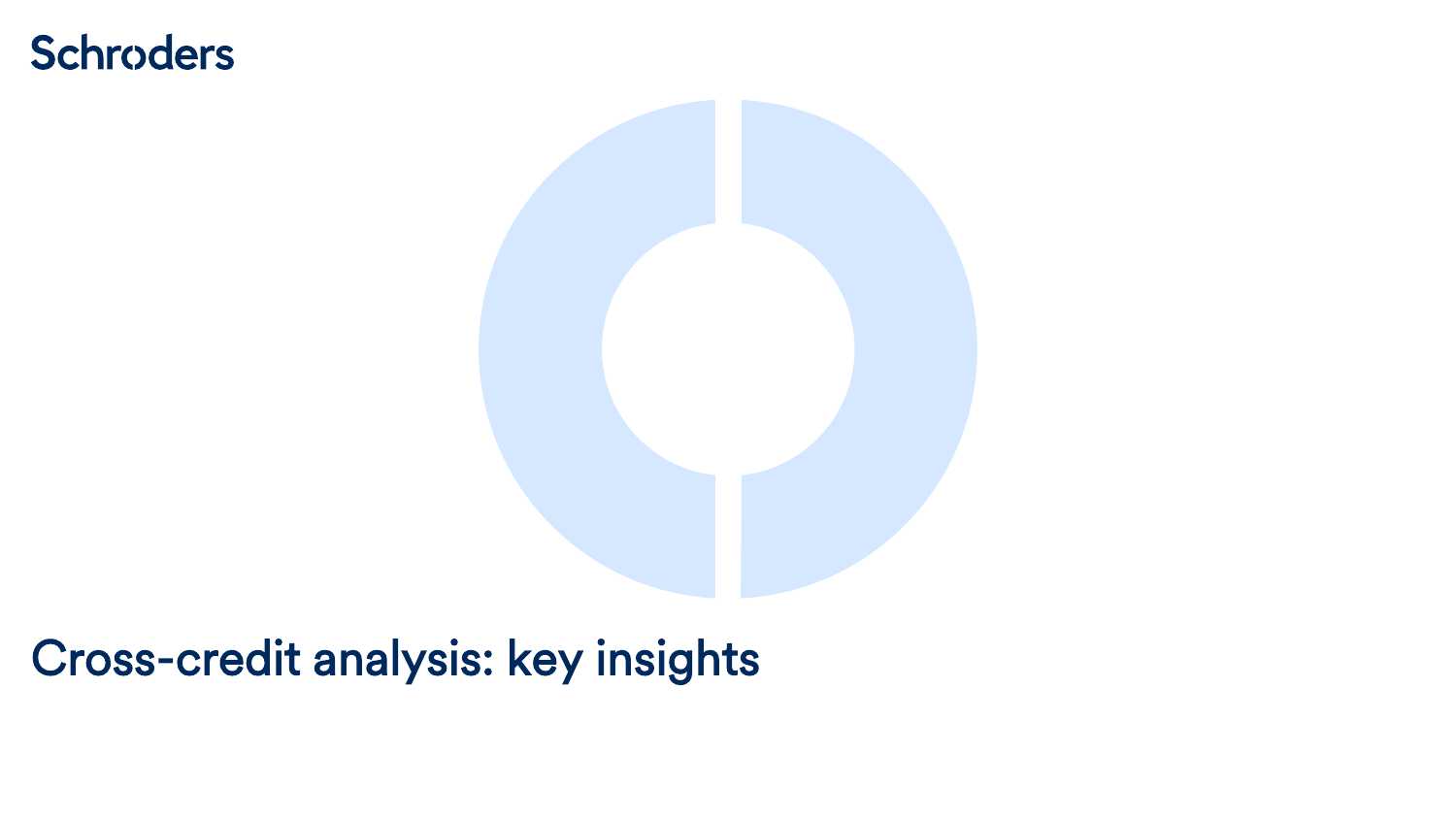## Cross-credit yield

#### **Yield to worst**



■ Yield to worst ■ Yield to worst (EUR hedged)

## Currency-hedged GBP and USD corporates are very attractive for EUR investors

Source: Schroders, Refinitiv Datastream, ICE Data Indices, J.P. Morgan, Bloomberg. Data as at 31 December 2021. Hedged yield is local currency yield minus annualised 3-month FX hedging cost/return (see next slide).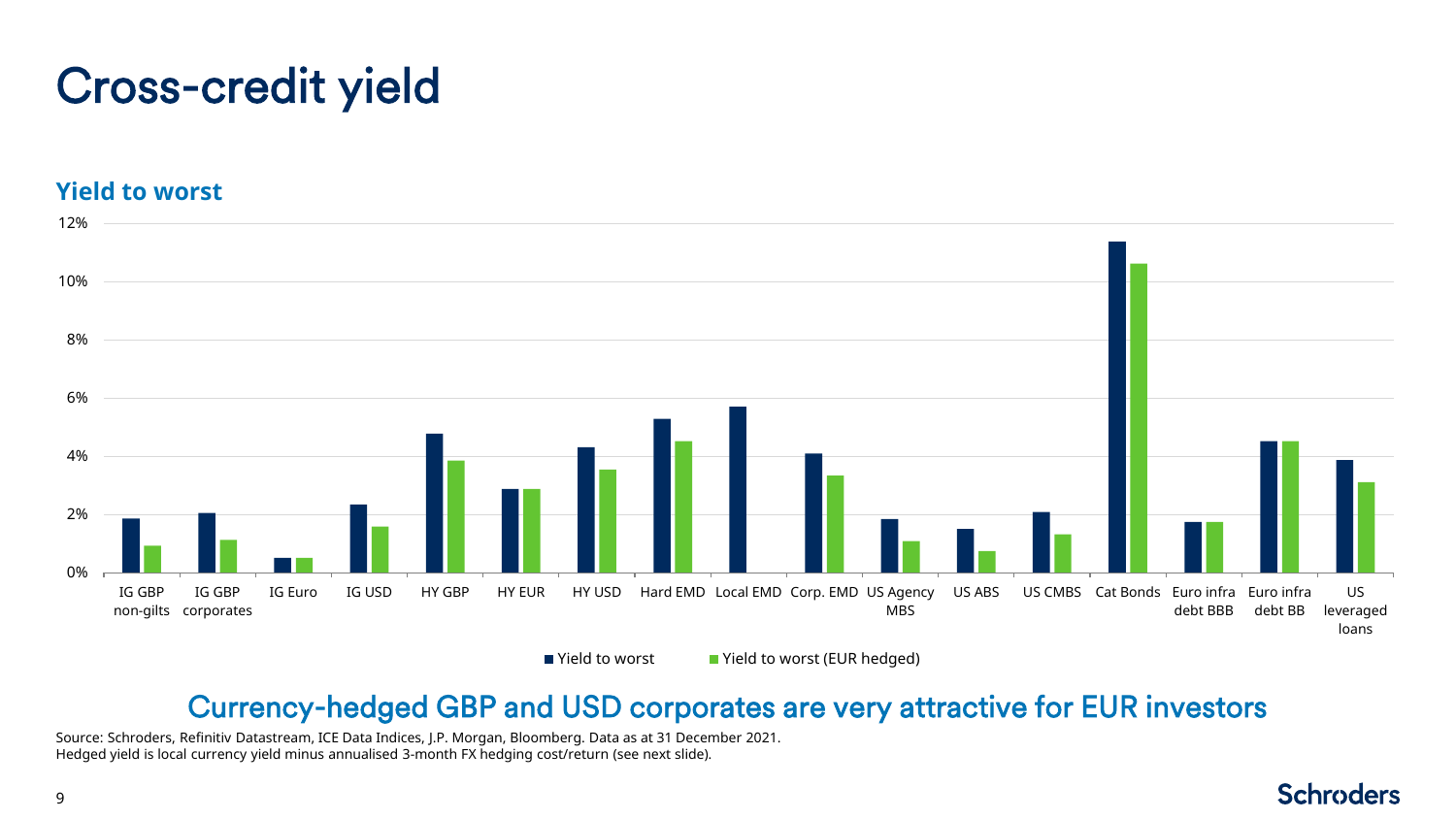# FX hedging cost or return

**Annualised USD to EUR hedging cost (pos) or return (neg)** 

## Using 3-month FX forwards



#### **Annualised GBP to EUR hedging cost (pos) or return (neg)**

**Schroders** 

Source: Refinitiv Datastream. Data as at 31 December 2021.

#### 10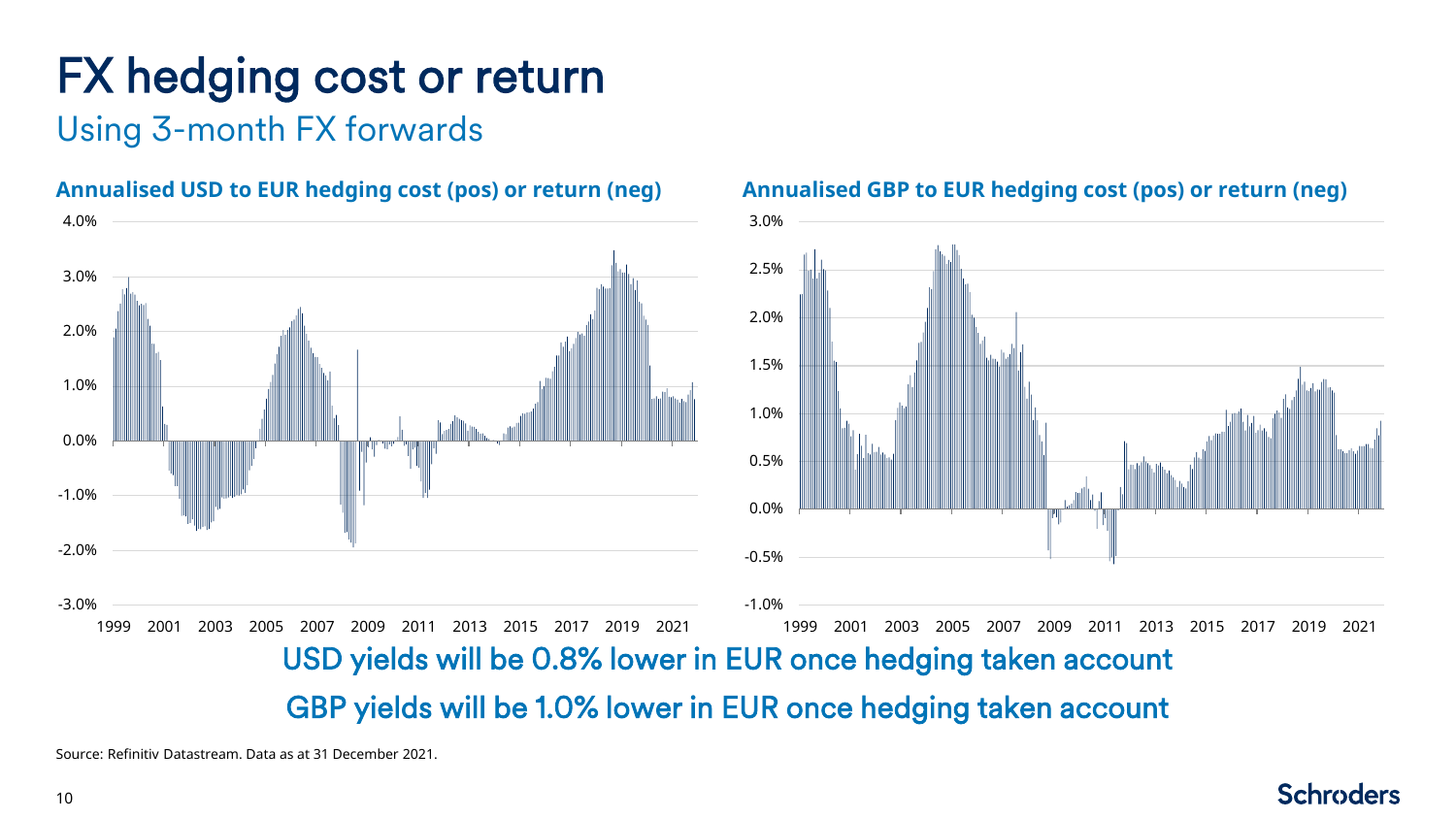## Cross-credit spread

#### **Spread** 0 50 100 150 200 250 300 350 400 450 500 IG GBP non-gilts IG Euro IG USD IG GBP corporates Corp. EMD HY USD HY EUR US leveraged loans Hard EMD HY GBP Local EMD bps

Source: Refinitiv Datastream, ICE Data Indices, J.P. Morgan, Bloomberg. Data as at 31 December 2021. Local EMD has been estimated as a spread over Treasuries of similar maturity.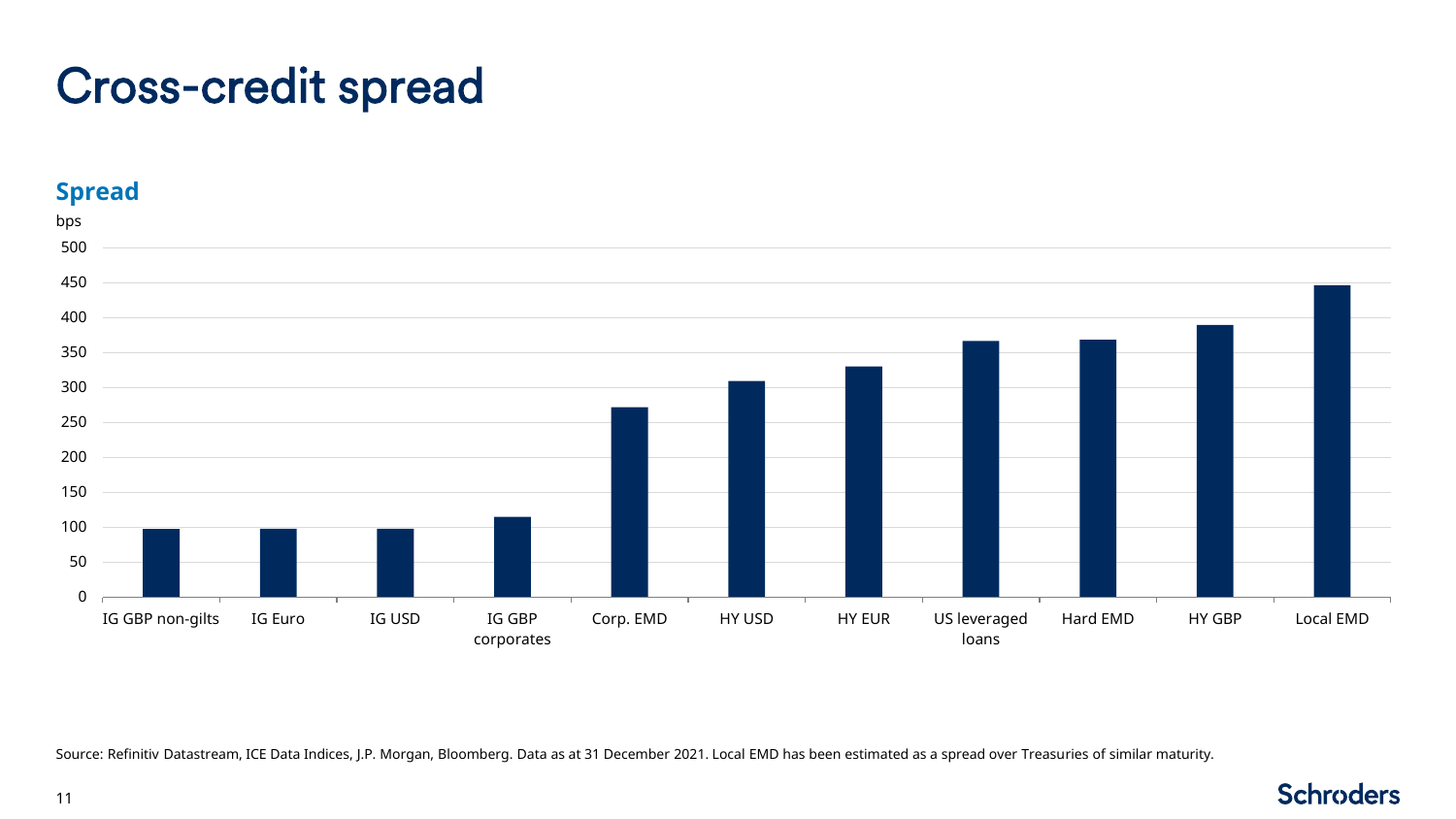# Yield vs. credit rating vs. market size

The size of bubble is proportionate to the size of the market

## **Yield (EUR hedged) vs credit rating vs market size**



**Schroders** 

Source: Schroders, Refinitiv Datastream, ICE Data Indices, J.P. Morgan. Data as at 31 December 2021.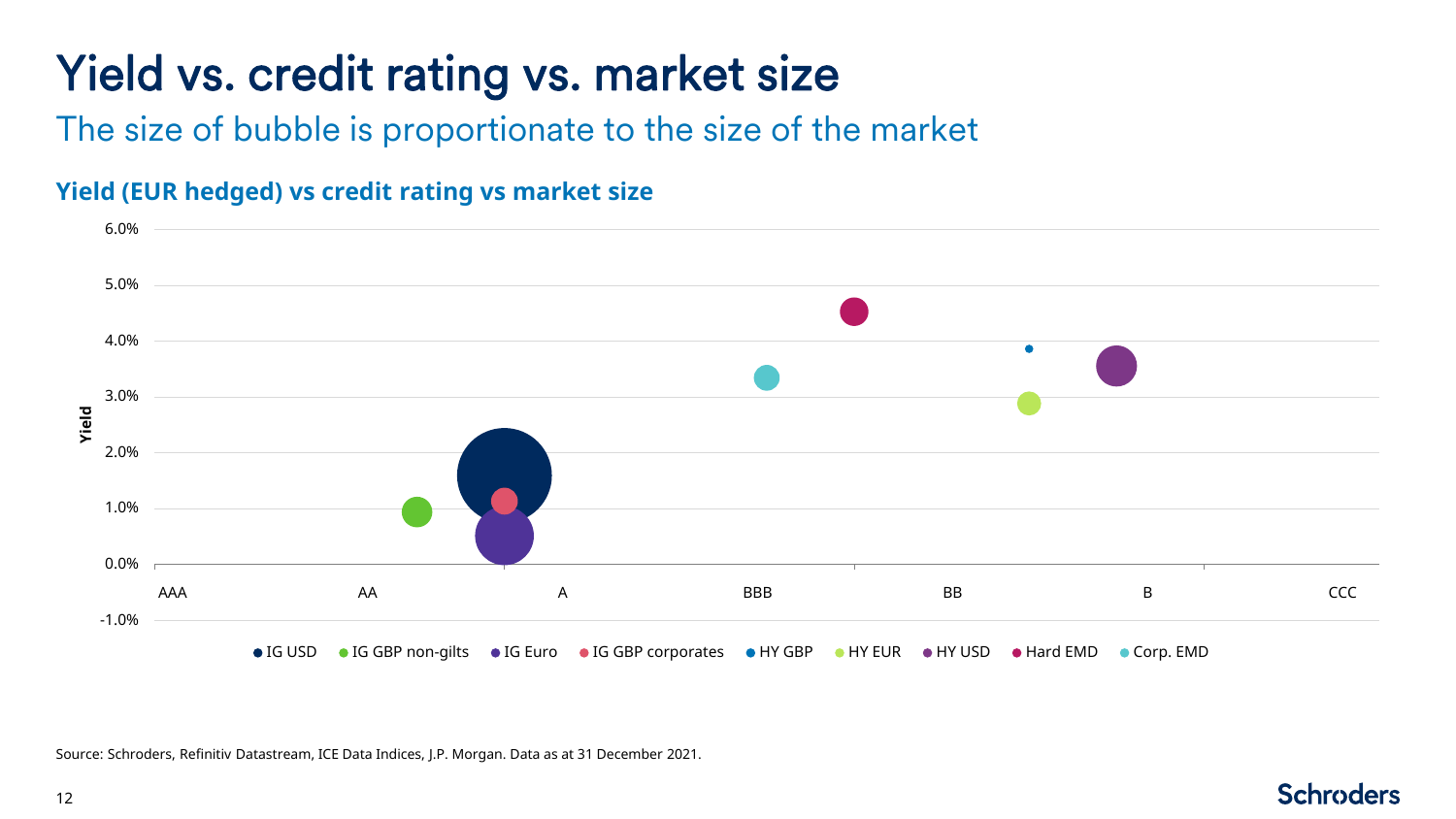## Spread vs. credit rating vs. market size

The size of bubble is proportionate to the size of the market

### **Spread vs credit rating vs market size**



Source: Schroders, Refinitiv Datastream, ICE Data Indices, J.P. Morgan. Data as at 31 December 2021.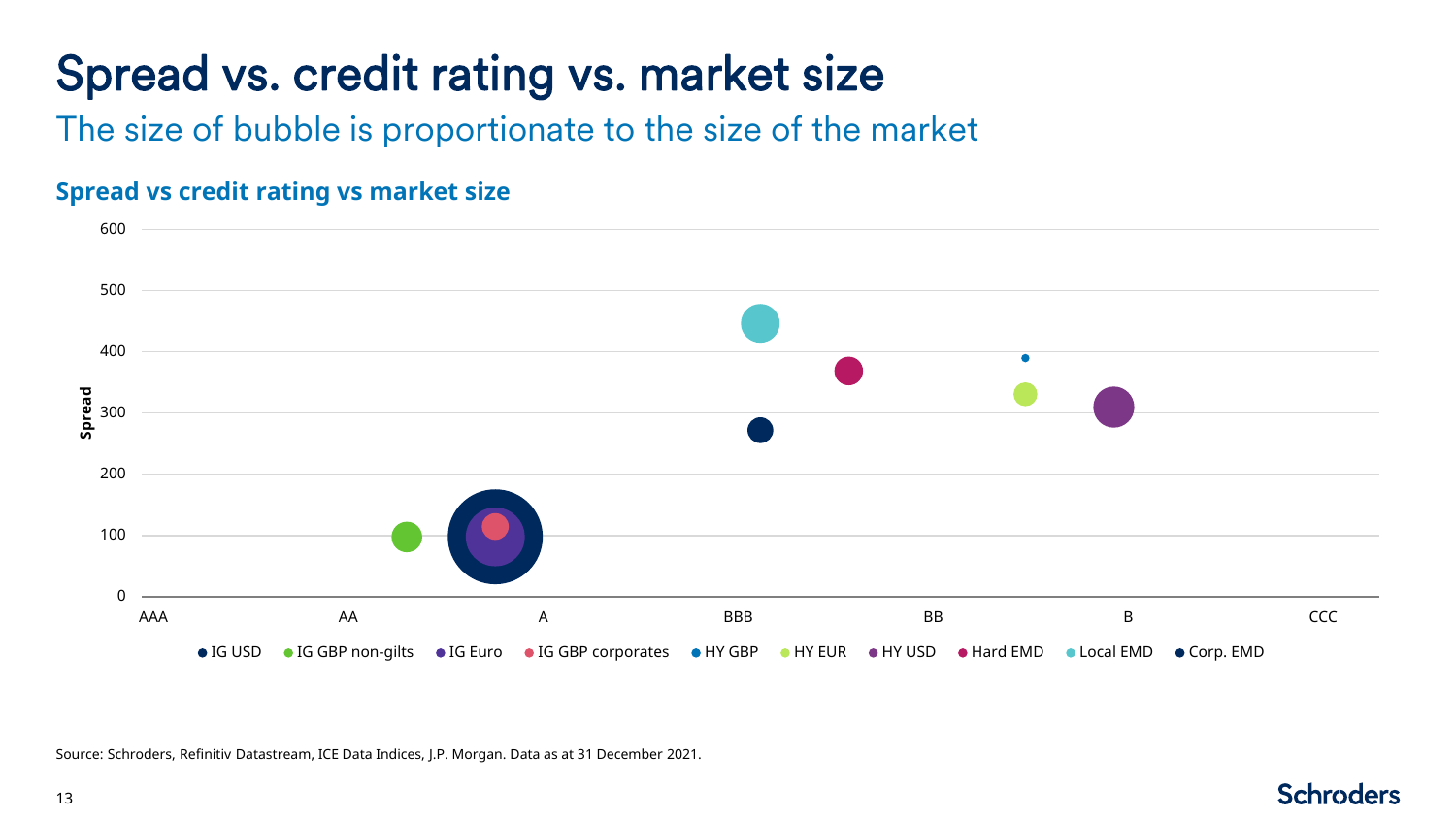# Risk premium/net spread in credit

Decomposition of credit spread into expected losses and expected risk premium



- IG is more exposed to **downgrade losses** (value of a bond falling after a downgrade), while **default losses** have been negligible
- Major losses in HY come from defaults that mostly happen in recessions
- Historically, investors have received a **risk premium** for having exposure to credit, as the average default and downgrade losses have been less than the average spread

Source: Schroders, Moody's default and recovery study 2019, ICE Data Indices, J.P.Morgan. Data as at 31 December 2021.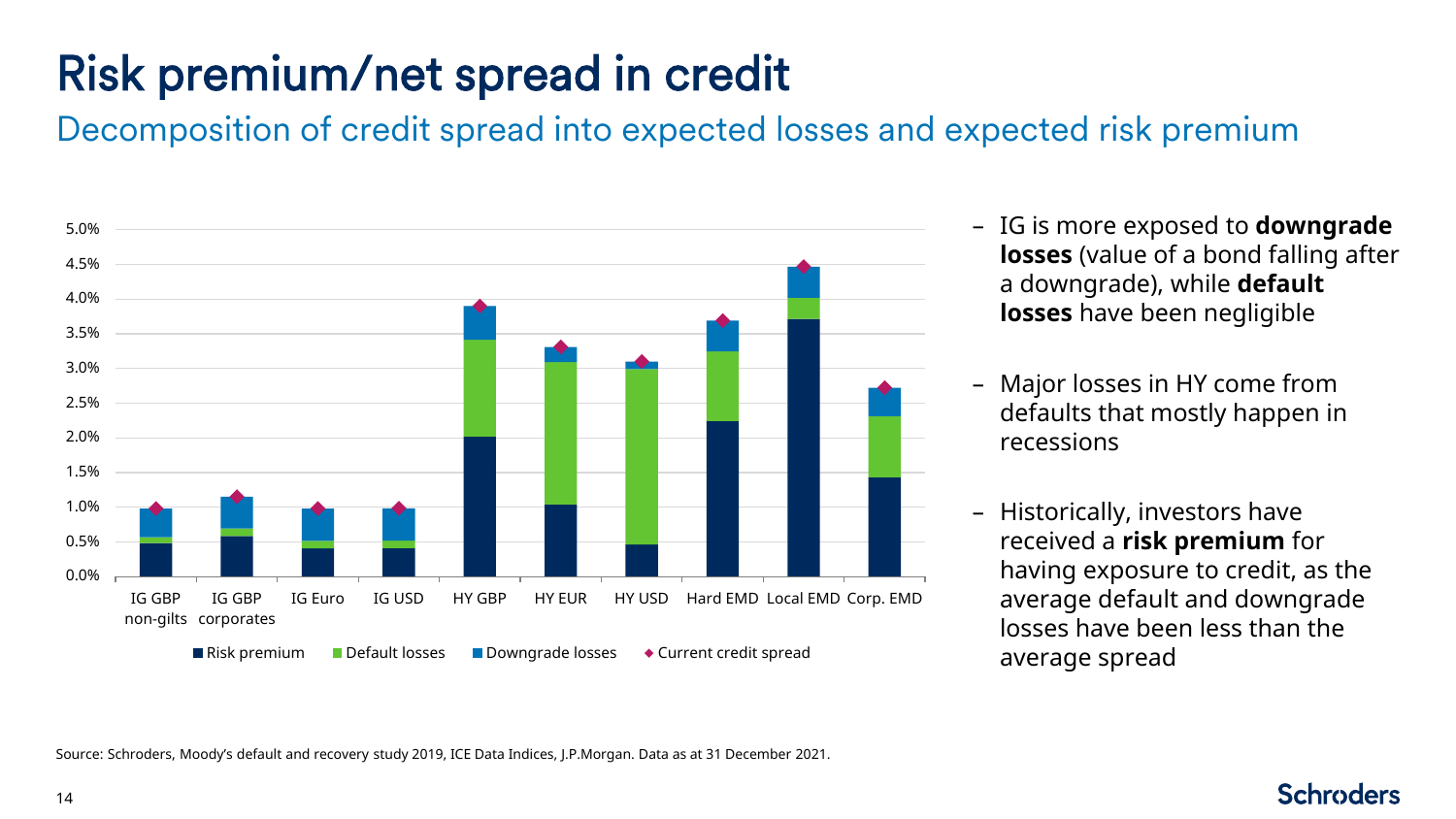## <span id="page-14-0"></span>Schroders



# Hot topics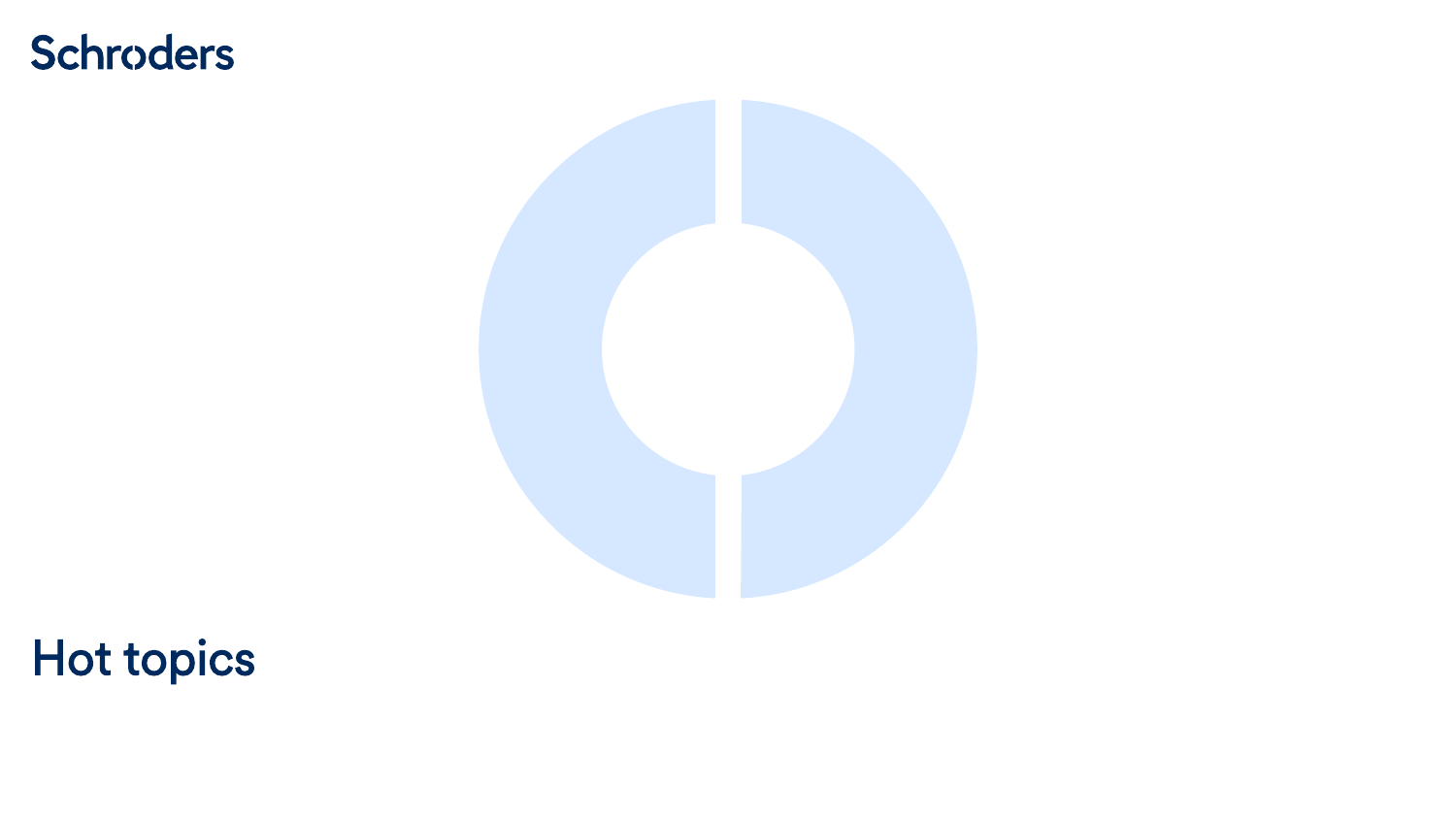# All corporate credit indices posted positive excess returns<sup>1</sup> in 2021 but total returns were negative in IG

### **2021 corporate credit returns**



## Higher duration of IG exposed it to rising bond yields

#### **Past performance is not a guide to future performance and may not be repeated**

Source: Schroders, Refinitiv Datastream, ICE Data Indices. Data as at 31 December 2021. <sup>1</sup>Excess return is return over similar maturity government bond return.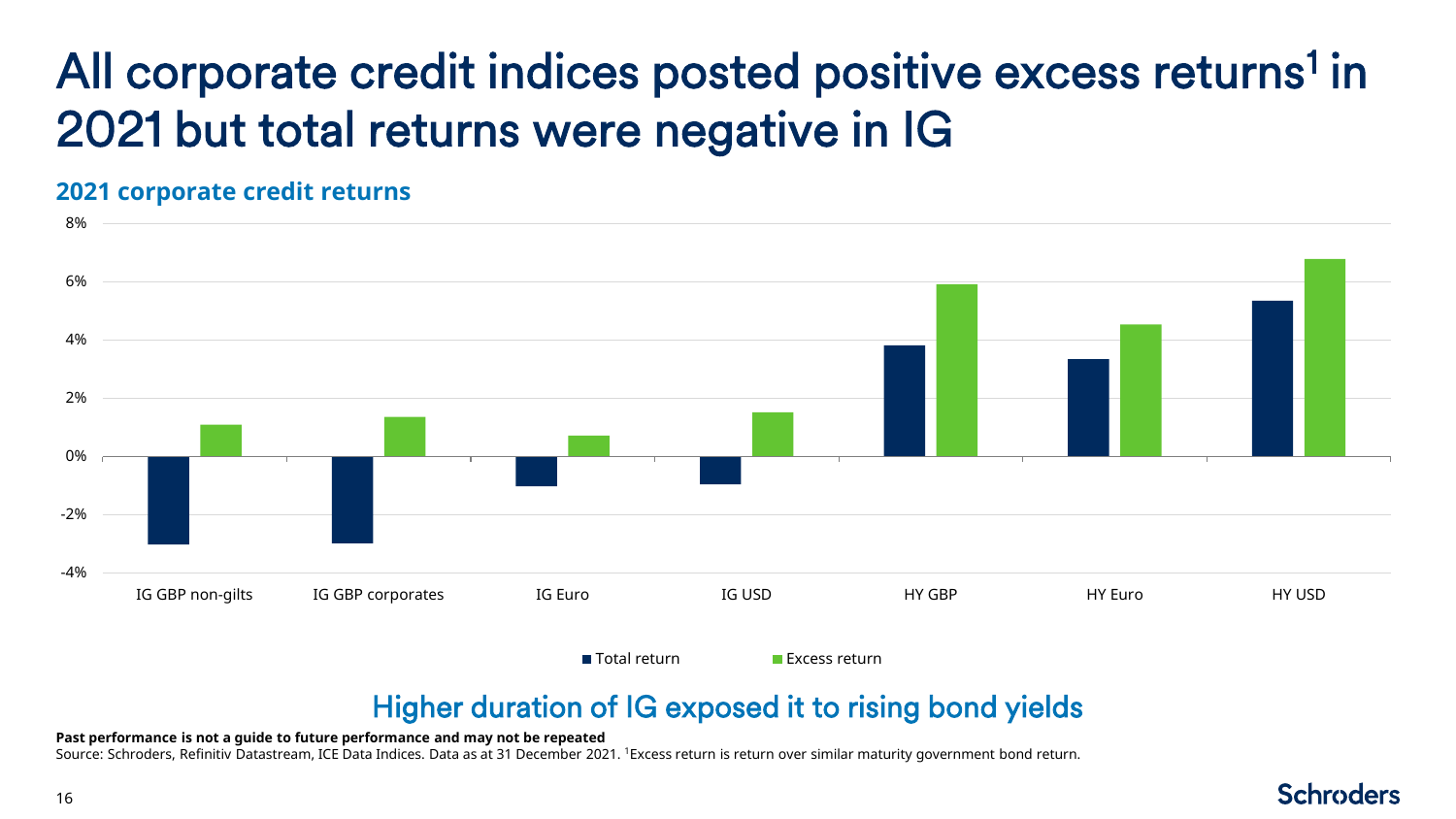## Large volumes of bonds leaving US HY index partially offset record issuance

### **US HY gross issuance**



### **US HY index annual change in face value**

Billions USD



**Schroders** 

## A large volume of calls and maturities and upgrades from HY to IG curtailed US HY index growth despite record gross issuance

Source: Sifma, Refinitiv Datastream. Data as at 31 December 2021.

17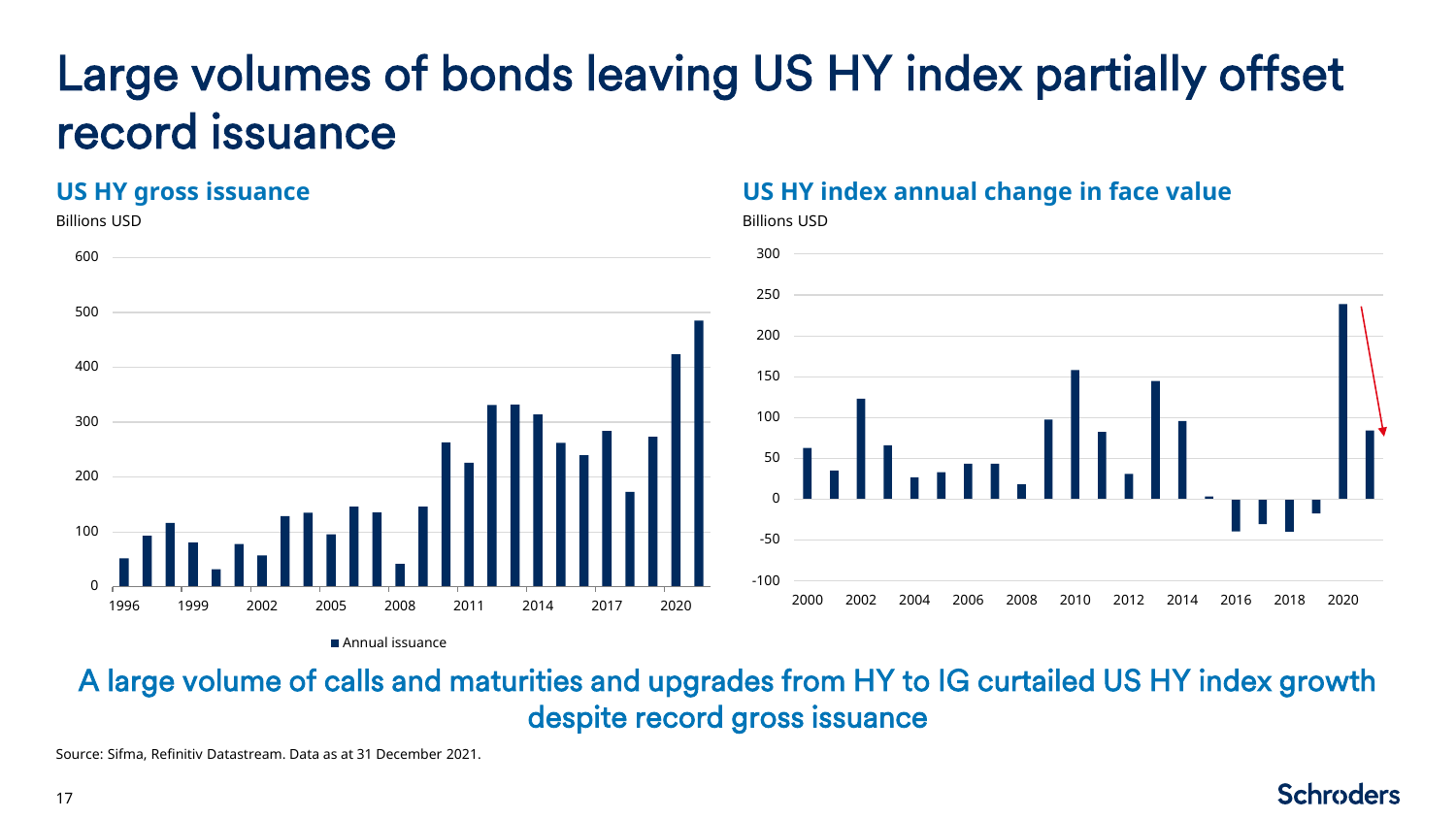# M&A/LBO related HY issuance exploded in 2021

More opportunistic issuance might start to put pressure on leverage

### **US HY LBO/M&A related issuance**

Billions USD



Absolute (\$bn)  $\longrightarrow$  Percentage of issuance (rhs)

#### Source: BofA Global Research. Data as at 31 December 2021.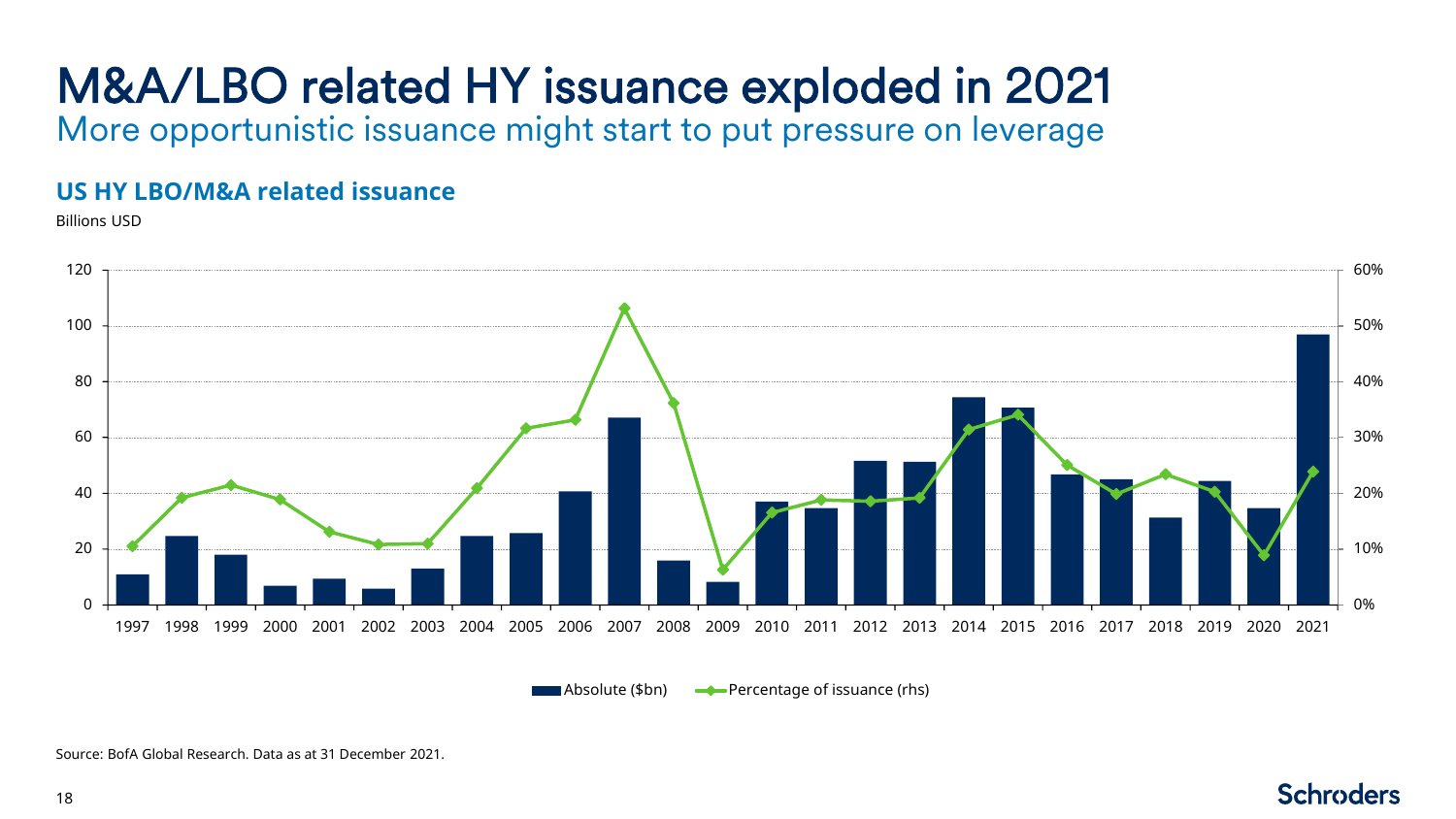## Higher real yields could become a headwind in 2022



#### **US real yields have been hovering at record low levels**

### **TIPS supply and Fed's purchases are moving in opposite directions in 2022 (billions \$)**

## See more: [Why US real yields could rise in 2022](https://www.schroders.com/en/uk/tp/markets2/markets/why-us-real-yields-could-rise-in-2022/)

Source: Schroders, Refinitiv Datastream. Left-hand figure data as at 31 December 2021. Break-even inflation is the difference between yields of nominal and inflation-protected US Treasury securities. Righthand figure: actual data to 30 November 2021, assumptions thereafter. The Fed's monthly purchases assumed to decline to zero by April 2022. Monthly net TIPS issuance assumed to be \$11 billion. matching the average net issuance between December 2020 and November 2021.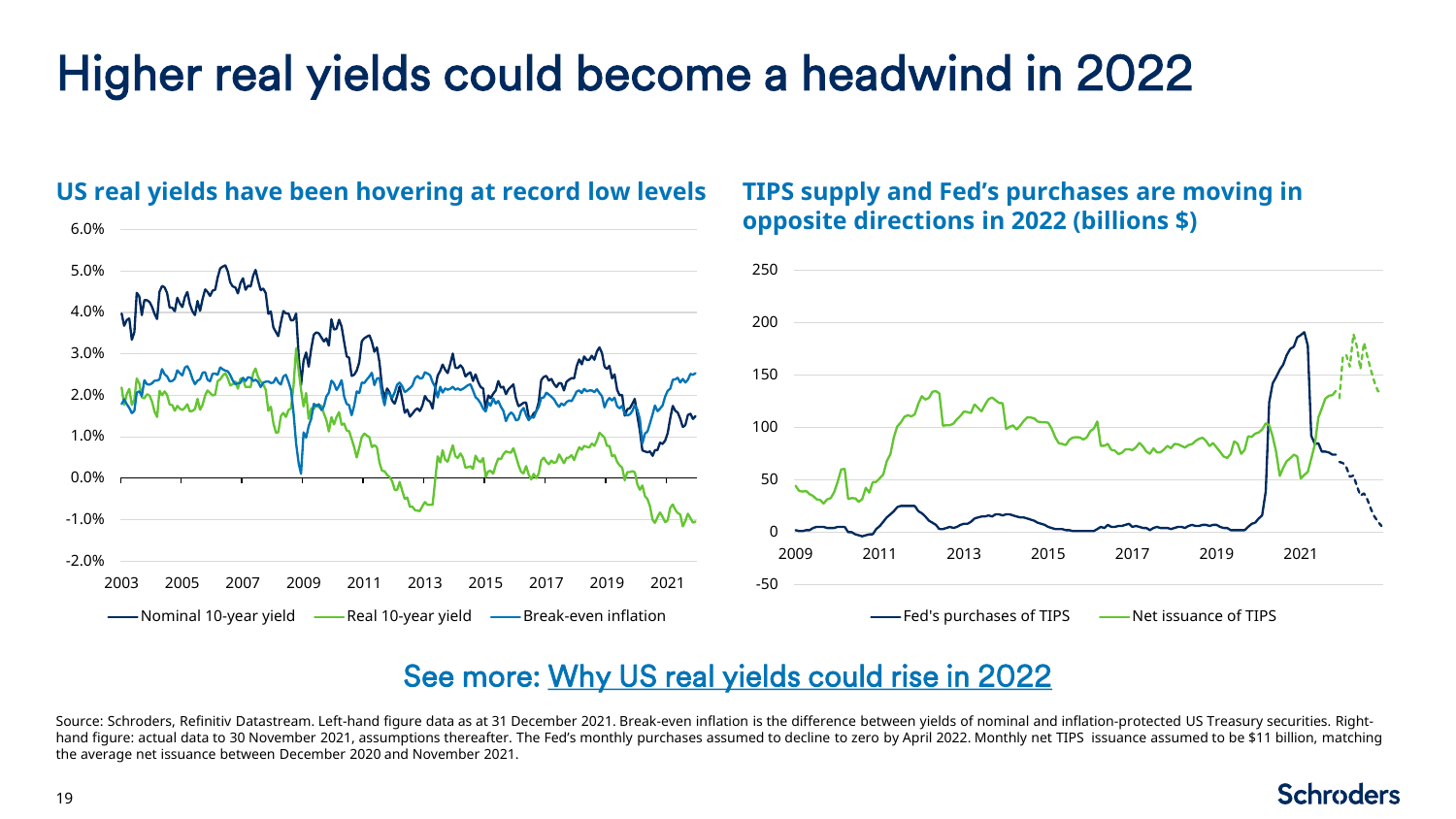# Foreign demand for US credit remains stellar

Relatively high hedged yields are enticing European buyers



### **Euro IG yield vs US IG yield hedged<sup>1</sup> to EUR**

## Hedged US IG yield provides 1.1% pick up over Euro IG yield for Euro investors

Source: Schroders, Refinitiv Datastream. Left-hand figure data as at 31 October 2021. Right-hand figure data as at 31 December 2021. <sup>1</sup>Hedged yield is local currency yield minus annualised 3-month FX hedging cost.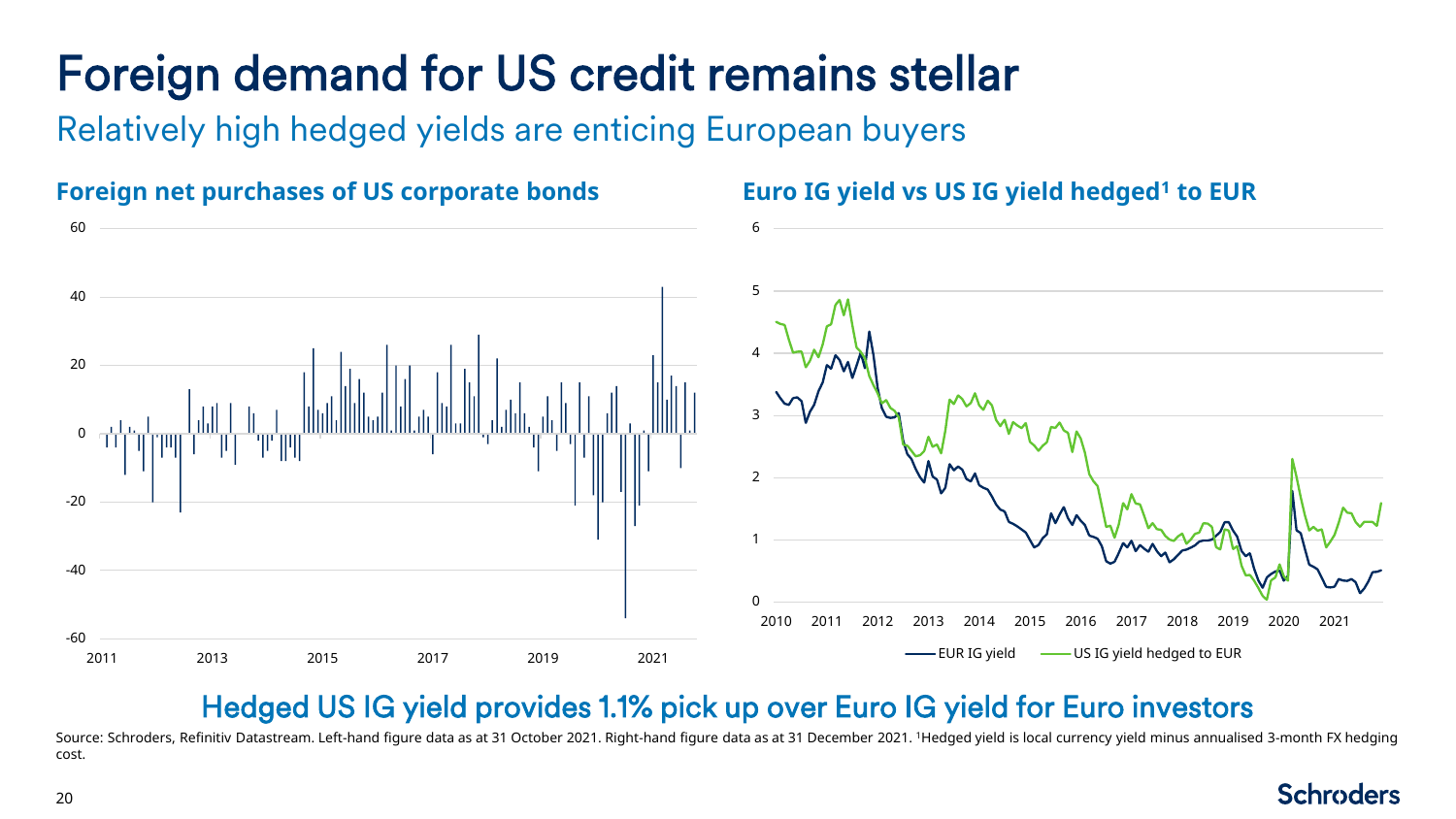## Some EM sovereigns are still under significant distress

#### bps bps W 2008 2010 2012 2014 2016 2018 2020 2018 2020Hard EMD spread dispersion is the highest since August 2020; the market thinks Sri Lanka could be heading

**EMBI Sri Lanka spread**

for a default

**Standard deviation of hard EMD spreads** 

Source: Schroders, Refinitiv Datastream. Data as at 31 December 2021.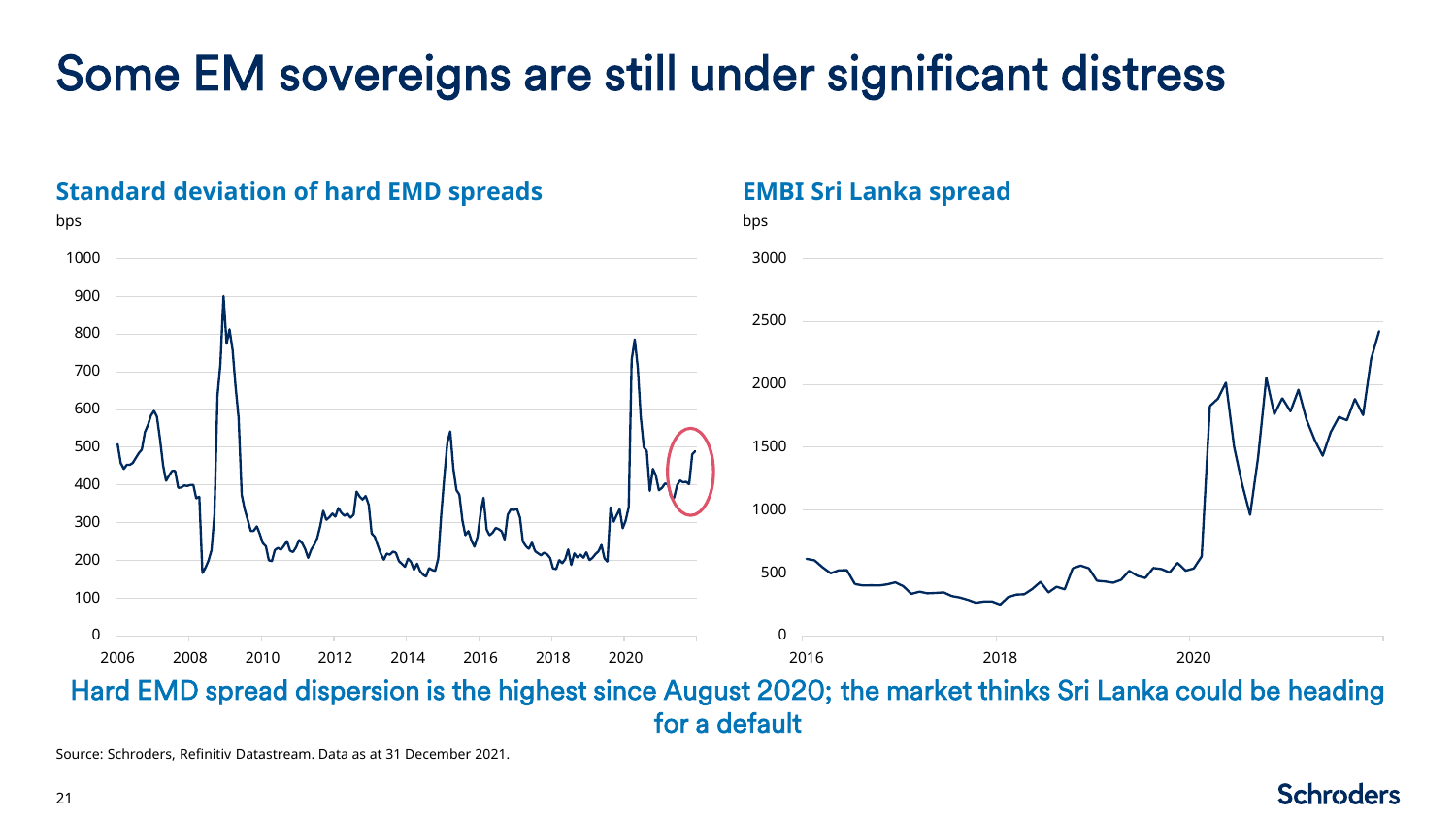## <span id="page-21-0"></span>**Schroders**



## Valuation Corporate credit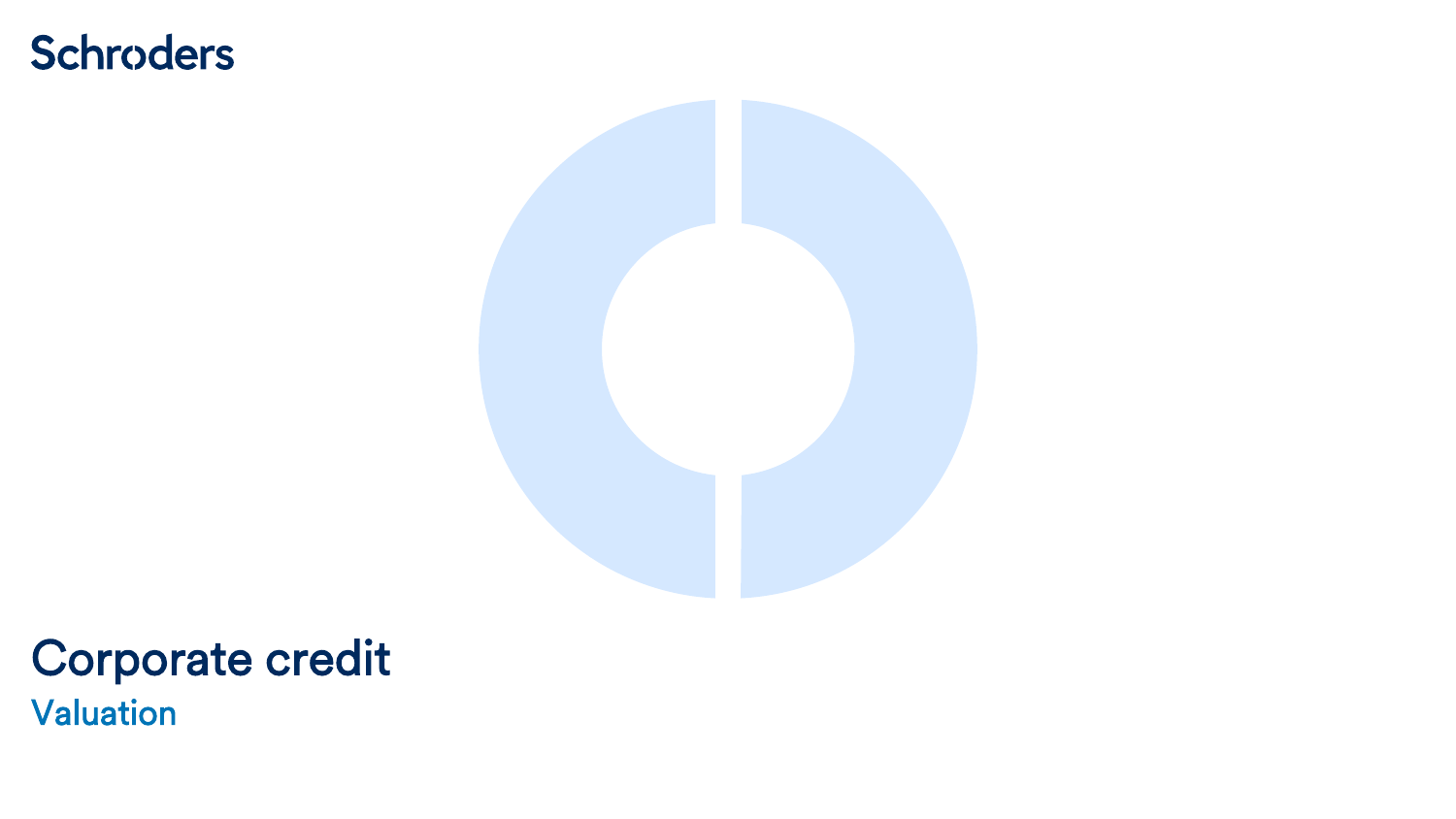# IG and HY valuation

## Historical ratings-adjusted credit spreads

**IG adjusted spreads**



### **HY adjusted spreads**



Source: Schroders, Refinitiv Datastream, ICE Data Indices, J.P. Morgan. Data as at 31 December 2021. Spreads are adjusted for changes in the distribution of credit ratings within each index over time.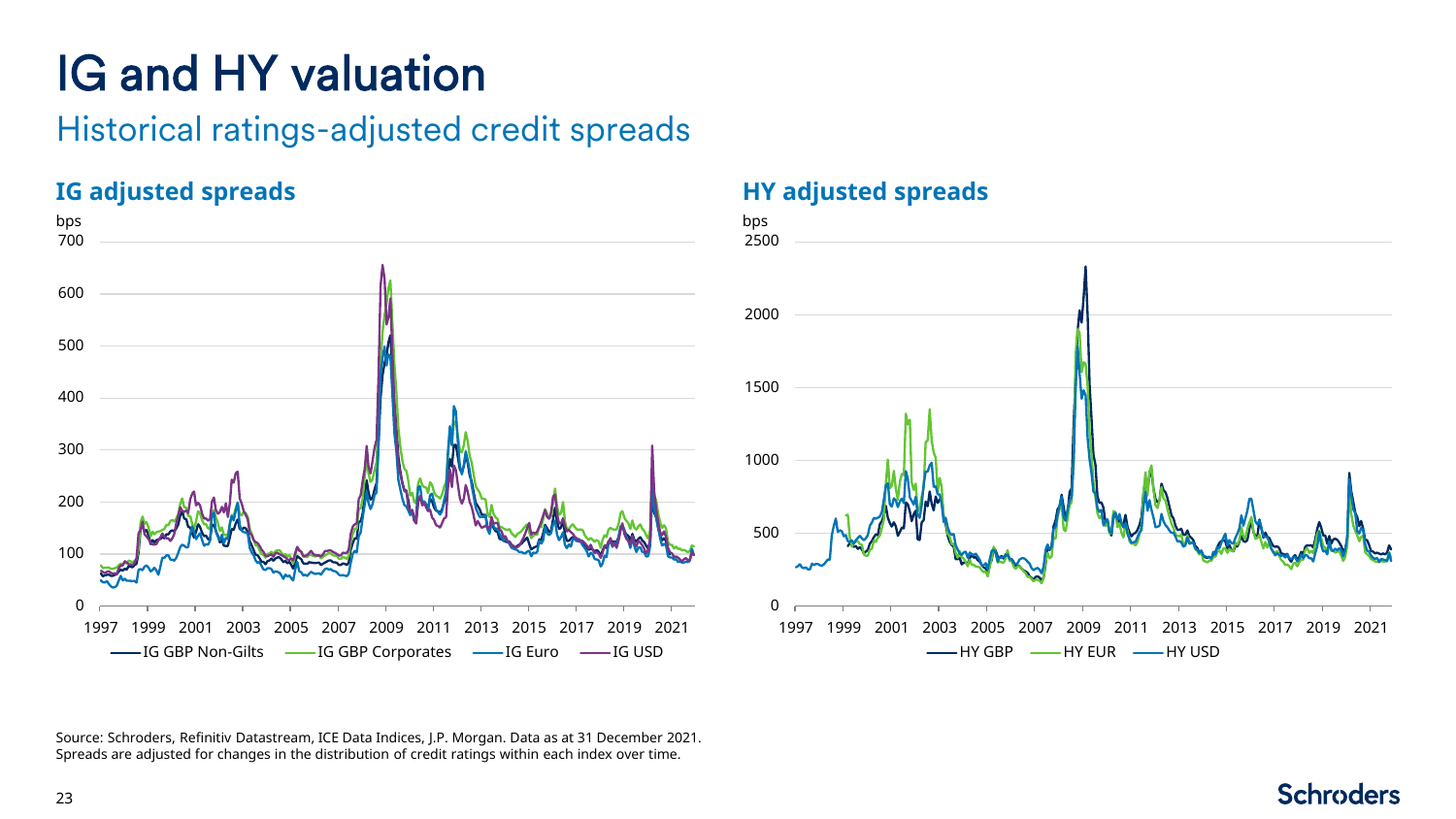# IG and HY valuation

## Spread percentiles<sup>1</sup>

## **IG adjusted spreads**



**HY adjusted spreads**

Source: Schroders, Refinitiv Datastream, ICE Data Indices, J.P. Morgan. Data as at 31 December 2021. Spreads are adjusted for changes in the distribution of credit ratings within each index over time. 1Percentiles shows where the current spread is relatively to the historical range of spreads, within a range of 0 to 100. The greater the percentile the higher the spread compared to history.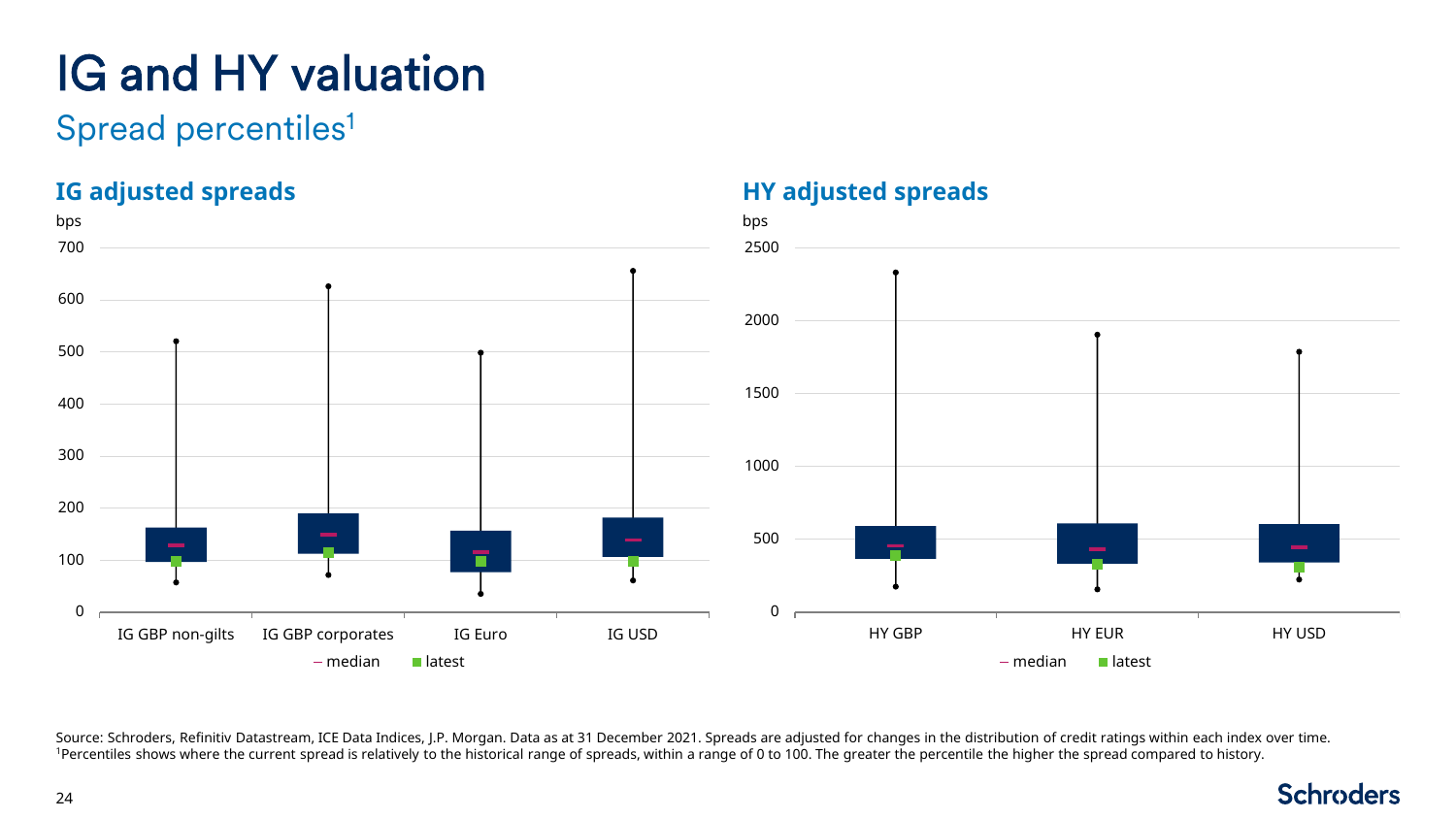## <span id="page-24-0"></span>**Schroders**



# Corporate credit

Fundamentals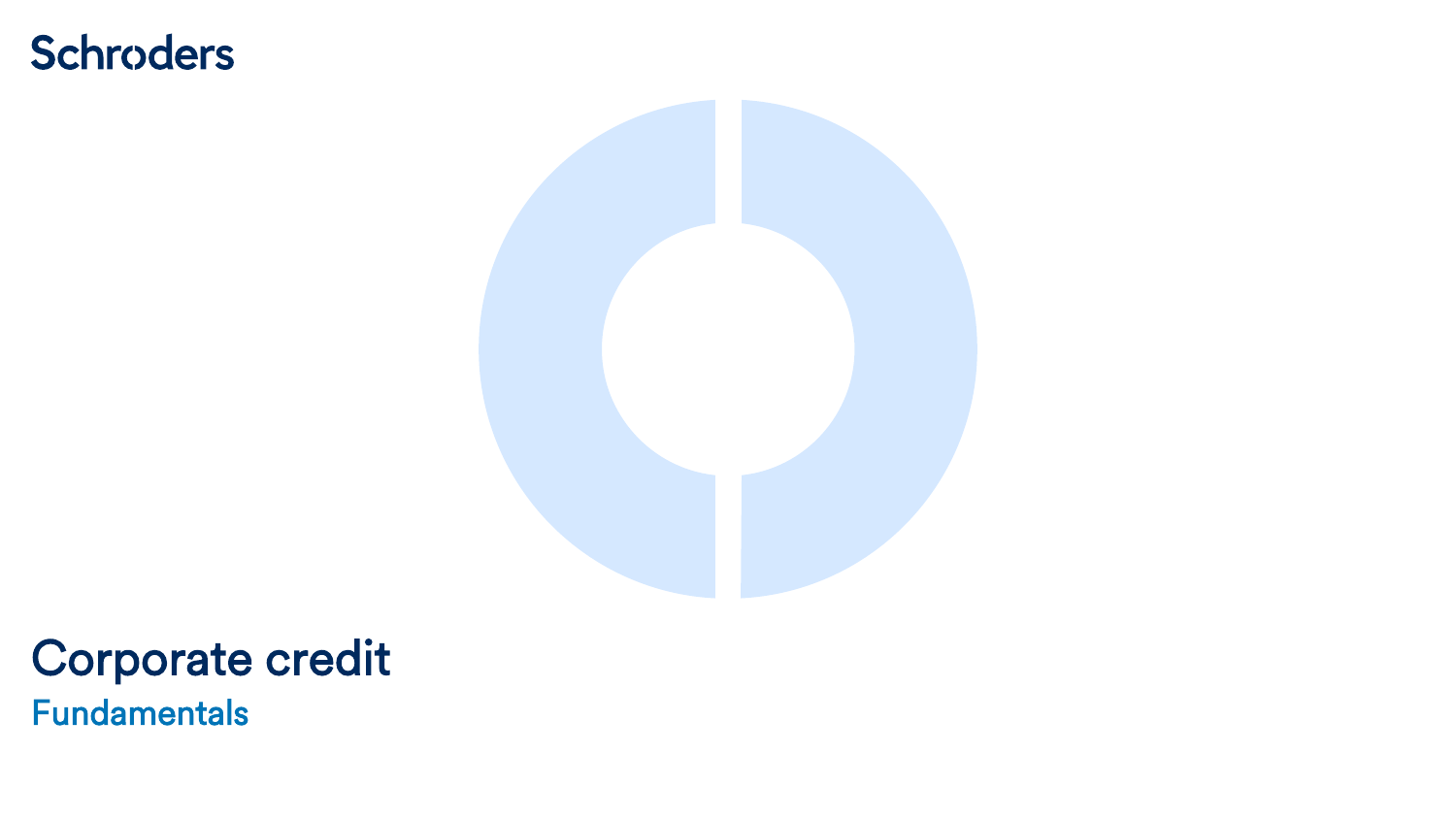## Q3 corporate fundamentals summary

- **Corporate fundamentals improved in Q3, as strong earnings growth continues to facilitate deleveraging and low bond yields allow companies to refinance higher-yielding debt**
- Net leverage is now well below pre-Covid levels and even back to 2015 levels in some markets. Analysts expect earnings growth to remain solid in 2022 and beyond
- However, there are first signs that leverage could start to move higher again. In HY, record issuance seems to be cancelling out strong earnings growth in some sectors
- In IG, limited M&A related issuance has dampened the debt growth so far. Should M&A issuance increase in 2022, it will be harder to keep leverage on a downward path
- Cash levels are falling as companies are putting excess cash to work, either through capex or dividends/share buybacks. Corporate behaviour is likely to become more equity friendly in 2022
- Margins remain very strong. There are no signs yet that higher input costs are having a significant impact. Fading supply bottlenecks should be a positive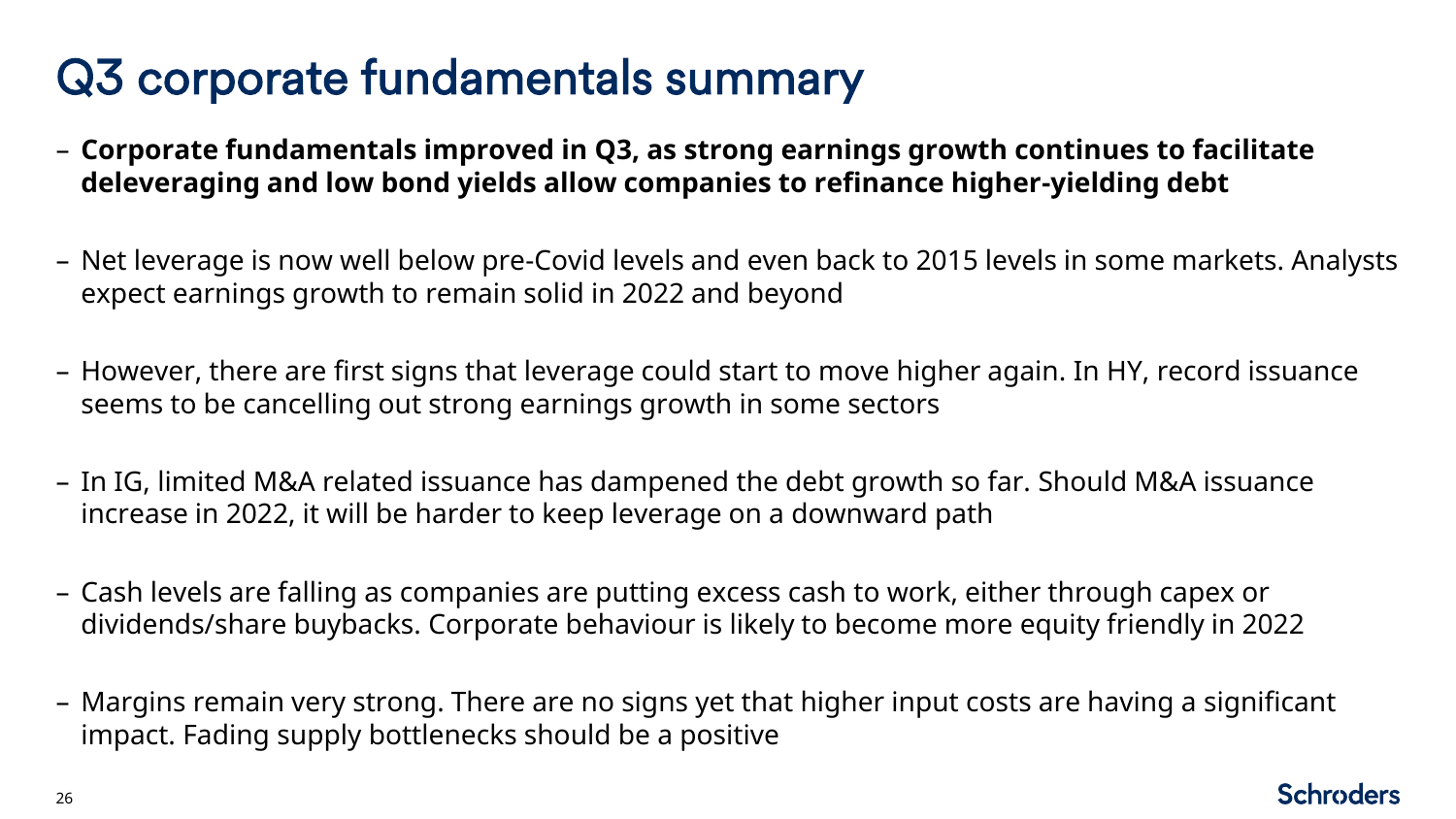# US IG leverage

## Strong earnings growth continues to support deleveraging

### **US IG leverage**

#### Debt to last 12 months EBITDA

### **US IG net leverage**

Net debt to last 12 months EBITDA



## Noncyclical sectors have made less progress than cyclical sectors…

Source: Schroders, Bloomberg. Median issuer ex-Financials. Data as of Q3 2021. **Cyclical sectors:** Basic Materials, Consumer Discretionary, Industrials, Technology. **Noncyclical sectors:** Communications, Consumer Staples, Utility, Health Care.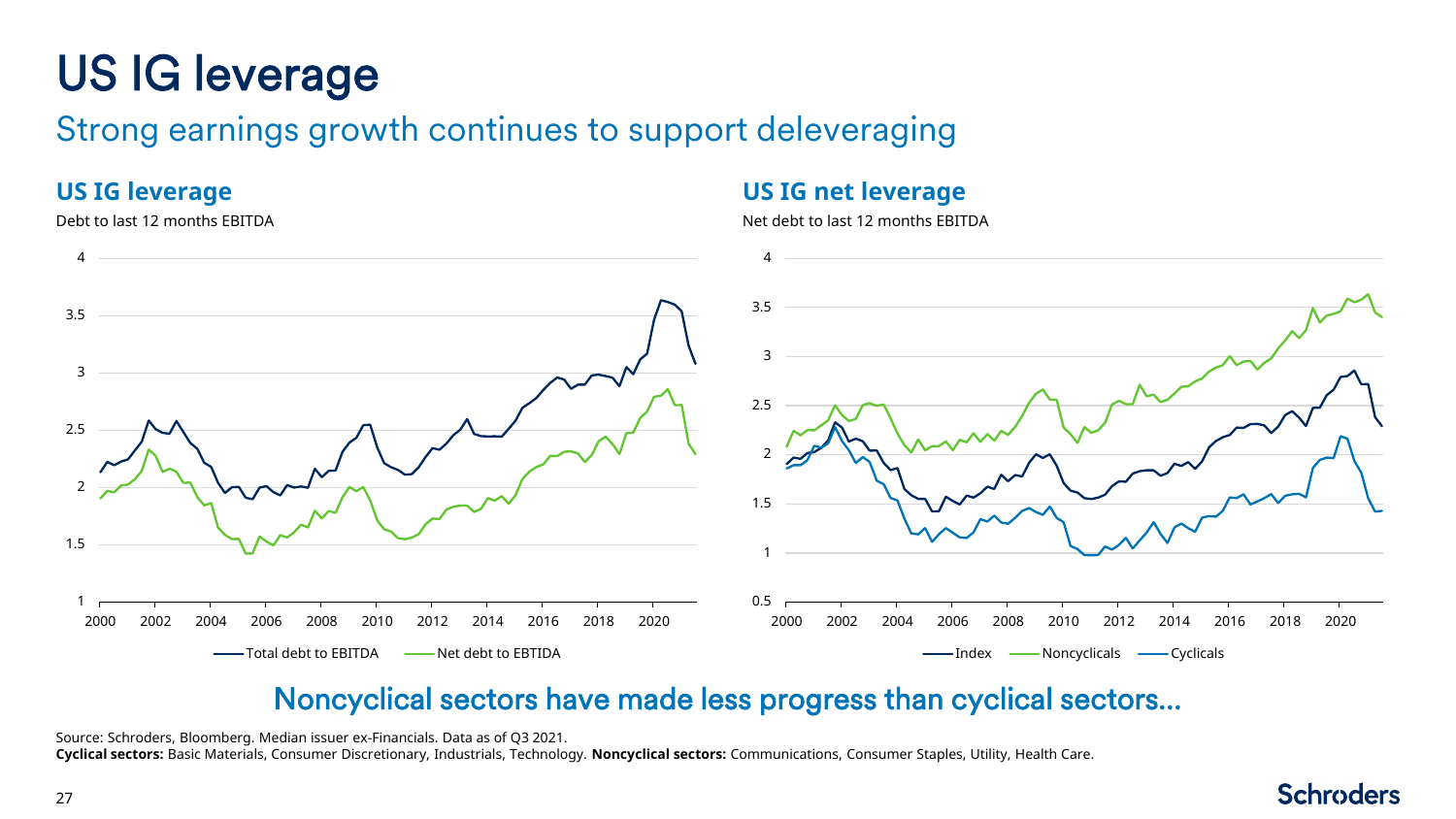## US IG earnings and debt growth



### **US IG EBITDA and debt growth of noncyclical sectors**

## …because of less stellar earnings growth

Source: Schroders, Bloomberg. Median issuer ex-Financials. Data as of Q3 2021.

**Cyclical sectors:** Basic Materials, Consumer Discretionary, Industrials, Technology. **Noncyclical sectors:** Communications, Consumer Staples, Utility, Health Care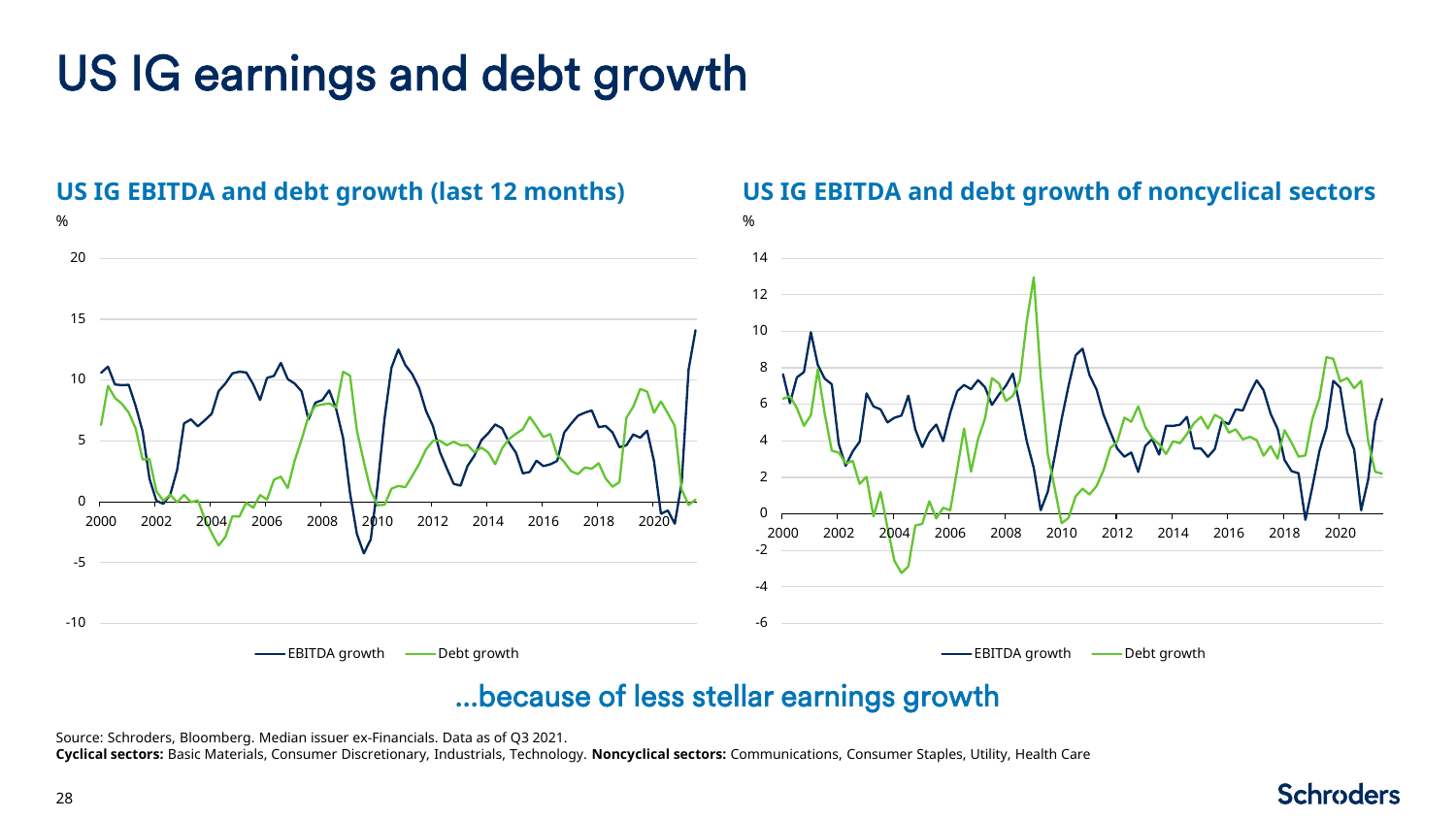## US IG interest coverage

Interest coverage well above the pre-Covid level

### **US IG interest coverage ratio**

#### Last 12 months EBITDA to interest expense



### **US IG annual interest expense growth**



## Refinancing is continues to drive interest costs lower

Source: Schroders, Bloomberg. Median issuer ex-Financials. Data as of Q3 2021.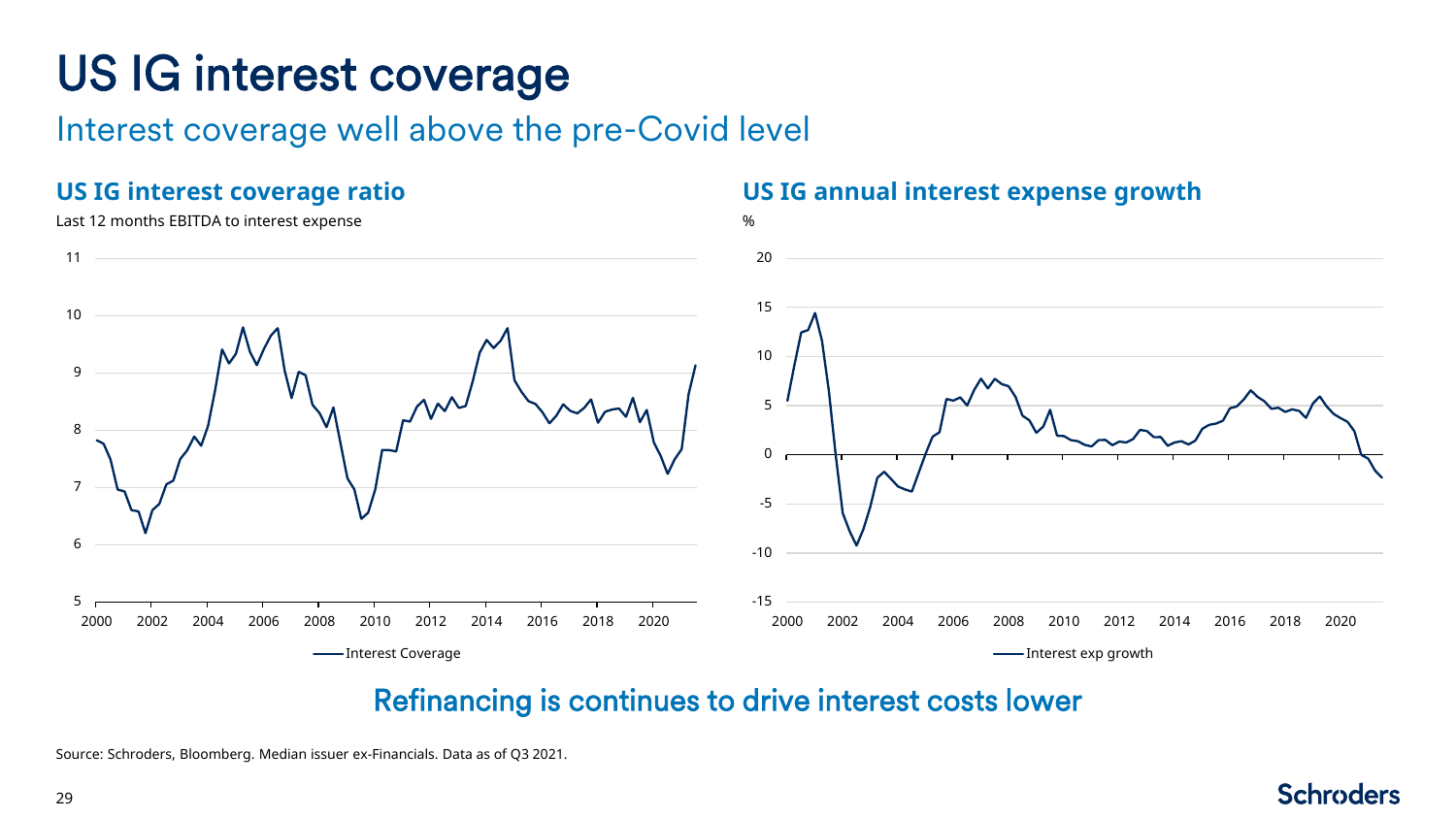## US IG cash balances fell in Q3



Despite lower cash levels, most companies continue to carry significant liquidity buffers

### **US IG cash to assets**

Source: Schroders, Bloomberg. Median issuer ex-Financials. Data as of Q3 2021.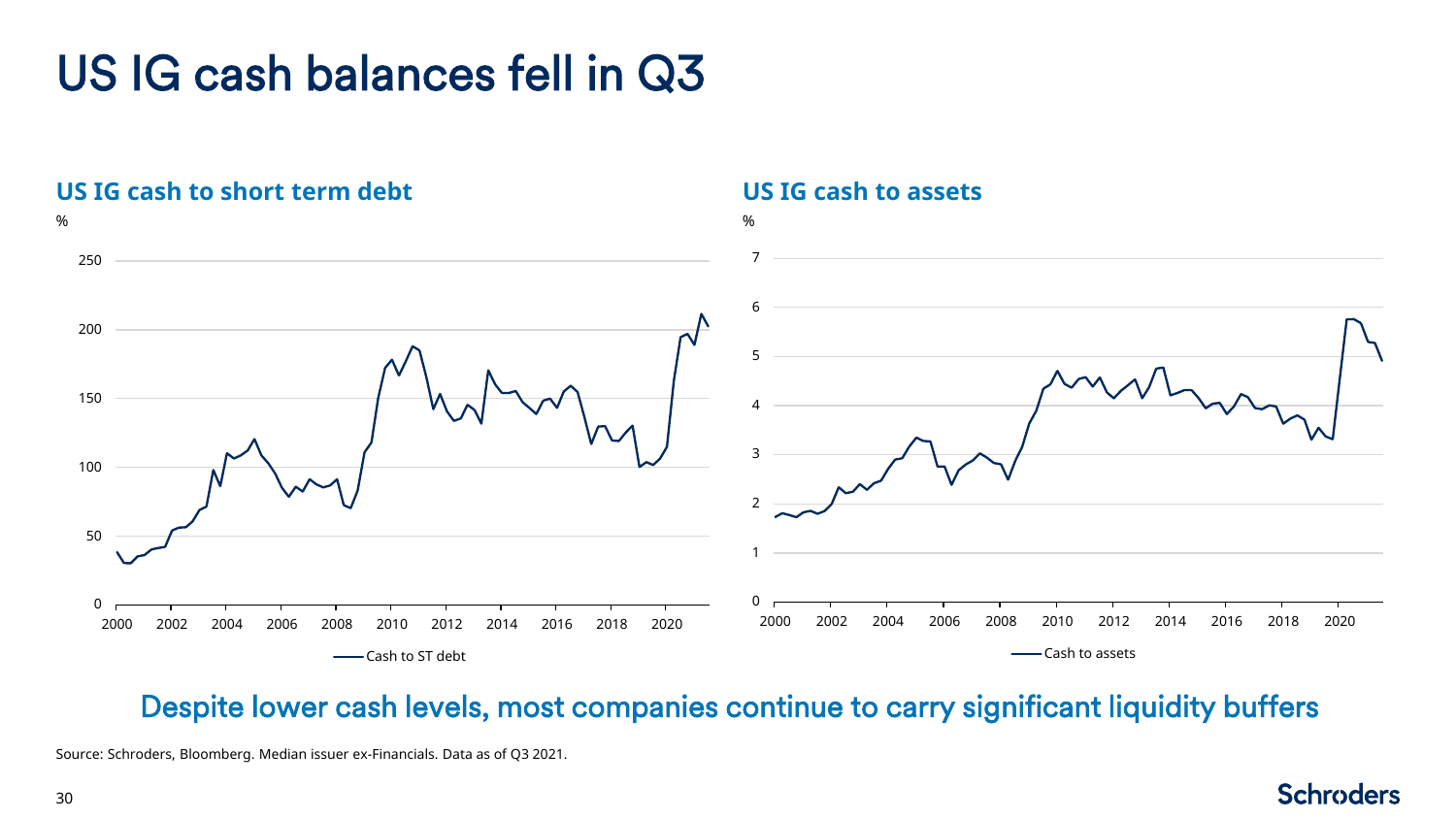## US IG corporate margins

Margins fell slightly in Q3 but remain very elevated compared to history



Source: Schroders, Bloomberg. Median issuer ex-Financials. Data as of Q3 2021.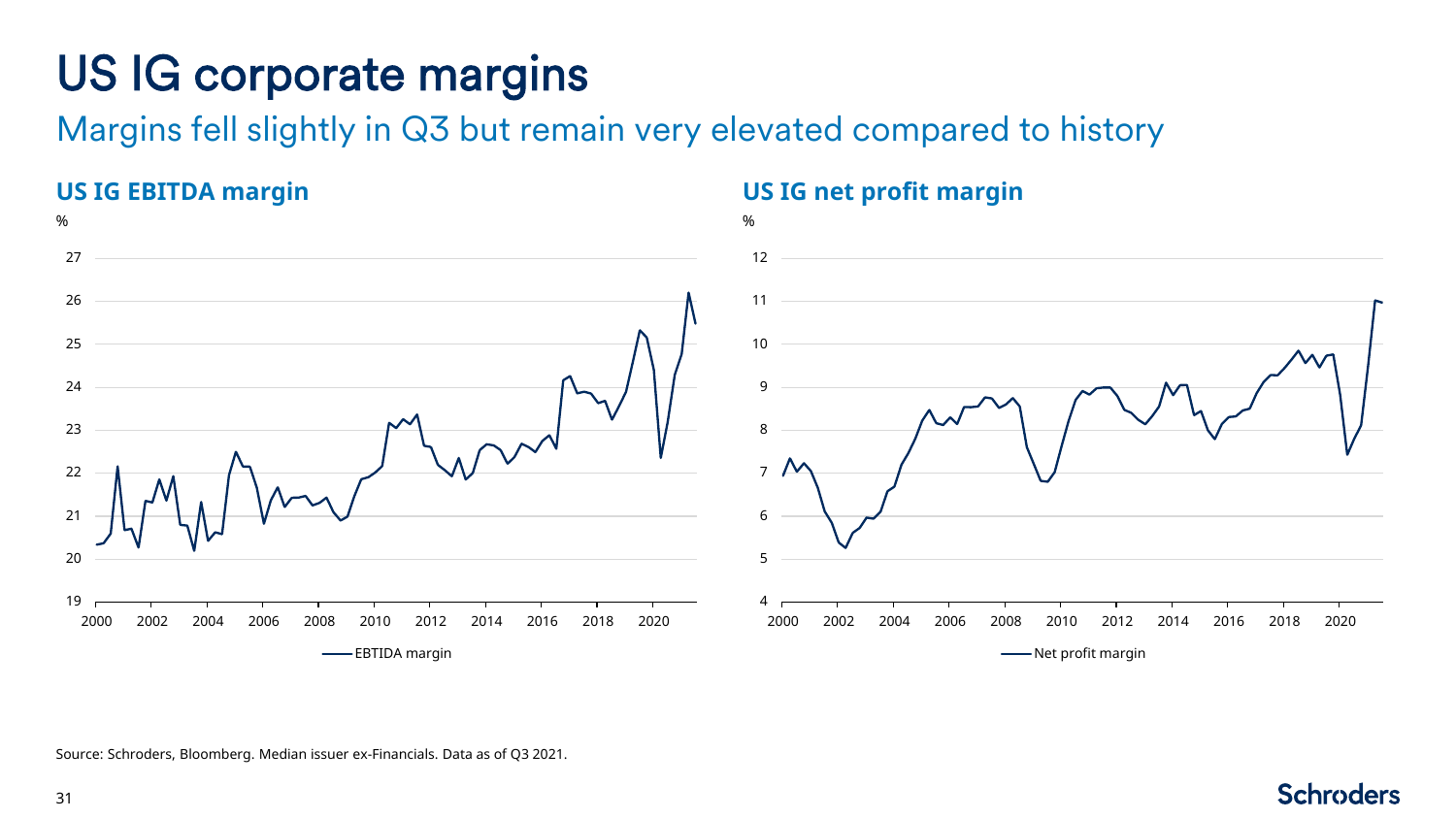## US HY leverage

### **US HY leverage**

#### Debt to last 12 months EBITDA



**US HY ex-energy leverage**

Debt to last 12 months EBITDA

## Ex-energy leverage increased fractionally in Q3, indicating that renewed debt growth could soon start to push leverage higher again

Source: Schroders, Bloomberg. Median issuer ex-Financials. Data as of Q3 2021.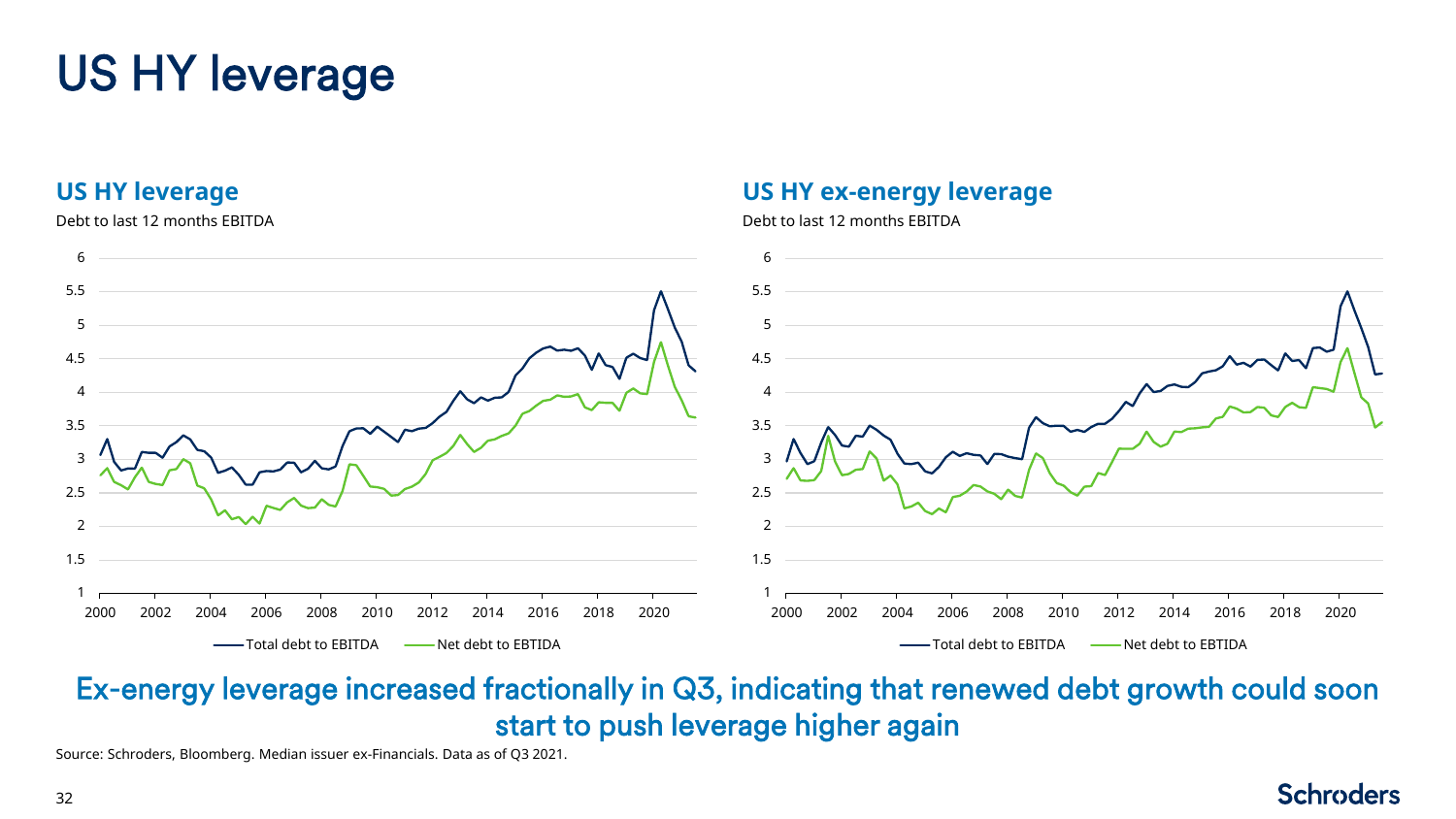## US HY cash levels

## Cash balances have fallen slightly

## **US HY cash to debt**



### **US IG cash to assets**



**Schroders** 

Source: Schroders, Bloomberg. Median issuer ex-Financials. Data as of Q3 2021.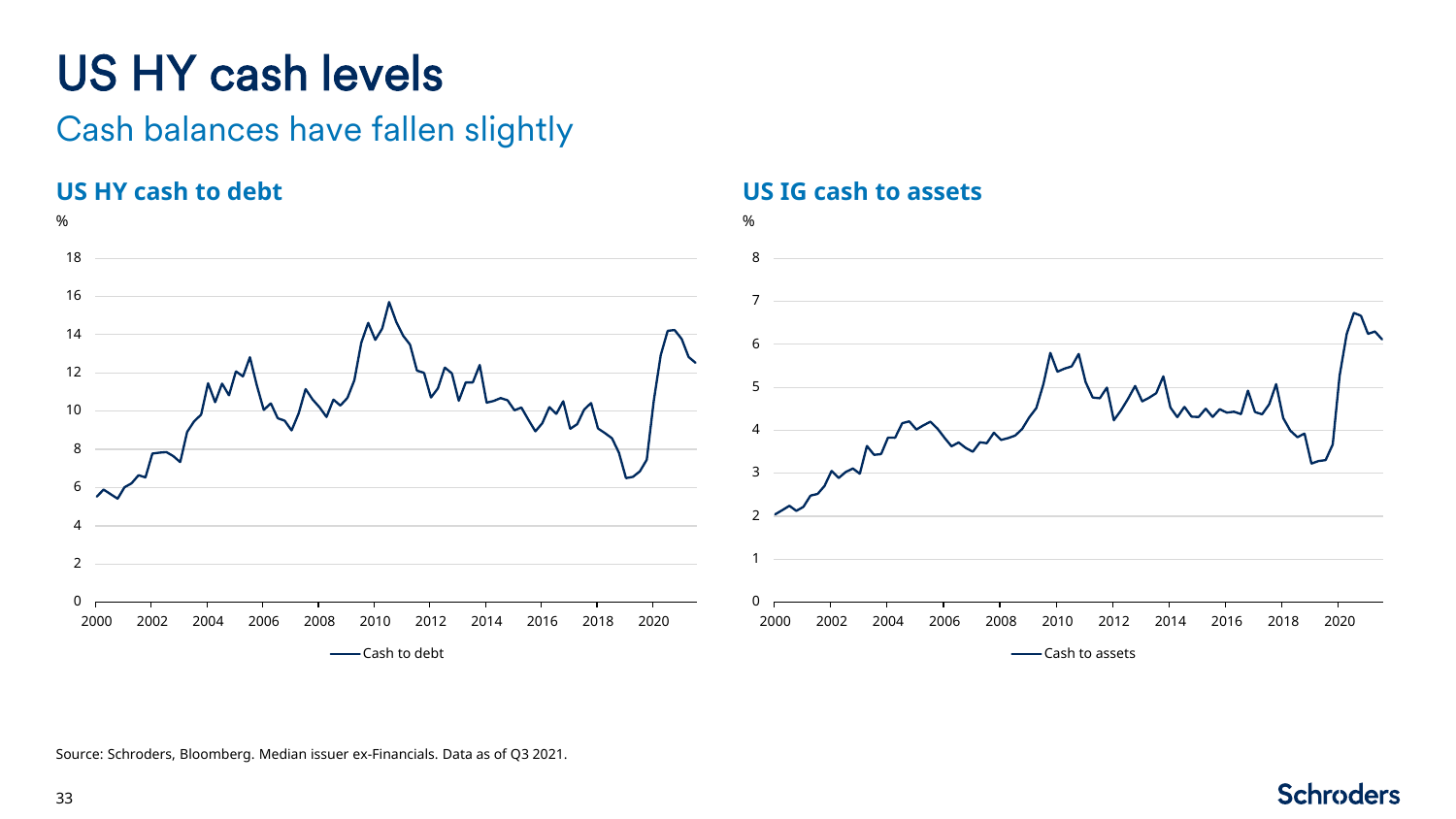## Euro IG leverage

## Leverage is falling but at a slightly slower pace than in US

### **Euro IG leverage**



### **Euro IG EBITDA and debt growth (last 12 months)**

## European companies have made up for slower EBTIDA growth with more aggressive debt cutting

Source: Schroders, Bloomberg. Median issuer ex-Financials. Data as of Q3 2021.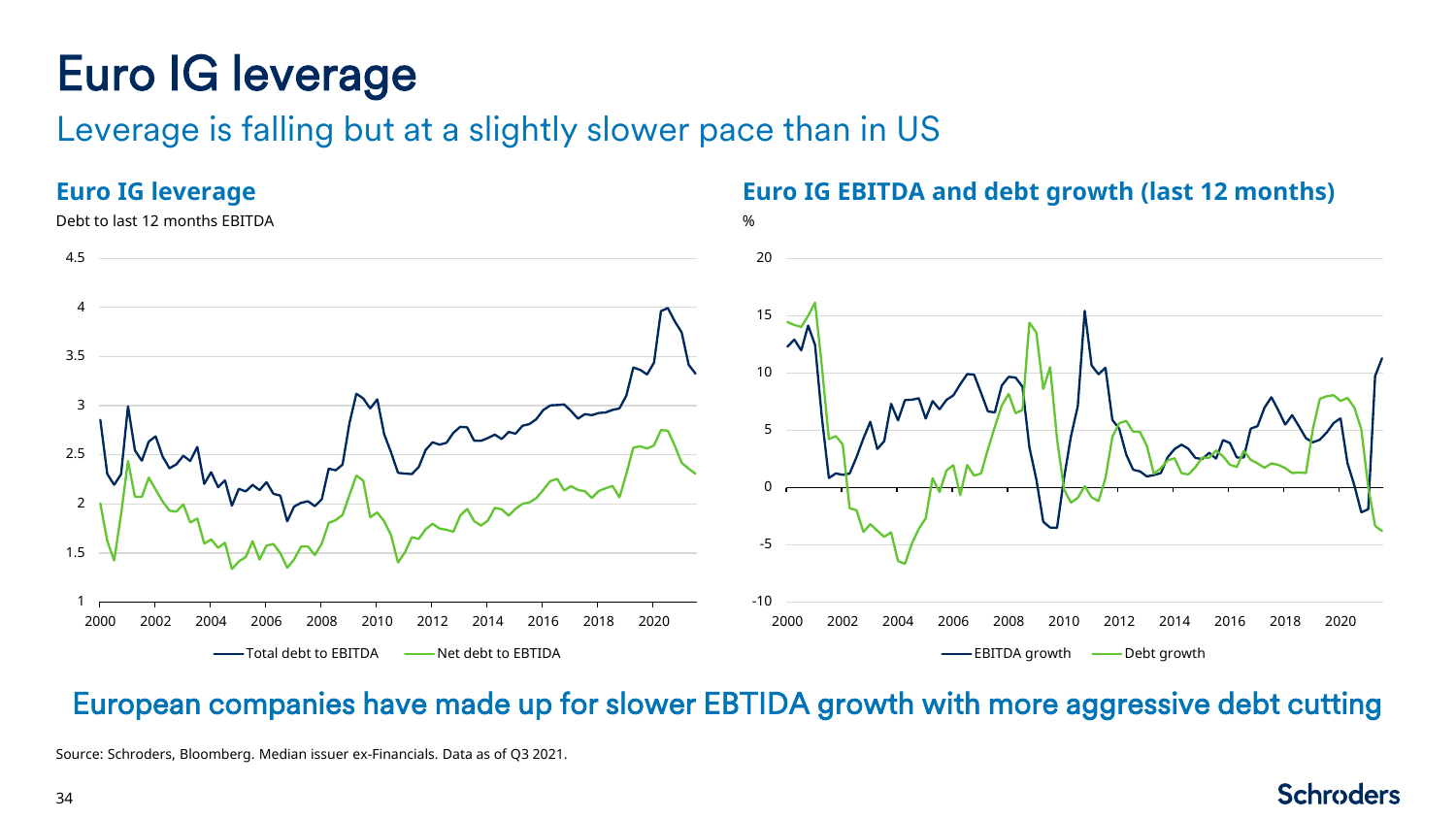## Euro IG interest coverage

### **Euro IG interest coverage ratio**

#### Last 12 months EBITDA to interest expense measurements of the state of the state of the state of the state of the state of the state of the state of the state of the state of the state of the state of the state of the stat



### **Euro IG annual interest expense growth**



Source: Schroders, Bloomberg. Median issuer ex-Financials. Data as of Q3 2021.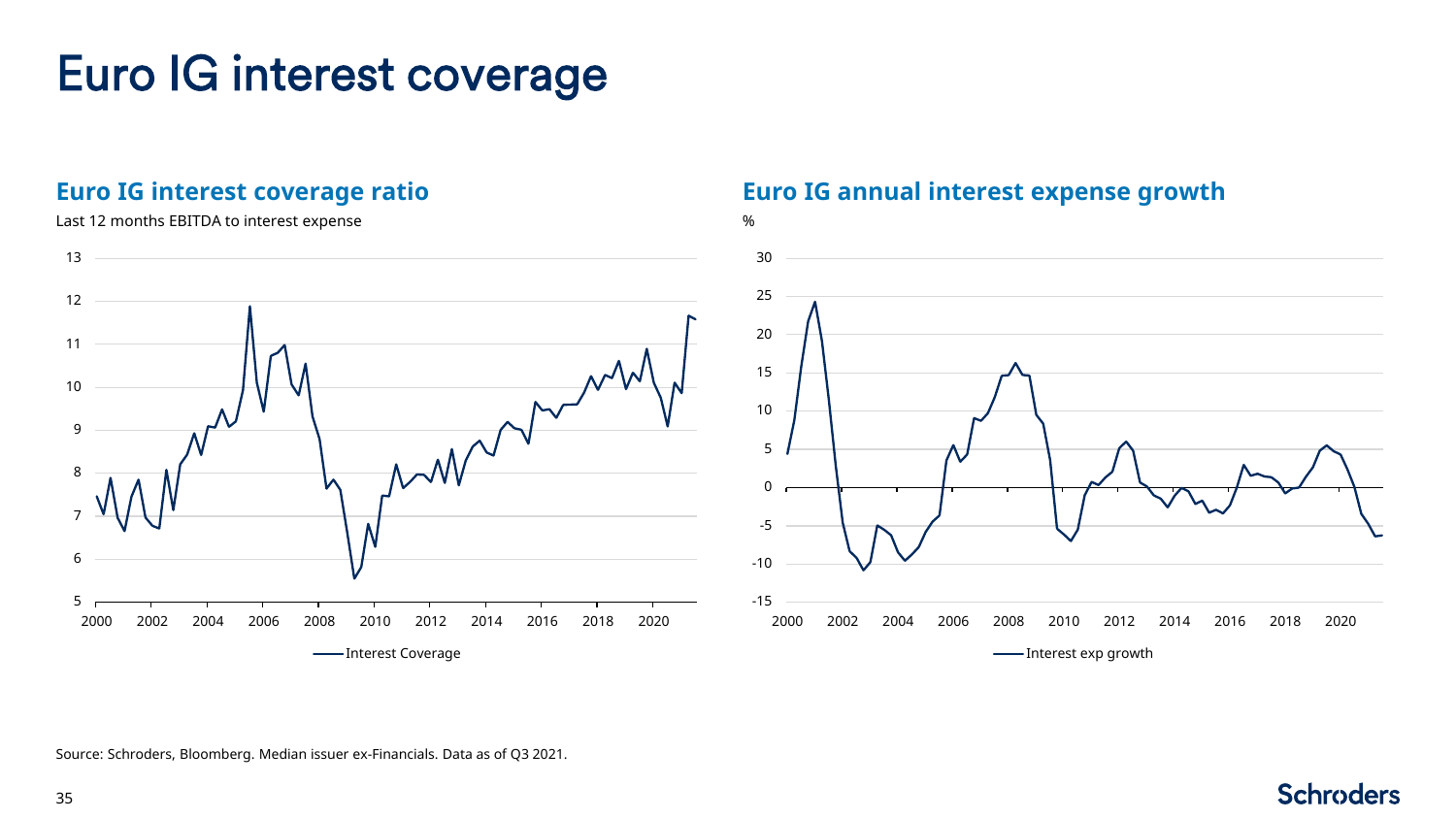## Euro HY leverage

## Leverage seems to be stabilising after a sharp drop

### **Euro HY leverage**

#### Debt to last 12 months EBITDA %



### **Euro HY EBITDA and debt growth (last 12 months)**



Source: Schroders, Bloomberg. Median issuer ex-Financials. Data as of Q3 2021.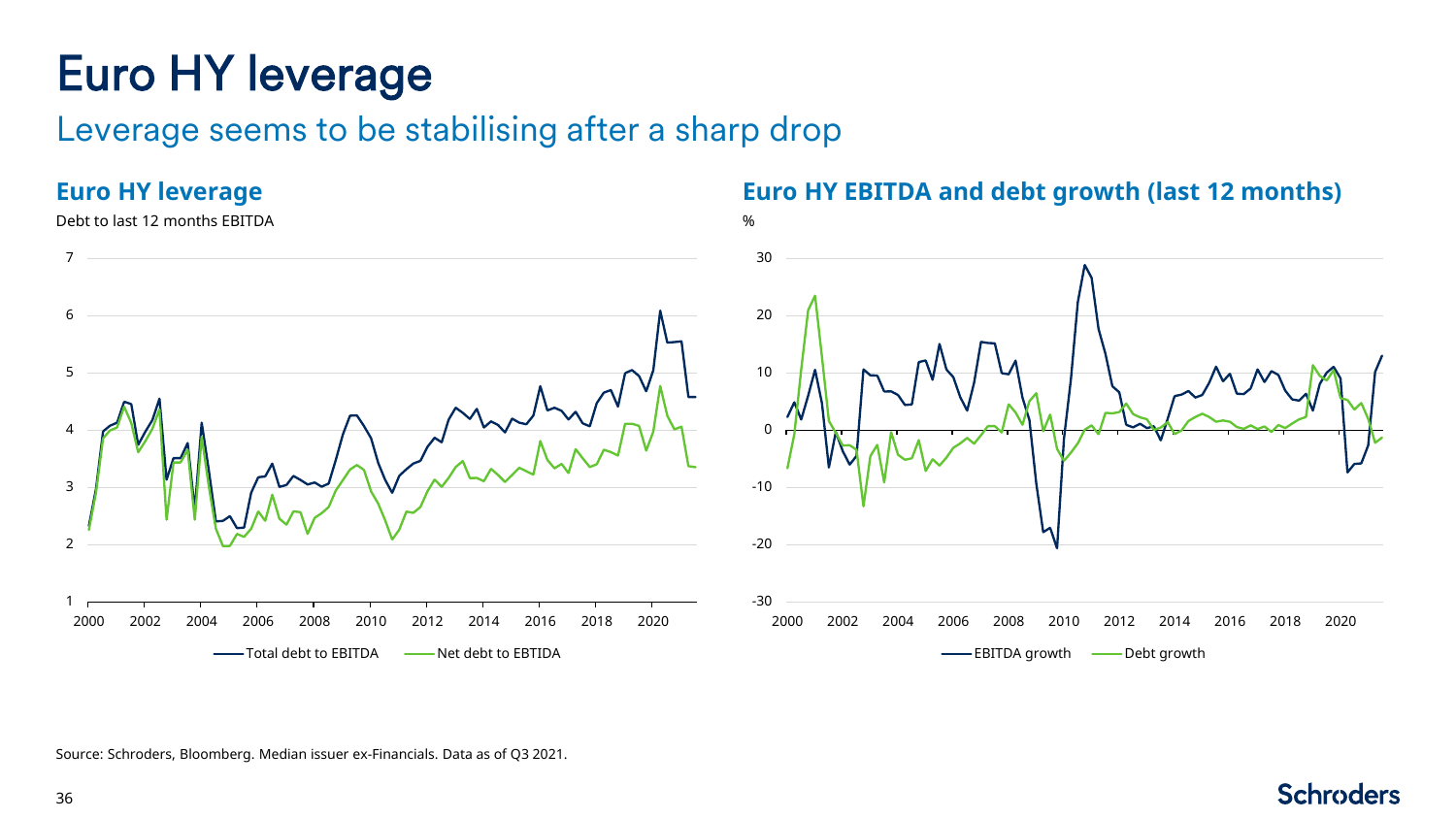## <span id="page-36-0"></span>**Schroders**



# Corporate credit

**Technicals**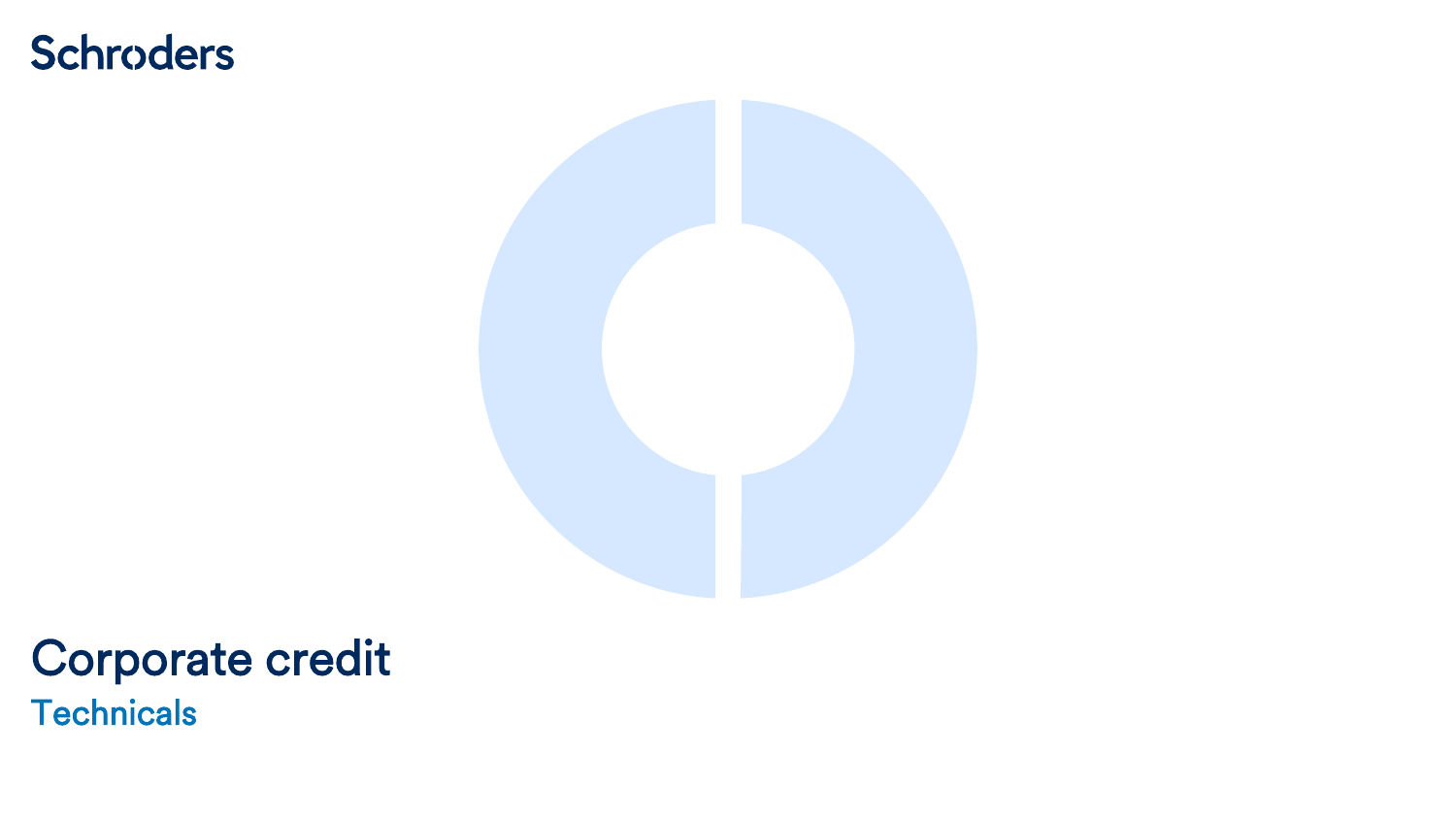## HY default rates



**US HY par default rate (last twelve months)**

### **HY par default rate (last twelve months)**

## Default rates are at record lows in both US and Euro HY

Source: Schroders, BofA Global Research, Moody's. Data as at 31 December 2021.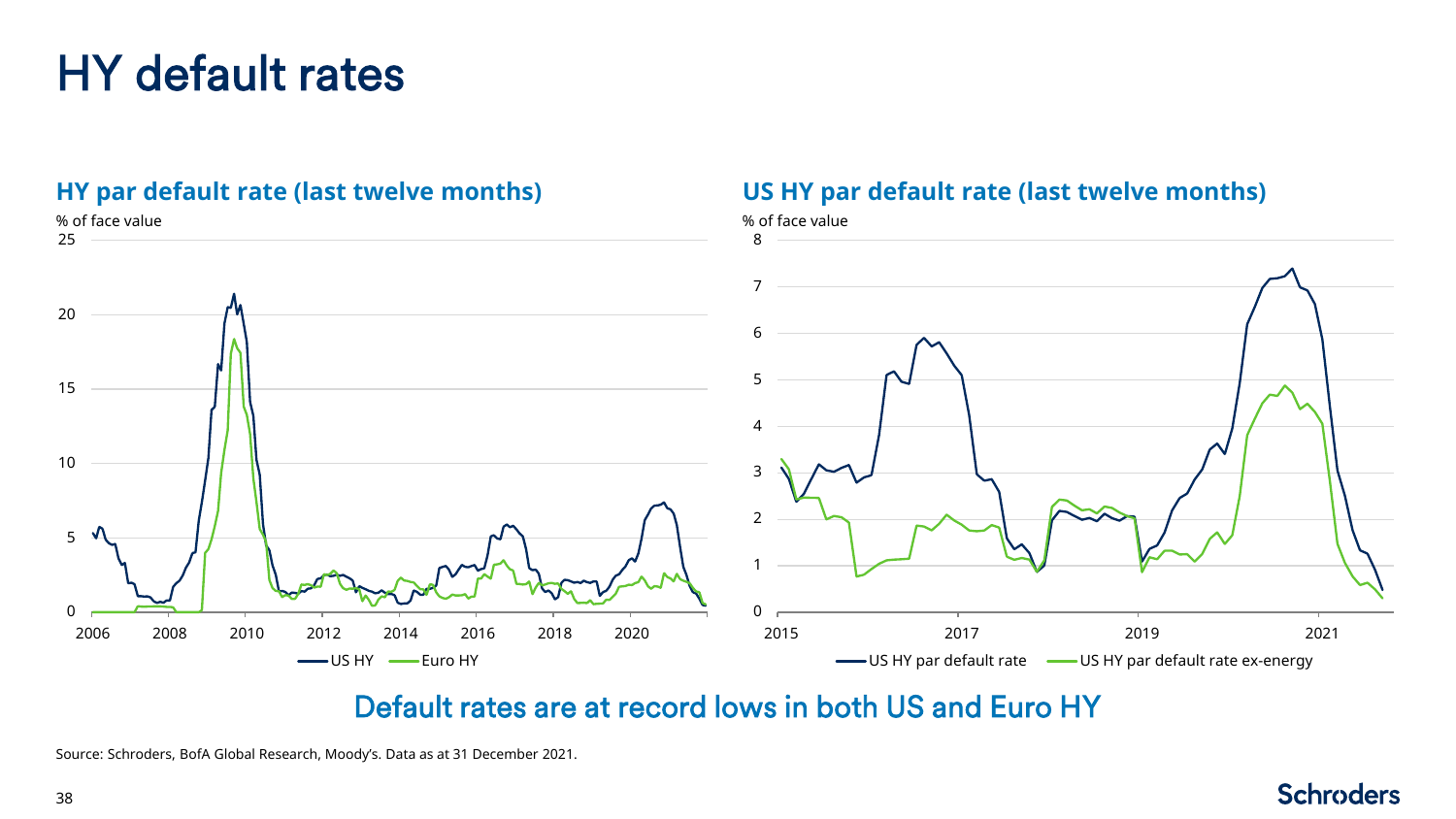## HY distress ratios

## Harbinger of defaults

## **US HY distress ratio<sup>1</sup>**



**Euro HY distress ratio<sup>1</sup>** 

## Distress ratios remain low despite some recent volatility in credit

Source: Schroders, BofA Global Research, Moody's. Data as at 31 December 2021. <sup>1</sup>HY distress is defined as percentage of issues in the index trading with spreads > 1,000bp.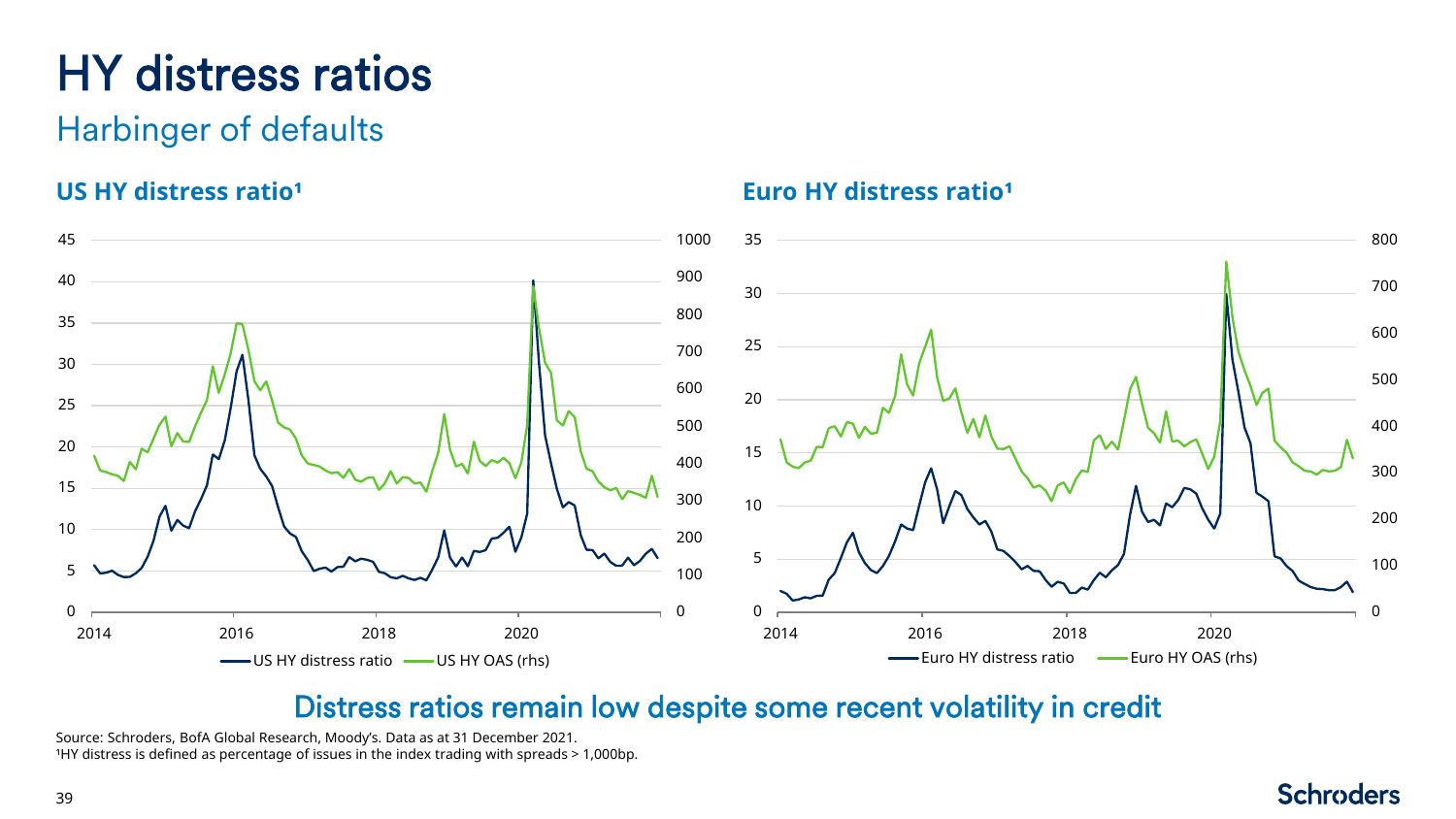# US HY ratings migration (net downgrades)

Indicator of changes in credit quality

## **US HY net downgrades<sup>1</sup>**



#### Percentage of the HY index, last 12 months

### **US HY monthly net downgrades**



## HY upgrades have waned in recent moths

Source: BofA Global Research, Refinitiv Datastream. Data as at 31 December 2021. <sup>1</sup>Face value of downgraded bonds minus face value of upgraded bonds divided by face value of the index.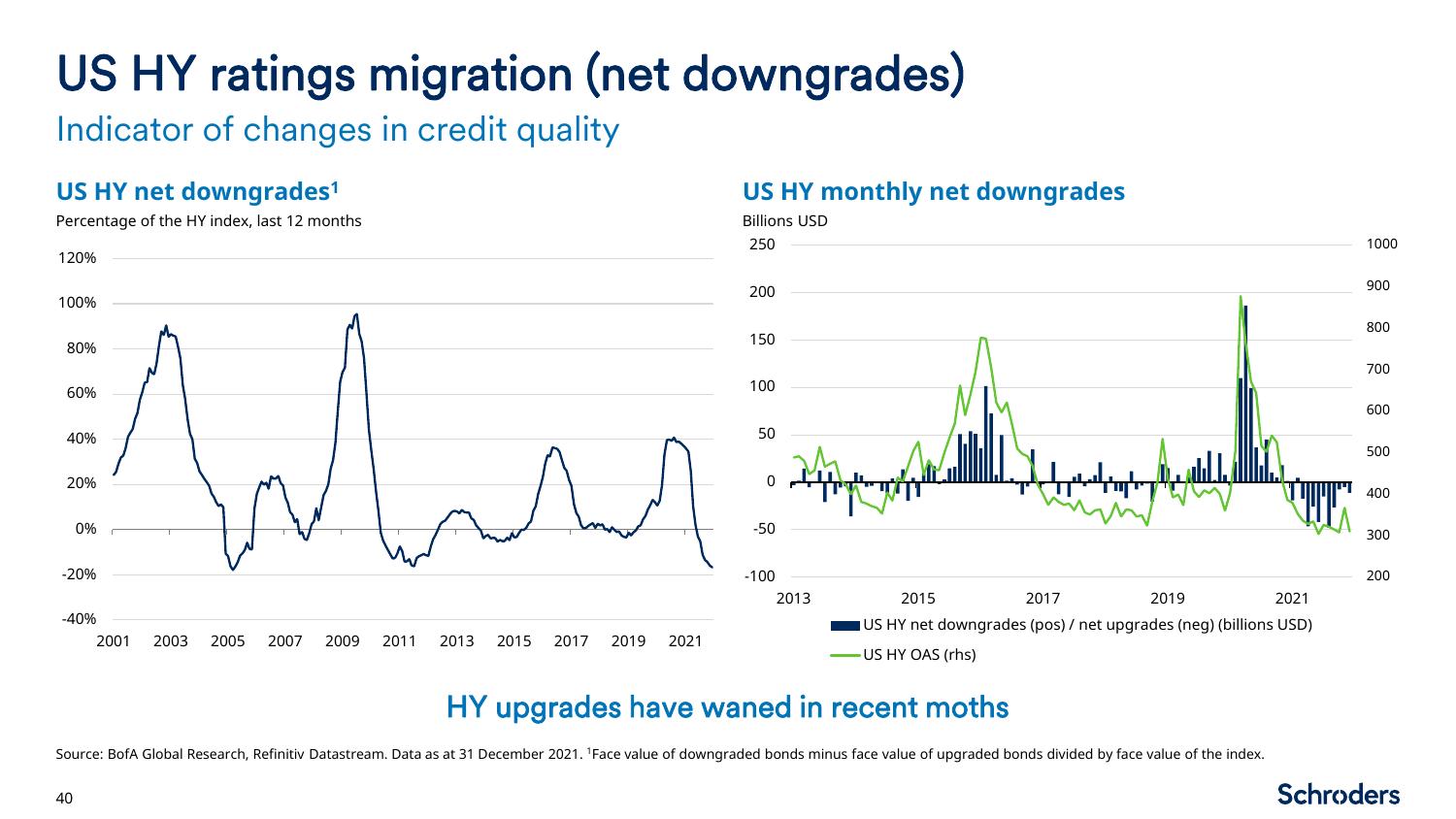# US IG fallen angels/rising stars

## Bonds downgraded from IG to HY

### **US IG net fallen angels**

#### Percentage of the BBB index, last 12 months Billions USD Billions USD



**US IG monthly net fallen angels**

## Upgrades from HY to IG finally picked at the end of 2021

Source: BofA Global Research. Data as at 31 December 2021.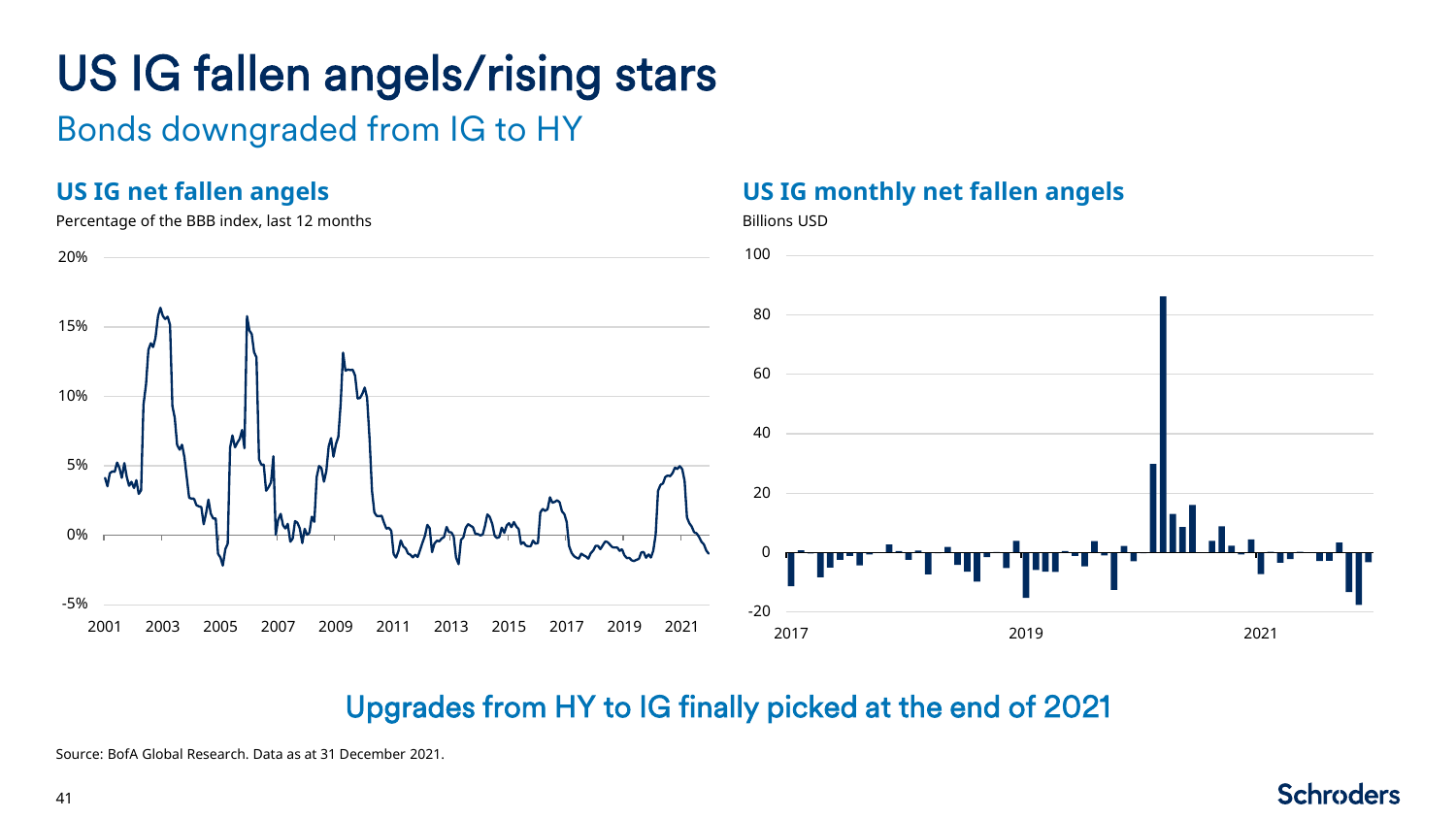## US IG and HY gross issuance

### **US IG issuance**



**US HY issuance**

US IG issuance was almost \$400 billion lower compared to 2020; US HY issuance was just shy of \$500 billion in 2021

Source: Sifma. Data as at 31 December 2021.

#### 42

```
Schroders
```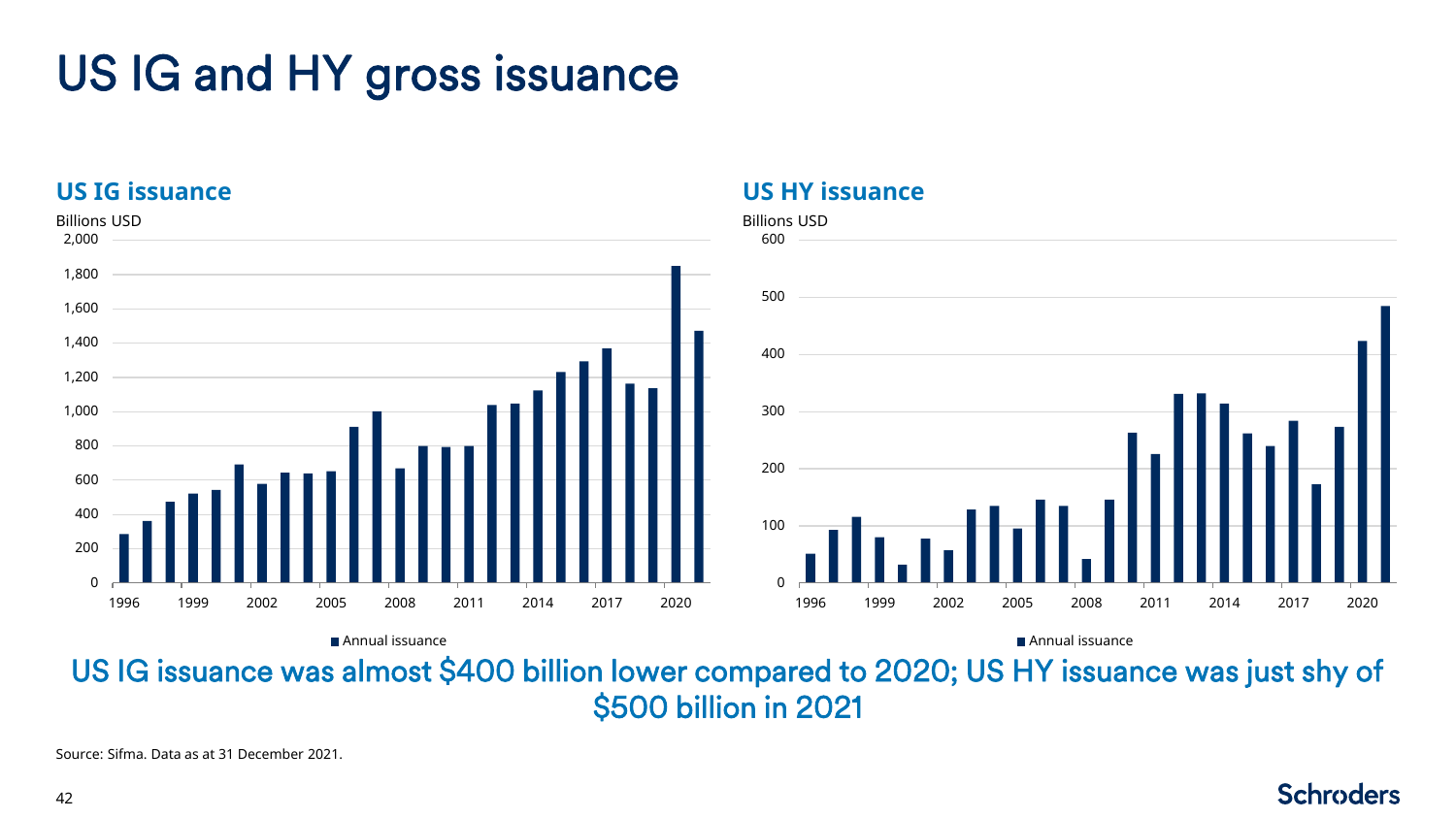## US HY issuance details



### **Use of proceeds (percentage of issuance)**

### **Issuance by rating (percentage of issuance)**



## Issuance quality has worsened with higher acquisition/buyout and CCC issuance

Source: Schroders, BofA Global Research, Moody's. Data as at 31 December 2021. GCP is general corporate purposes, Refies is refinancings, Equity monetization is replacing equity capital with debt

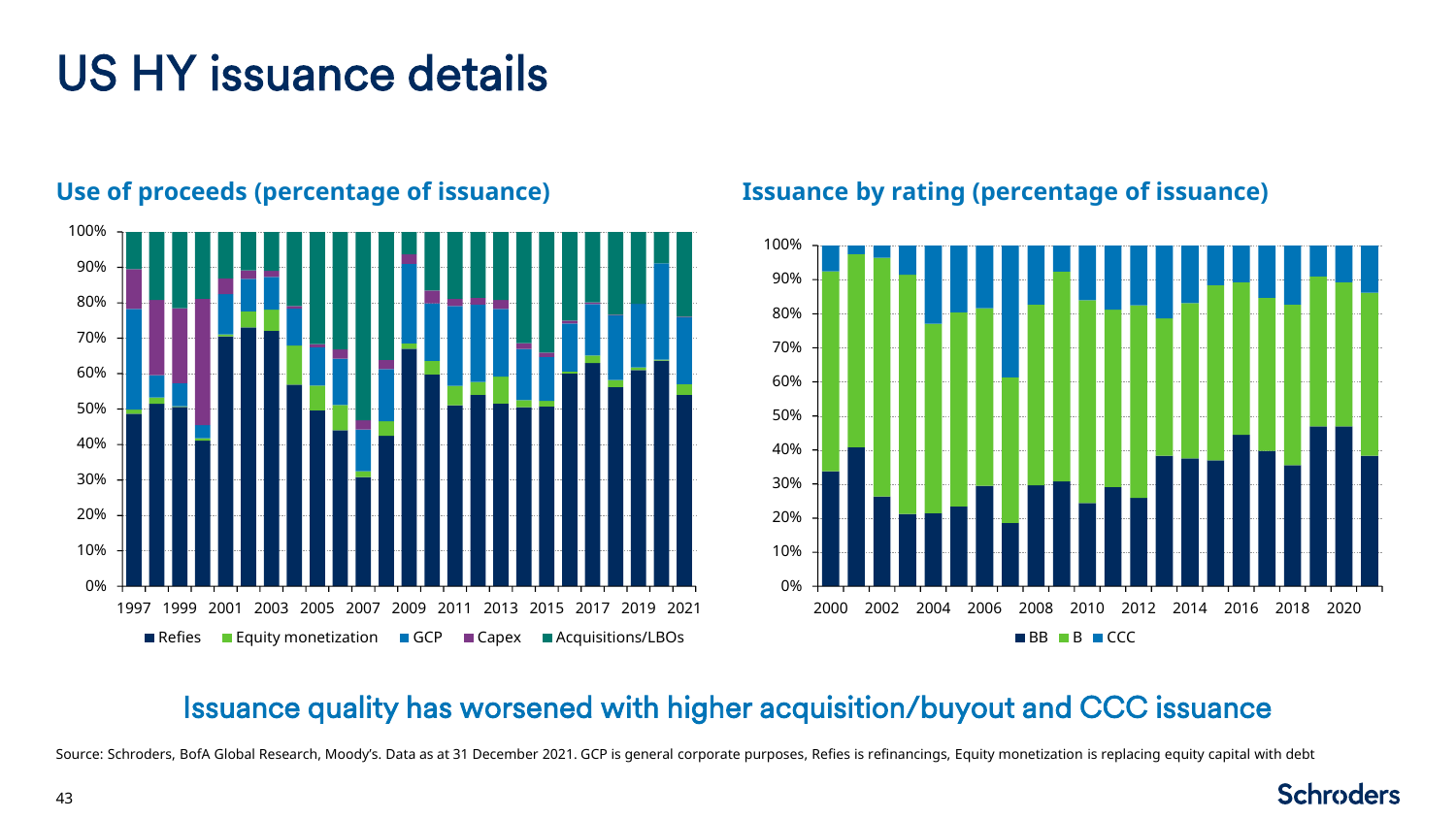# US dollar credit historical ratings split

Significant changes in credit quality over time

## **US IG ratings split**



### **US HY ratings split**



**Schroders** 

## HY credit quality has improved since 2020 because of the inclusion of downgraded IG bonds and ratings upgrades

Source: Schroders, ICE Data Indices. Data as at 31 December 2021.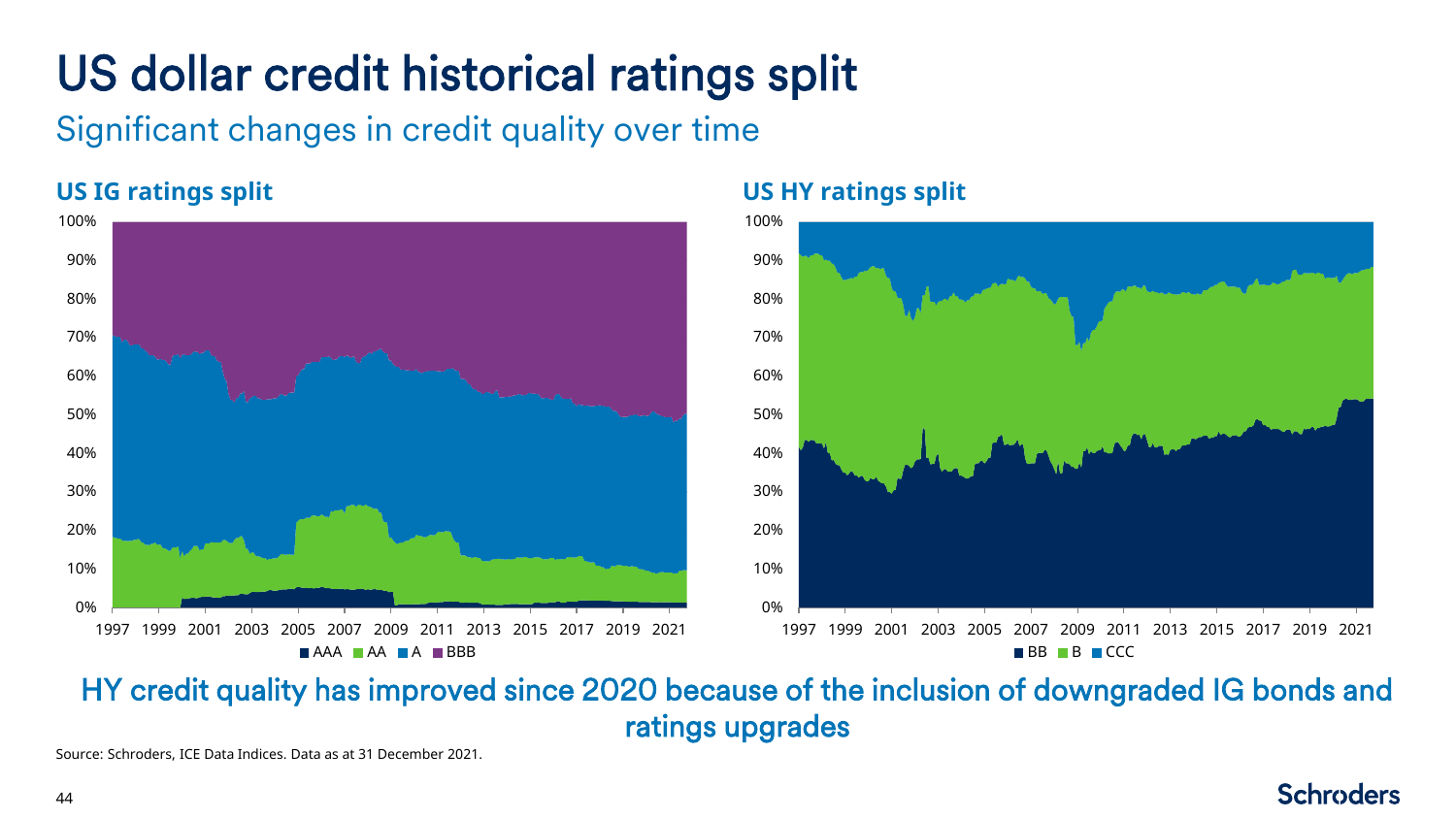# Euro credit historical ratings split

Significant changes in credit quality over time

## **Euro IG ratings split**



## **Euro HY ratings split**



**Schroders** 

## IG credit quality has worsened in the pandemic

Source: Schroders, ICE Data Indices. Data as at 31 December 2021.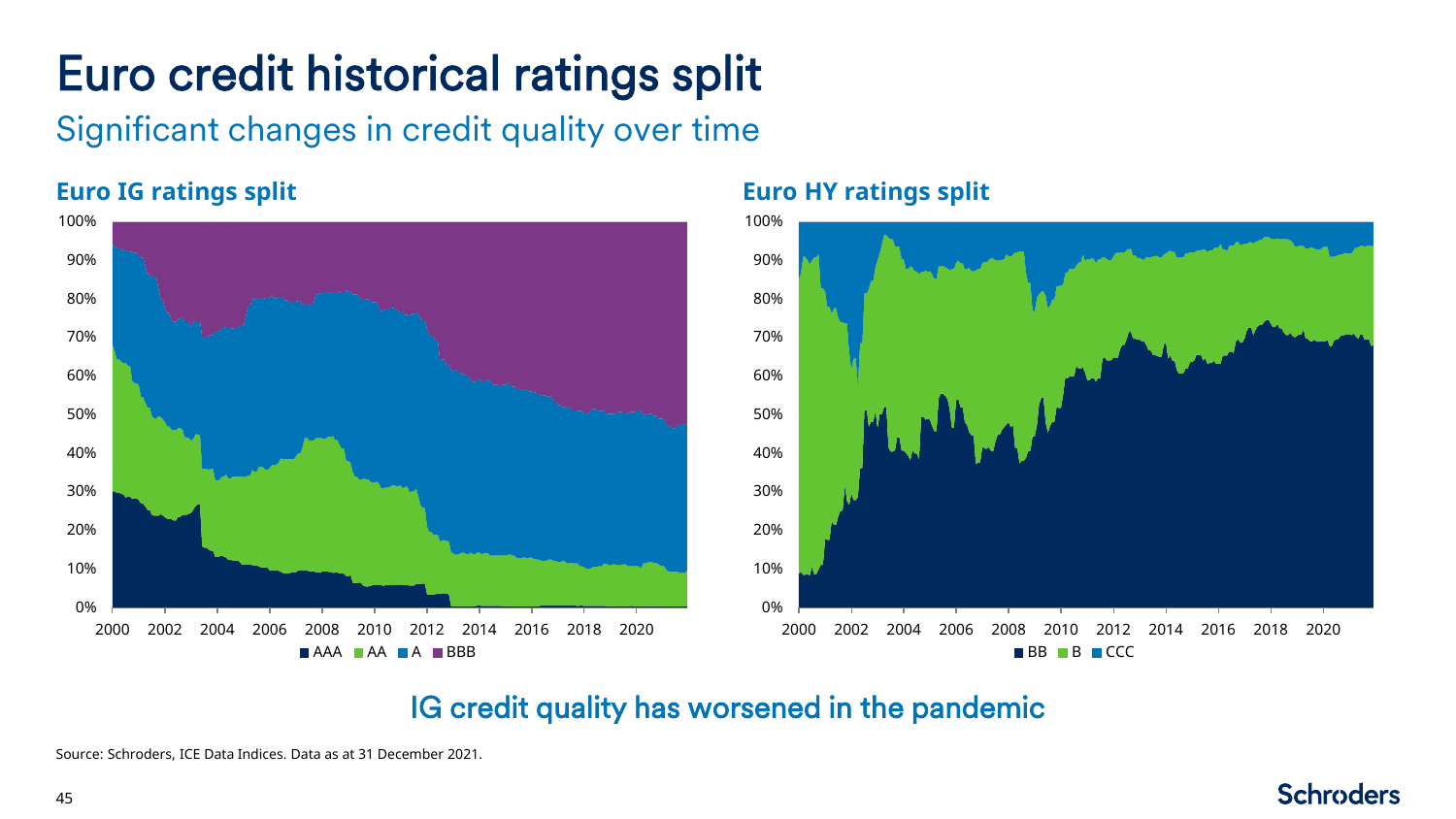## <span id="page-45-0"></span>**Schroders**



## Emerging Market Debt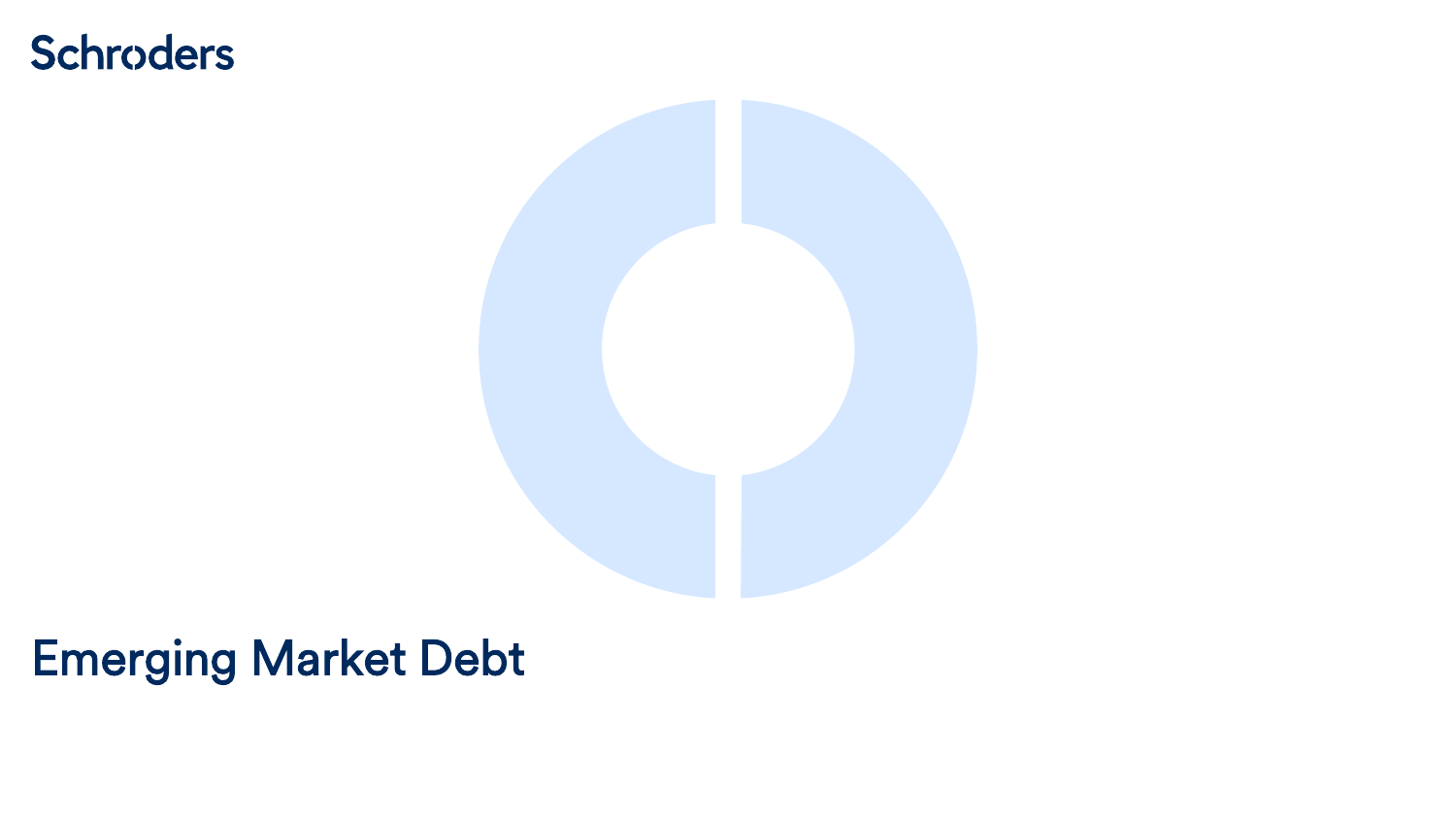# Valuation EMD

## Historical spreads

### **EMD spreads**



### **EMD Hard IG and HY spreads**



Source: Refinitiv Datastream, ICE Data Indices, J.P. Morgan. Data as at 31 December 2021. EMD Local is not a spread product, the spread is manually calculated relative to treasuries of approximately equivalent duration.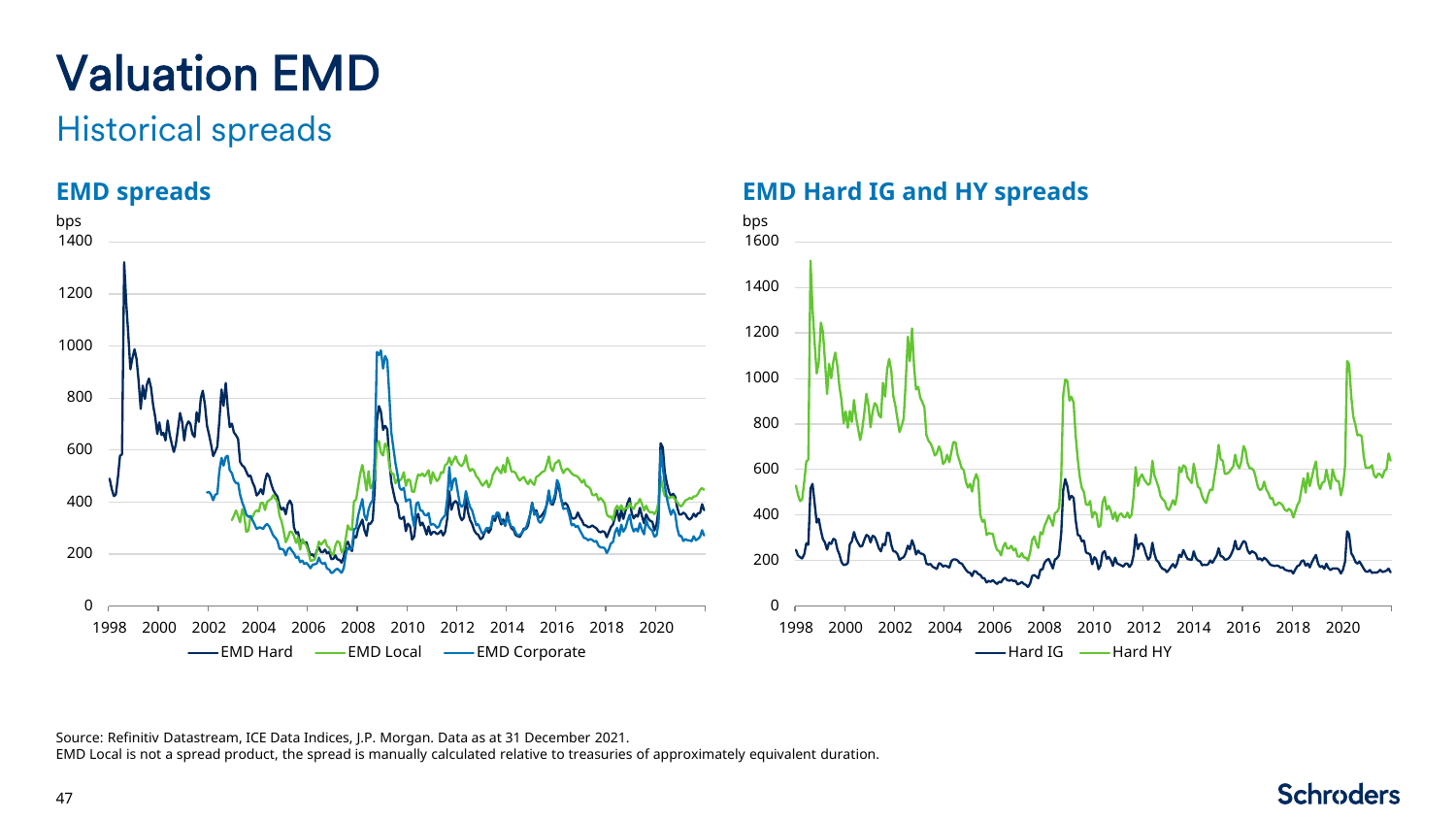# Dollar debt: EMD vs. US Corporates

## Combination of IG and HY

|                         | <b>Hard EMD IG</b> | Corporate<br><b>EMD IG</b> | <b>IG USD</b>            | <b>Hard EMD HY</b> | Corporate<br><b>EMD HY</b> | <b>HY USD</b>  |
|-------------------------|--------------------|----------------------------|--------------------------|--------------------|----------------------------|----------------|
| Yield                   | 3.2%               | 3.0%                       | 2.4%                     | 7.9%               | 6.1%                       | 4.3%           |
| Yield (hedged to EUR)   | 2.4%               | 2.2%                       | .6%                      | 7.1%               | 5.3%                       | 3.6%           |
| Spread (bps)            | 149                | 150                        | 98                       | 639                | 484                        | 310            |
| Duration                | 9.5                | 5.6                        | 8.4                      | 6.3                | 3.5                        | 5.3            |
| Rating                  | A3                 | A3                         | A3                       | B <sub>1</sub>     | B <sub>1</sub>             | B <sub>1</sub> |
| Percentage of EMD index | 51%                | 56%                        | $\overline{\phantom{a}}$ | 49%                | 44%                        |                |

### **Yield (%)**



Source: Schroders, Refinitiv Datastream, ICE Data Indices, J.P. Morgan. Data as at 31 December 2021.

- Allocation to hard-currency EMD is a combination of IG and HY allocations
- Corporate EMD IG rating is one notch below US IG, EMD Hard IG rating is on par with US IG
- Hard EMD HY and Corporate EMD HY ratings are on par with US HY
- **Besides valuations, the decision between EMD (dollardenominated) and US corporates should consider the**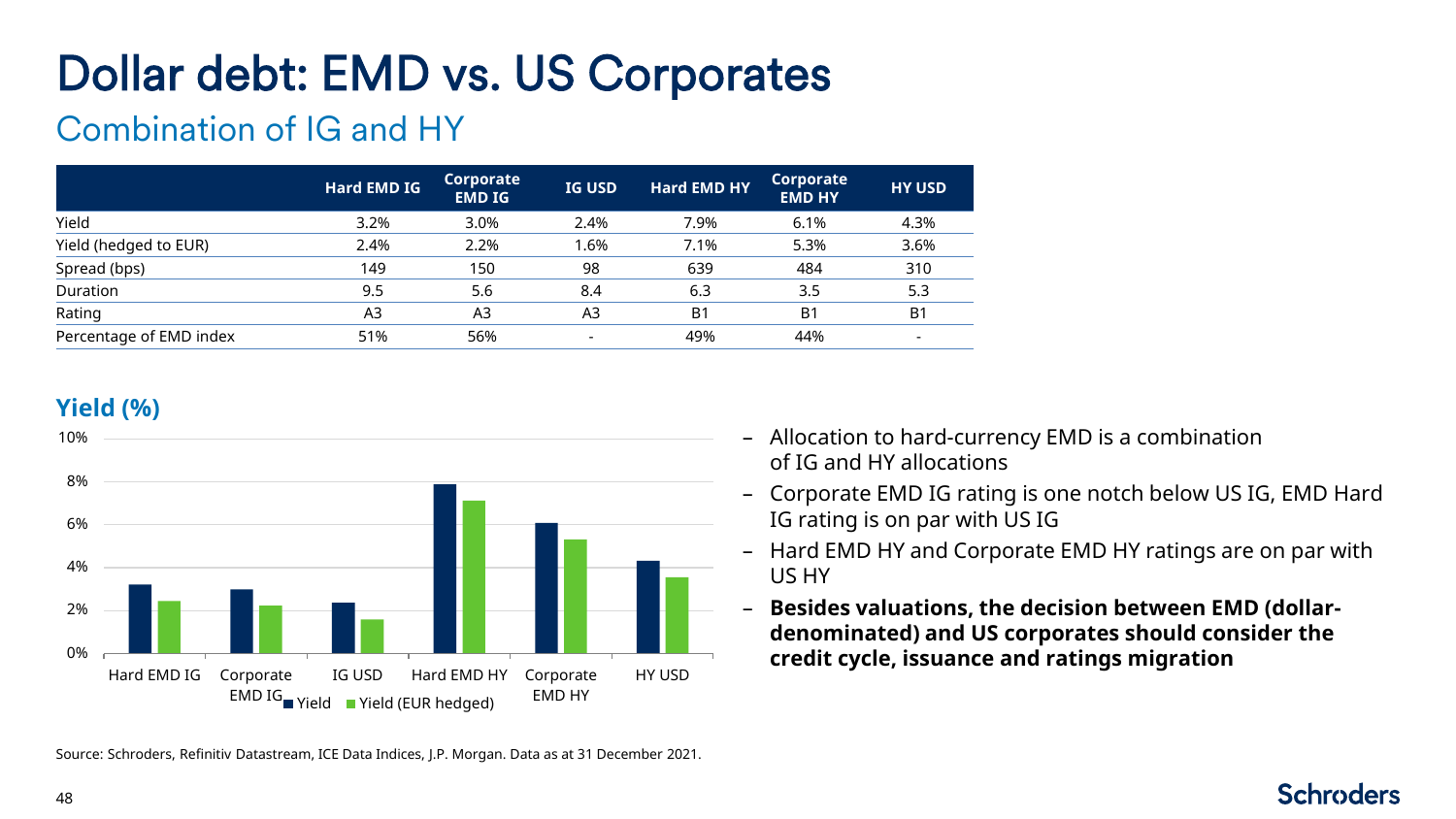## EMD historical ratings split



#### **Hard EMD (JPM EMBI Global Diversified Index)**

**Corporate EMD (JPM CEMBI Broad Diversified Index)**



**Schroders** 

## The share of IG bonds has been falling since mid-2020 in both hard and corporate index

Source: Schroders, J.P. Morgan. Data as at 31 December 2021.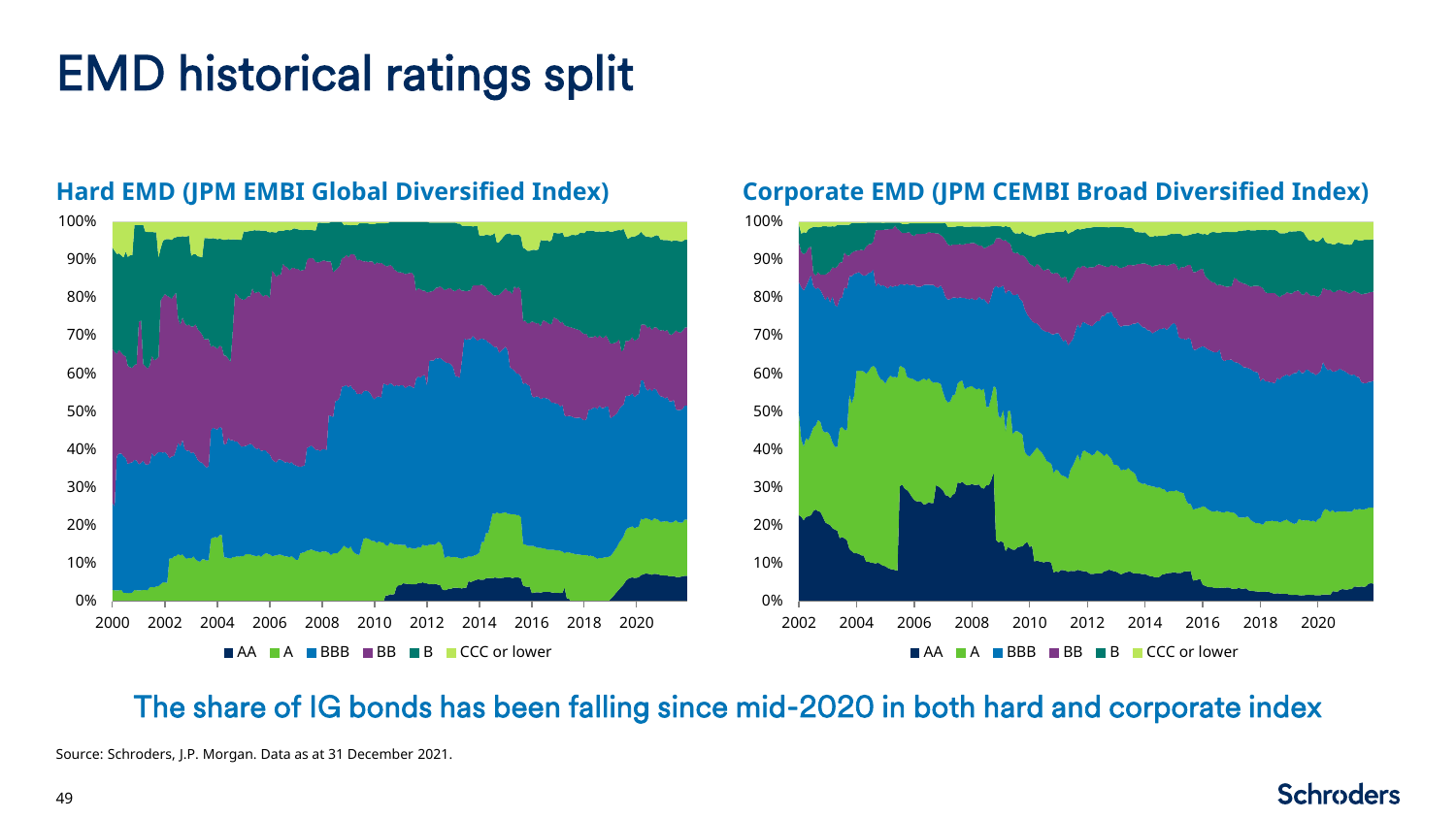## Dollar debt: EMD Hard vs. US Corporates



### **EMD Hard IG spread minus US IG spread**

#### **EMD Hard HY spread minus US HY spread**



Source: Schroders, Refinitiv Datastream, ICE Data Indices, J.P. Morgan. Data as at 31 December 2021.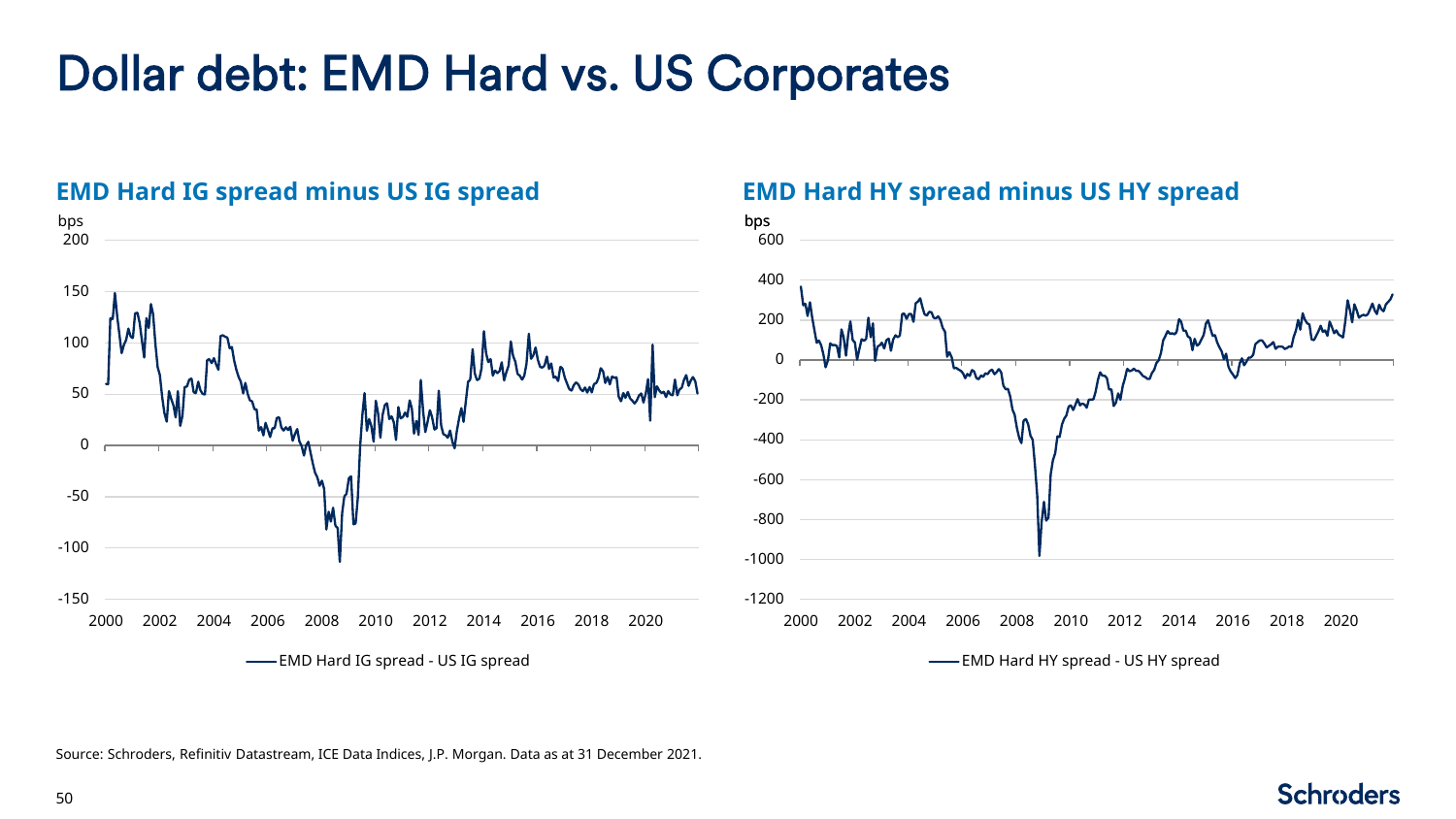## Dollar debt: EMD Corporates vs. US Corporates



#### **EMD Corporate IG spread minus US IG spread**

#### **EMD Corporate HY spread minus US HY spread**



Source: Schroders, Refinitiv Datastream, ICE Data Indices, J.P. Morgan. Data as at 31 December 2021.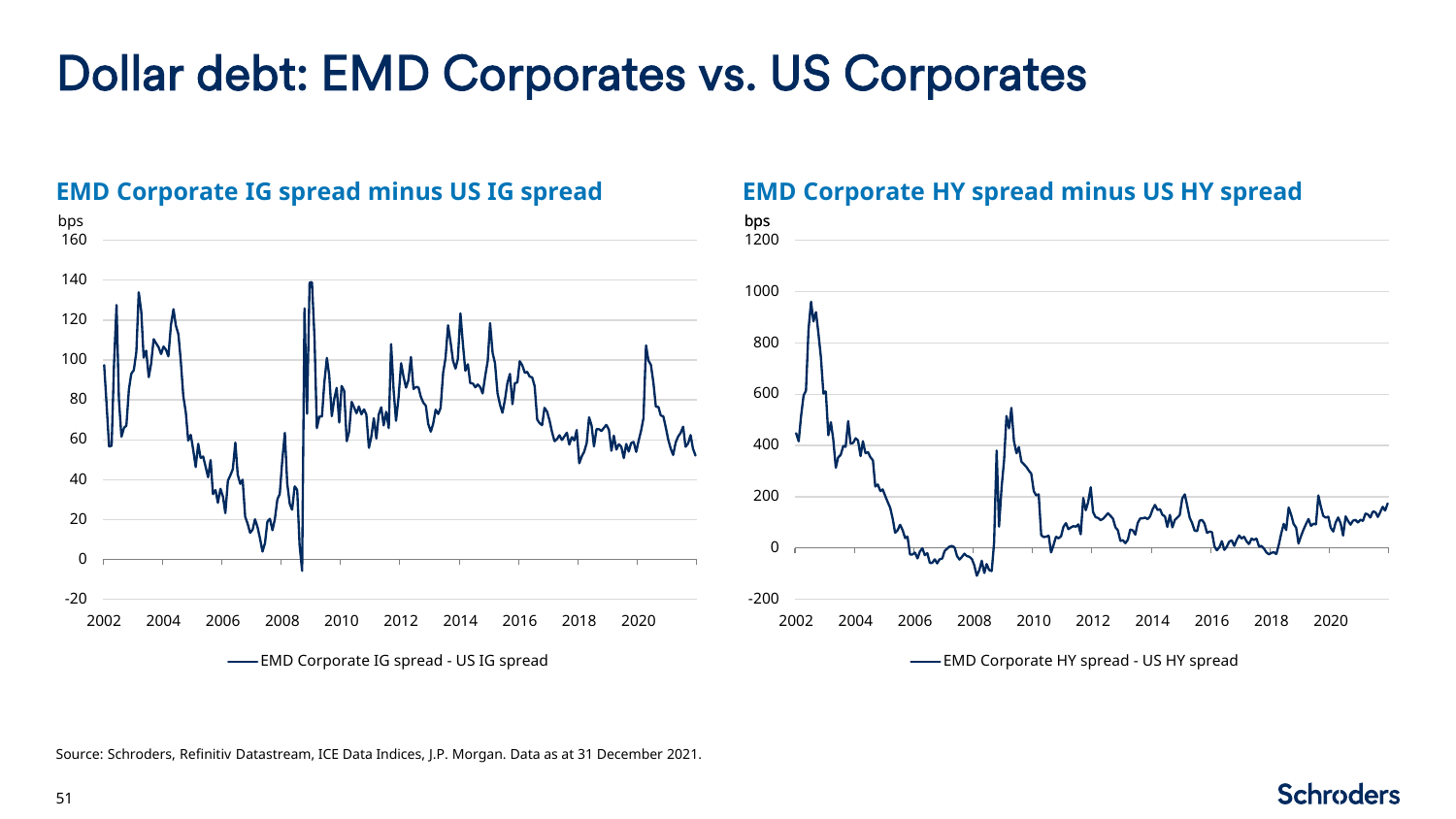# EMD Local valuation – real yield differential

Valuation of local yields

## **EM-DM real yield differential**



- EMD Local index constituents have historically had higher real yields than DM countries
- A higher real yield is necessary to compensate for the risk of unexpected inflation
- Falling real yield differential is normally associated with positive returns

## Real yield differential implies significant premium for local currency EM bonds. Historically, this has been supportive for local currency EM bond returns

#### **Past performance is not a guide to future performance and may not be repeated.**

Source: Schroders, Refinitiv Datastream, ICE Data Indices, J.P. Morgan. Data as at 31 December 2021. EM real yield is weighted average of individual JPM GBI-EM index nominal yields deflated by core inflation. DM real yield is 5Y government bond yields of US, UK, Euro zone, Japan deflated by core inflation, weighted by the size of individual government bond market.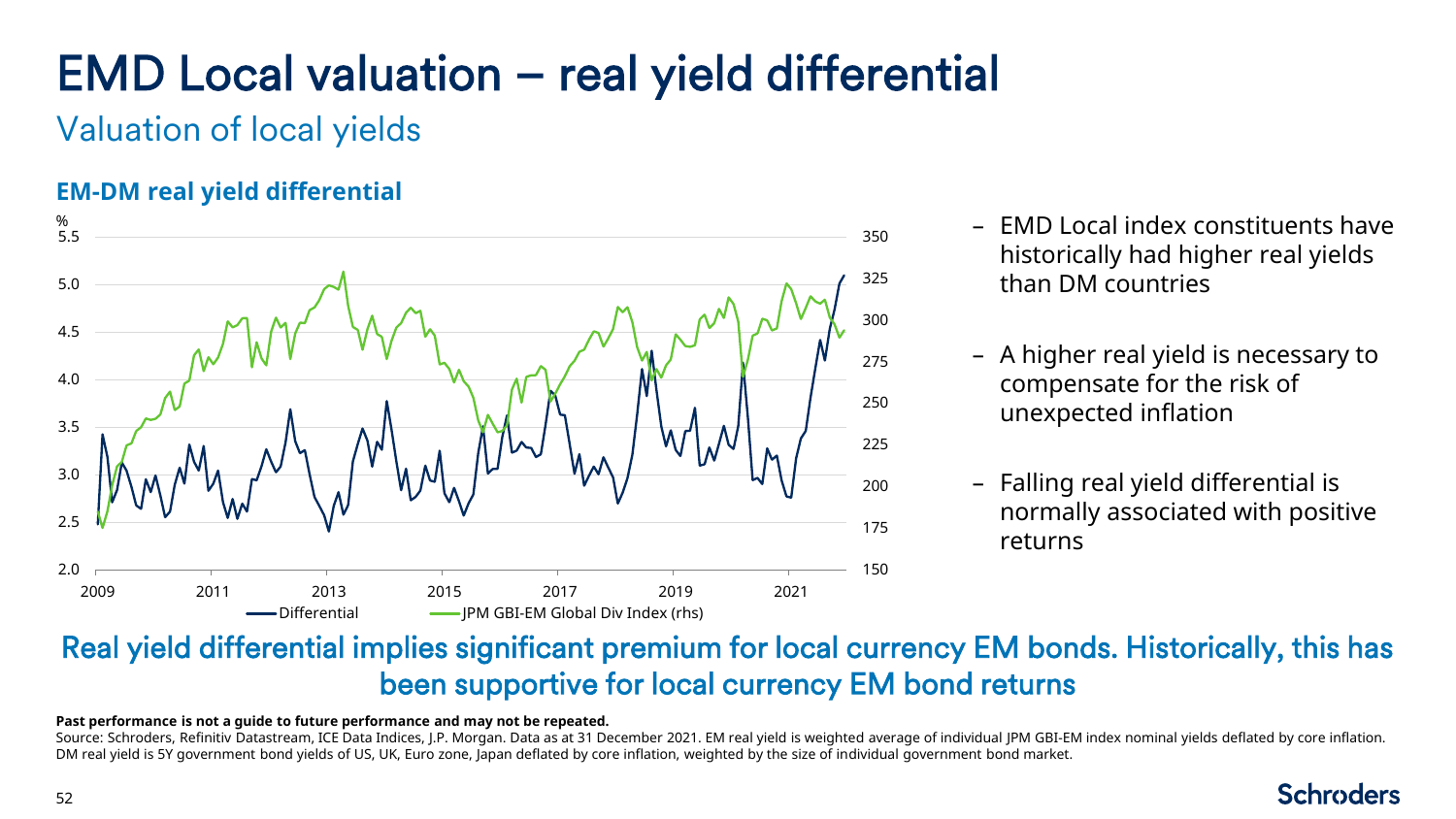## EM/DM real yields

Individual drivers of the real yield differential

### **EM real yield (%)**



**DM real yield**

## DM real yield has fallen sharply as US core inflation has accelerated

Source: Schroders, Refinitiv Datastream, ICE Data Indices, I.P. Morgan. Data as at 31 December 2021. EM real yield is weighted average of individual JPM GBI-EM index nominal yields deflated by core inflation. DM real yield is 5Y government bond yields of US, UK, Euro zone, Japan deflated by core inflation, weighted by the GDP PPP of each country.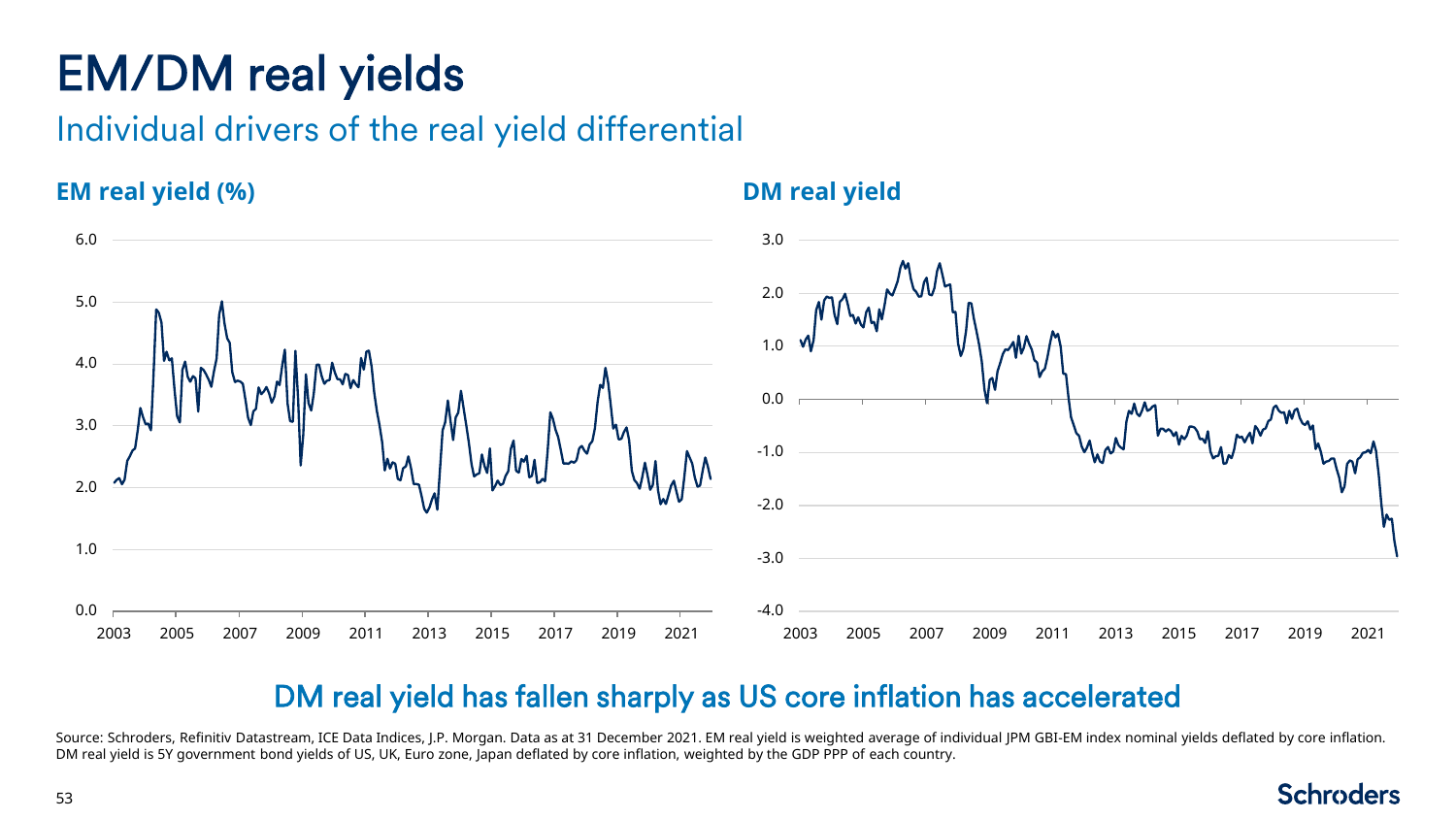## List of indices

- **IG GBP non-gilts** The ICE Data Indices Sterling Non-Gilt Index
- **IG GBP corporates**  The ICE Data Indices Sterling Corporate & Collateralized Index
- **IG Euro** The ICE Data Indices Euro Corporate Index
- **IG USD** The ICE Data Indices US Corporate Index
- –
- **HY GBP** The ICE Data Indices Sterling High Yield Index
- **HY Euro** The ICE Data Indices Euro High Yield Index
- **HY USD** The ICE Data Indices US High Yield Index
- –
- **Hard EMD** JPM EMBI Global Diversified Composite Index
- **Local EMD** JPM GBI-EM Global Diversified Index
- **Corporate EMD** JPM CEMBI Broad Diversified Index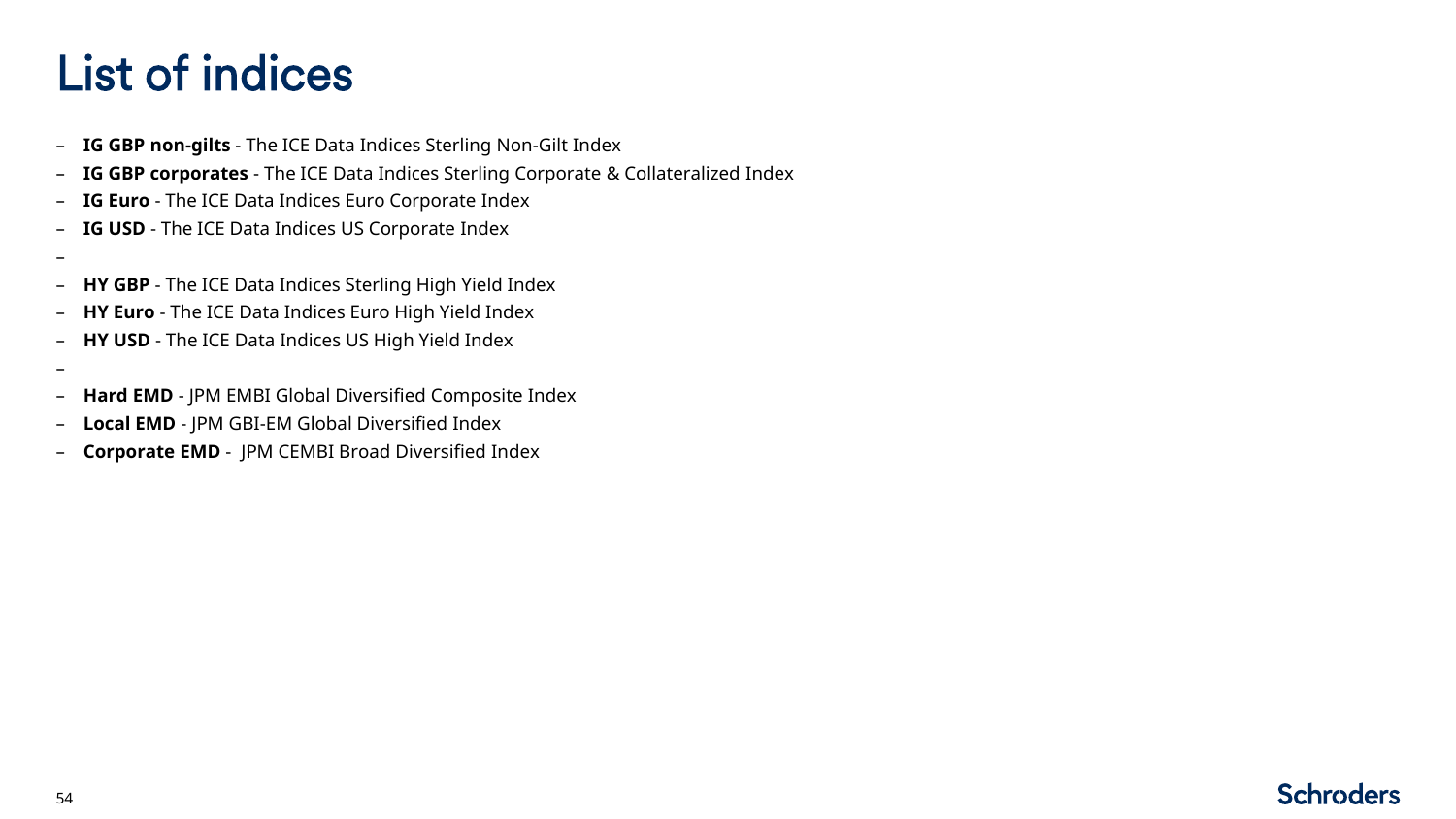## Important information (1 of 3)

#### **Marketing material for professional investors or advisers only. It is not to be provided to retail clients.**

The views and opinions contained herein are those of the authors as at the date of publication and are subject to change due to market and other conditions. Such views and opinions may not necessarily represent those expressed or reflected in other Schroders communications, strategies or funds.

This presentation is intended to be for information purposes only. The material is not intended as an offer or solicitation for the purchase or sale of any financial instrument or security or to adopt any investment strategy. The information provided is not intended to constitute investment advice, an investment recommendation or investment research and does not take into account specific circumstances of any recipient. The material is not intended to provide, and should not be relied on for, accounting, legal or tax advice. Any references to securities, sectors, regions and/or countries are for illustrative purposes only.

Information herein is believed to be reliable but Schroders does not represent or warrant its completeness or accuracy. No responsibility or liability is accepted by Schroders, its officers, employees or agents for errors of fact or opinion or for any loss arising from use of all or any part of the information in this document. No reliance should be placed on the views and information in the document when taking individual investment and/or strategic decisions. Schroders has no obligation to notify any recipient should any information contained herein change or subsequently become inaccurate. Unless otherwise authorised by Schroders, any reproduction of all or part of the information in this document is prohibited.

Any data contained in this document have been obtained from sources we consider to be reliable. Schroders has not independently verified or validated such data and they should be independently verified before further publication or use. Schroders does not represent or warrant the accuracy or completeness of any such data.

All investing involves risk including the possible loss of principal.

This material has not been reviewed by the regulators.

Exchange rate changes may cause the value of any overseas investments to rise or fall. Past Performance is not a guide to future performance and may not be repeated. This document may contain "forwardlooking" information, such as forecasts or projections. Please note that any such information is not a quarantee of any future performance and there is no assurance that any forecast or projection will be realised. For your security, communications may be taped or monitored.

Third party data is owned or licensed by the data provider and may not be reproduced or extracted and used for any other purpose without the data provider's consent. Third party data is provided without any warranties of any kind. The data provider and issuer of the document shall have no liability in connection with the third party data. The Prospectus and/or [www.schroders.com](http://www.schroders.com/) contains additional disclaimers which apply to the third party data.

The forecasts stated in this presentation are the result of statistical modelling, based on a number of assumptions. Forecasts are subject to a high level of uncertainty regarding future economic and market factors that may affect actual future performance. The forecasts are provided to you for information purposes as at today's date. Our assumptions may change materially with changes in underlying assumptions that may occur, among other things, as economic and market conditions change. We assume no obligation to provide you with updates or changes to this data as assumptions, economic and market conditions, models or other matters change.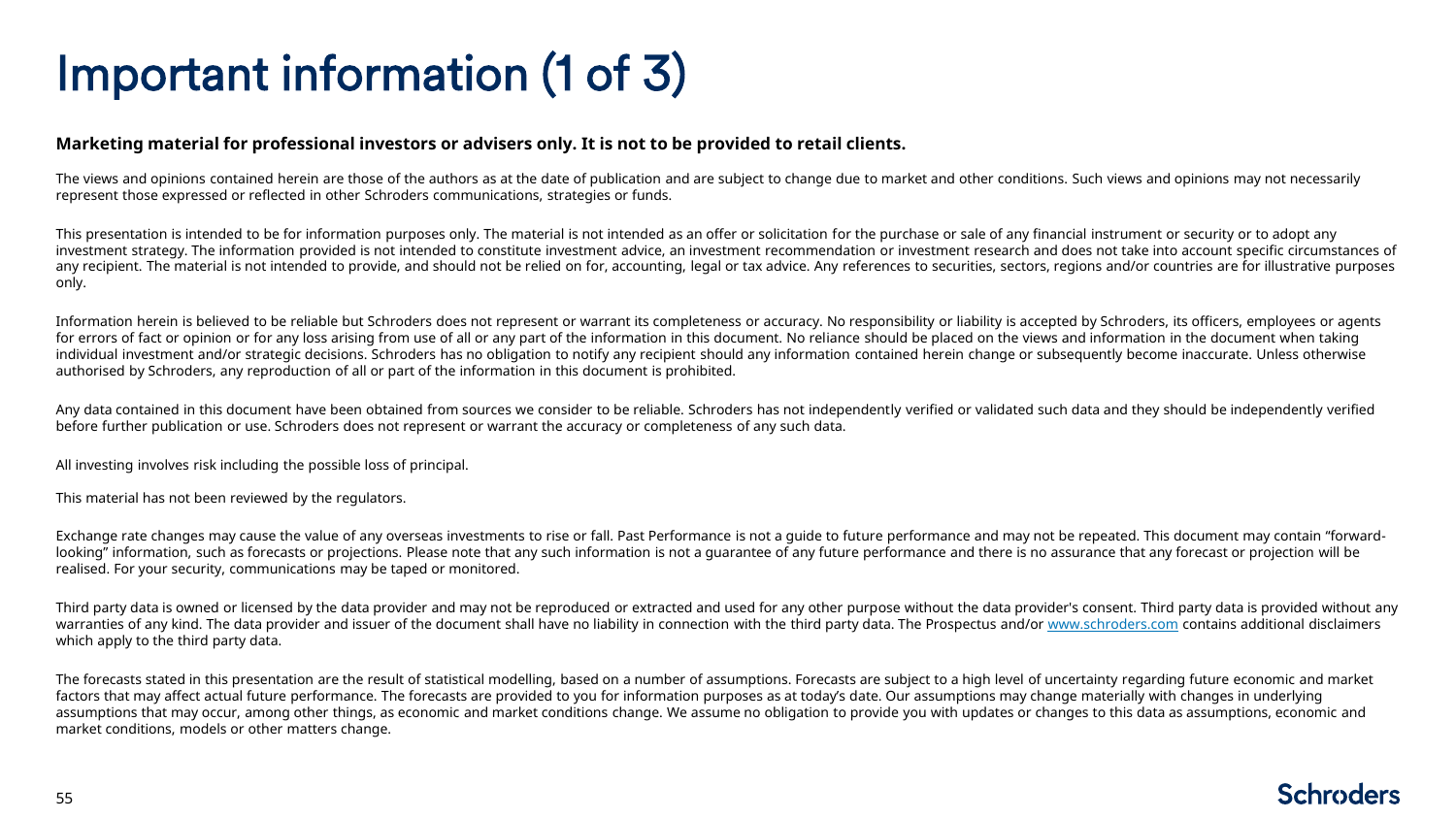## Important information (2 of 3)

For readers/viewers in Argentina: Schroder Investment Management S.A., Ing. Enrique Butty 220, Piso 12, C1001AFB - Buenos Aires, Argentina. Registered/Company Number 15. Registered as Distributor of Investment Funds with the CNV (Comisión Nacional de Valores). Nota para los lectores en Argentina: Schroder Investment Management S.A., Ing. Enrique Butty 220, Piso 12, C1001AFB - Buenos Aires, Argentina. Inscripto en el Registro de Agentes de Colocación y Distribución de PIC de FCI de la Comisión Nacional de Valores con el número 15.

**Note to readers/viewers in Australia:** Issued by Schroder Investment Management Australia Limited Level 20, Angel Place, 123 Pitt Street, Sydney NSW 2000 Australia ABN 22 000 443 274, AFSL 226473

For readers/viewers in Brazil: Schroder Investment Management Brasil Ltda., Rua Joaquim Floriano, 100 - cj. 142 Itaim Bibi, São Paulo, 04534-000 Brasil. Registered/Company Number 92.886.662/0001-29. Authorised as an asset manager by the Securities and Exchange Commission of Brazil/Comissão de Valores Mobiliários ("CVM") according to the Declaratory Act number 6816.

For readers/viewers in the European Union/European Economic Area: Schroders will be a data controller in respect of your personal data. For information on how Schroders might process your personal data, please view our Privacy Policy available at www.schroders.com/en/privacy-policy or on request should you not have access to this webpage. Issued by Schroder Investment Management (Europe) S.A., 5, rue Höhenhof, L-1736 Senningerberg, Luxembourg. Registered No. B 37.799

Note to readers/viewers in Hong Kong S.A.R.: Issued by Schroder Investment Management (Hong Kong) Limited. Level 33, Two Pacific Place, 88 Queensway, Hong Kong. This material has not been reviewed by the Securities and Futures Commission.

**Note to readers/viewers in Indonesia:** Issued by PT Schroder Investment Management Indonesia Indonesia Stock Exchange Building Tower 1, 30th Floor, Jalan Jend. Sudirman Kav 52-53 Jakarta 12190 Indonesia PT Schroder Investment Management Indonesia is licensed as an Investment Manager and regulated by the Indonesian Financial Services Authority (OJK).This material has not been reviewed by the OJK.

For readers/viewers in Israel: Note regarding the Marketing material for Qualified Clients or Sophisticated Investors only. This communication has been prepared by certain personnel of Schroder Investment Management (Europe) S.A (Registered No. B 37.799) or its subsidiaries or affiliates (collectively, 'SIM'). Such personnel are not licensed by the Israeli Securities Authority. Such personnel may provide investment marketing, to the extent permitted and in accordance with the Regulation of Investment Advice, Investment Marketing and Investment Portfolio Management Law, 1995 (the 'Investment Advice Law'). This communication is directed at persons (i) who are Sophisticated Investors (ii) Qualified Clients ('Lakoach Kashir') as such term is defined in the Investment Advice Law; and (iii) other persons to whom it may otherwise lawfully be communicated. No other person should act on the contents or access the products or transactions discussed in this communication. In particular, this communication is not intended for retail clients and SIM will not make such products or transactions available to retail clients.

**Note to readers/viewers in Japan:** Issued by Schroder Investment Management (Japan) Limited 21st Floor, Marunouchi Trust Tower Main, 1-8-3 Marunouchi, Chiyoda-Ku, Tokyo 100-0005, Japan Registered as a Financial Instruments Business Operator regulated by the Financial Services Agency of Japan ("FSA"). Kanto Local Finance Bureau (FIBO) No. 90 This material has not been reviewed by the FSA.

Note to readers/viewers in Singapore: For Accredited and or Institutional Clients only, where appropriate Issued by Schroder Investment Management (Singapore) Ltd (Co. Reg. No. 199201080H) 138 Market Street #23-01 CapitaGreen, Singapore 048946 This advertisement or publication has not been reviewed by the Monetary Authority of Singapore